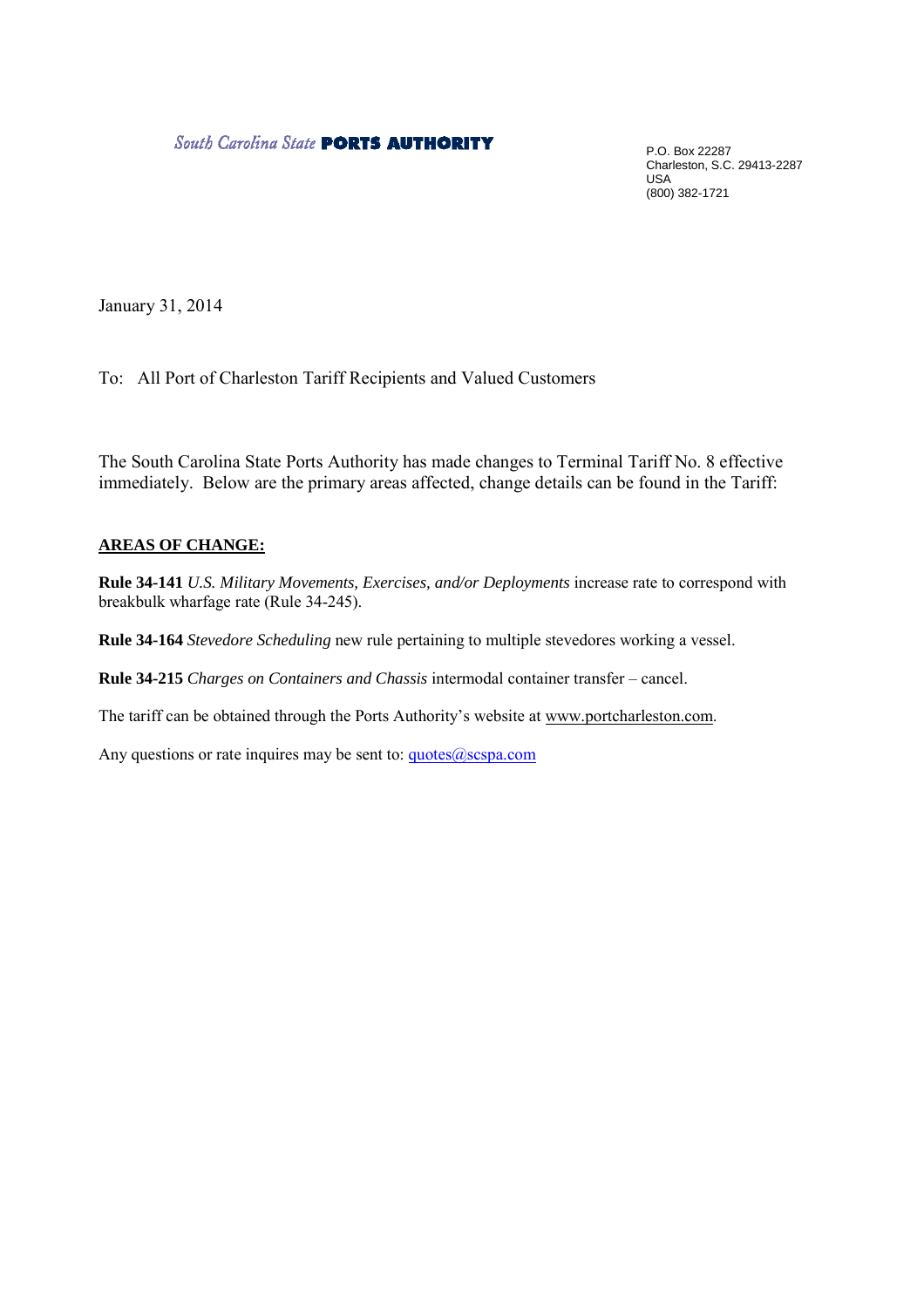

 3RD AMENDED TITLE PAGE CANCELS 2ND AMENDED TITLE PAGE FMC-T NO. 8

## **SOUTH CAROLINA STATE PORTS AUTHORITY**

TERMINAL TARIFF NO. 8

CHARGES, RULES AND REGULATIONS **GOVERNING** WHARFAGE, HANDLING, STORAGE AND OTHER MISCELLANEOUS PORT TERMINAL OR WAREHOUSE SERVICES

# **TERMINAL TARIFF**

APPLICABLE AT PORT OF CHARLESTON, SOUTH CAROLINA

**ISSUED DECEMBER 01, 2013** EFFECTIVE JANUARY 01, 2014

ISSUED BY TARIFF MANAGER P.O. BOX 22287 CHARLESTON, S.C. 29413-2287 (800) 845-7106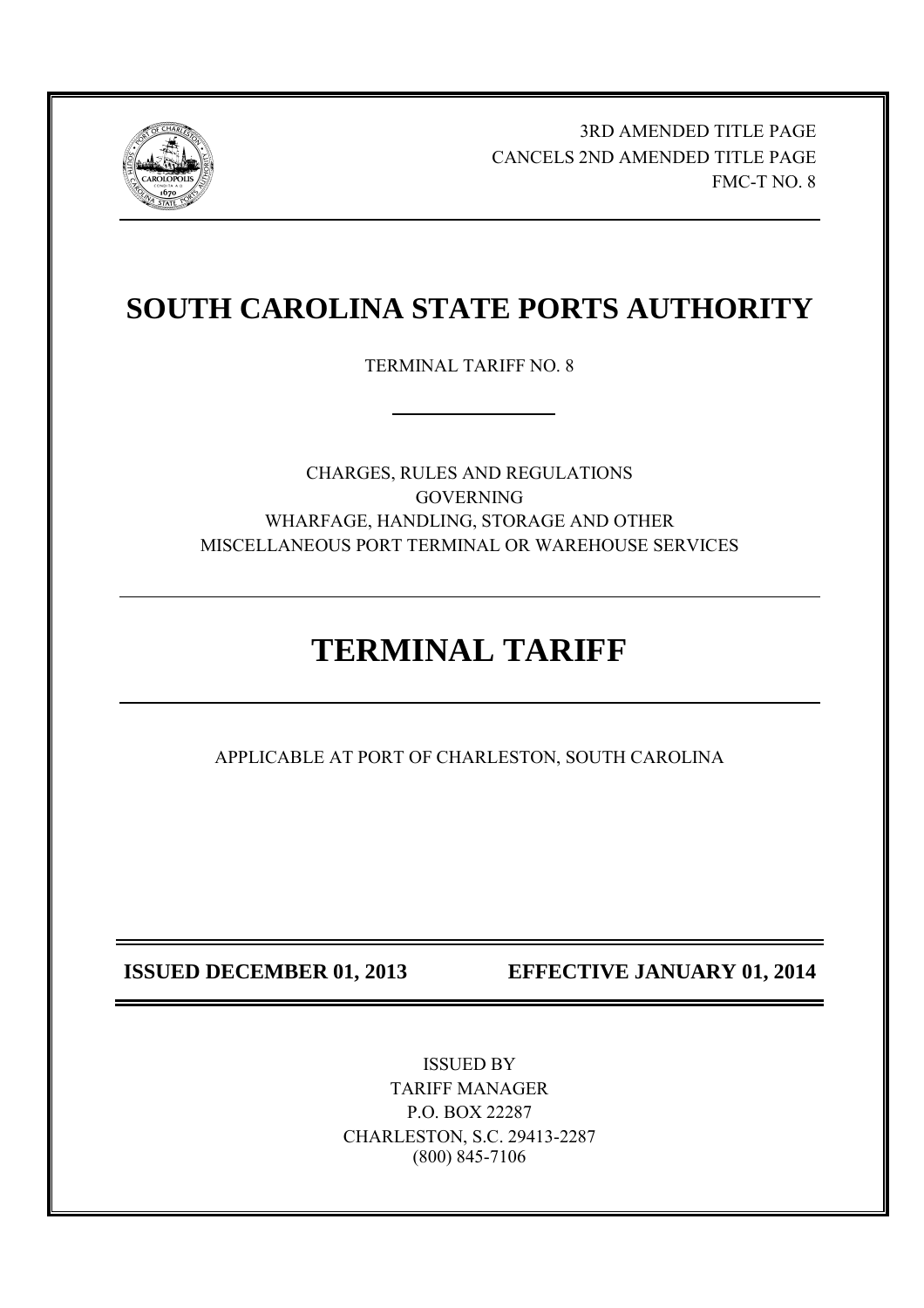### **TERMINAL TARIFF NO. 8** 16th Amended Page

Cancels15th Amended Page

### **TABLE OF CONTENTS**

| <b>SUBJECT</b>                                                                                      |                                                                                                                                                                                                                                                                                                                                                                                                                                                                                                                                                                                                                                                                          | RULE NO.                                                                                                                                                                                                                           | PAGE NO.                                                                                                                                                              |  |  |
|-----------------------------------------------------------------------------------------------------|--------------------------------------------------------------------------------------------------------------------------------------------------------------------------------------------------------------------------------------------------------------------------------------------------------------------------------------------------------------------------------------------------------------------------------------------------------------------------------------------------------------------------------------------------------------------------------------------------------------------------------------------------------------------------|------------------------------------------------------------------------------------------------------------------------------------------------------------------------------------------------------------------------------------|-----------------------------------------------------------------------------------------------------------------------------------------------------------------------|--|--|
| I.                                                                                                  | <b>Rules &amp; Regulations</b>                                                                                                                                                                                                                                                                                                                                                                                                                                                                                                                                                                                                                                           |                                                                                                                                                                                                                                    |                                                                                                                                                                       |  |  |
| А.                                                                                                  | General                                                                                                                                                                                                                                                                                                                                                                                                                                                                                                                                                                                                                                                                  |                                                                                                                                                                                                                                    |                                                                                                                                                                       |  |  |
|                                                                                                     | - Authority Held Harmless<br>- Authority Liability<br>- Compensation<br>- Dockage<br>- Fumigation<br>- Furnishing Cargo Control Supervisors<br>- General Application<br>- Hazardous Commodities<br>- Holidays<br>- Insurance<br>- Jurisdiction<br>- Payment of Invoices<br>- Personnel and Vehicle Access to Facilities<br>- Port Police Services<br>- Providing Billing Information<br>- Registration Required<br>- Regular Working Hours<br>- Responsibility for Charges<br>- Responsibility for Cleaning Facilities<br>- Responsibility for Damage to Facilities<br>- Safety and Workmanlike Performance<br>- Services Reserved<br>- Shippers Requests and Complaints | 34-001<br>34-020<br>34-067<br>34-025<br>34-030<br>34-035<br>34-005<br>34-040<br>34-045<br>34-050<br>34-021<br>34-055<br>34-097<br>34-096<br>34-060<br>34-065<br>34-070<br>34-075<br>34-080<br>34-085<br>34-086<br>34-010<br>34-090 | 1<br>$\frac{2}{7}$<br>3A<br>4<br>4<br>1/2<br>5<br>6<br>6<br>3<br>6<br>10A/10B<br>10<br>$\overline{7}$<br>$\overline{7}$<br>8<br>8/9<br>9<br>9<br><b>9A</b><br>2<br>9Α |  |  |
| В.                                                                                                  | - Smoking Prohibited & Fire Signal<br><b>Breakbulk</b><br>- Computation of Storage<br>- Free Time<br>- Loading or Unloading Trucks<br>- Loading or Unloading Rail Cars<br>- Non-Responsibility for Demurrage or Detention<br>- Quotation of Special Charges, Rules or Regulations<br>- Receipt of Export Breakbulk Cargo<br>- Segregation of Cargo<br>- Shipside Loading or Discharge<br>- Tariff Restrictions<br>- Unclaimed or Refused Cargo<br>- U.S. Military Movements, Exercises and/or Deployments                                                                                                                                                                | 34-095<br>34-105<br>34-100<br>34-110<br>34-111<br>34-115<br>34-120<br>34-121<br>34-125<br>34-130<br>34-135<br>34-140<br>34-141                                                                                                     | 10<br>$12 \overline{ }$<br>11/12<br>12/13<br>13<br>13<br>13A<br>13A<br>13A<br>14<br>14<br>14A<br>14A                                                                  |  |  |
|                                                                                                     | C. Container<br>- Container & Chassis<br>- Container Repairing, Servicing & Cleaning                                                                                                                                                                                                                                                                                                                                                                                                                                                                                                                                                                                     | 34-145<br>34-150                                                                                                                                                                                                                   | 15<br>15/16                                                                                                                                                           |  |  |
|                                                                                                     | D. Equipment<br>- Rental of Equipment<br>- Use of Private Cranes and/or Container Handlers<br>on Authority Facilities                                                                                                                                                                                                                                                                                                                                                                                                                                                                                                                                                    | 34-155<br>34-160                                                                                                                                                                                                                   | 17/19<br>19/20                                                                                                                                                        |  |  |
|                                                                                                     | F. Vessels<br>- Discharge of Ballast, Rubbish or Dunnage<br>- Discharge of Sewage<br>- Stevedore Scheduling<br>- Vessel Required to Use Tugs<br>- Vessels Required to Work in Overtime<br>- Vessels to Vacate                                                                                                                                                                                                                                                                                                                                                                                                                                                            | 34-165<br>34-166<br>34-164<br>34-170<br>34-175<br>34-180                                                                                                                                                                           | 21<br>21<br>21<br>21<br>22<br>22                                                                                                                                      |  |  |
|                                                                                                     | (Continued on next page)                                                                                                                                                                                                                                                                                                                                                                                                                                                                                                                                                                                                                                                 |                                                                                                                                                                                                                                    |                                                                                                                                                                       |  |  |
| <b>Issued By</b><br><b>Tariff Manager</b><br>South Carolina State Ports Authority<br>P.O. Box 22287 |                                                                                                                                                                                                                                                                                                                                                                                                                                                                                                                                                                                                                                                                          |                                                                                                                                                                                                                                    |                                                                                                                                                                       |  |  |

Charleston, S.C. 29413-2287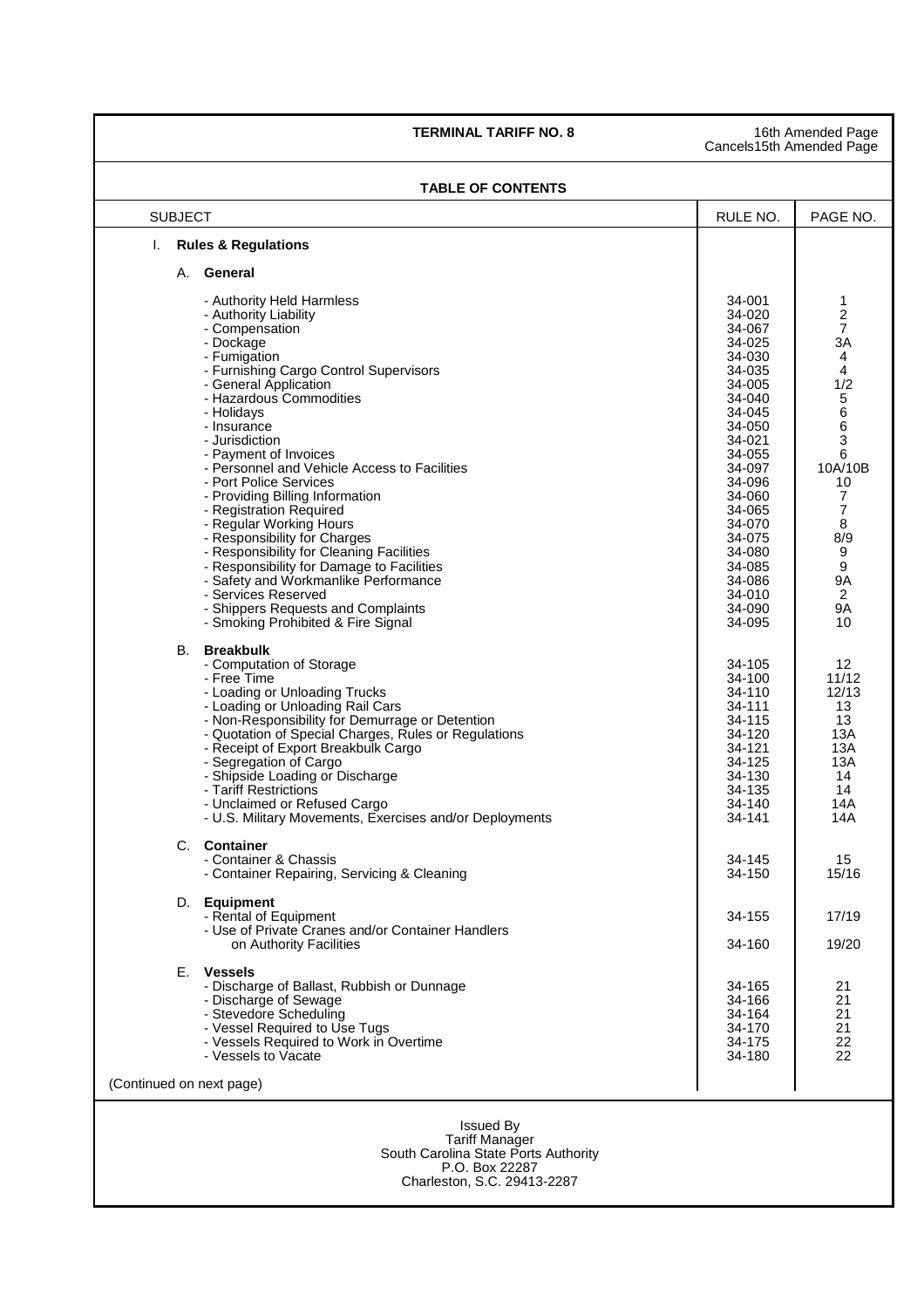### **TERMINAL TARIFF NO. 8** 11th Amended Page

Cancels 10th Amended Page

### **TABLE OF CONTENTS**

|                | I ADLE UF GUNTENTS                                                                                                                                                   |                                                          |                                           |  |  |  |
|----------------|----------------------------------------------------------------------------------------------------------------------------------------------------------------------|----------------------------------------------------------|-------------------------------------------|--|--|--|
| <b>SUBJECT</b> |                                                                                                                                                                      | RULE NO.                                                 | PAGE NO.                                  |  |  |  |
| Ш.             | <b>Definitions</b>                                                                                                                                                   |                                                          |                                           |  |  |  |
|                | - Definitions<br>A. General<br><b>B.</b> Container<br>- Symbols or Abbreviations                                                                                     | 34-185<br>34-185<br>34-185<br>34-190                     | 23/25<br>23/24<br>24/25<br>25A            |  |  |  |
| III.           | <b>General Charges</b>                                                                                                                                               |                                                          |                                           |  |  |  |
|                | - Dockage Charges<br>- Harbor Master Fee<br>- Labor and Overtime Charges<br>- Minimum Charges<br>- Rental of Equipment<br>- Terminal Security Surcharge              | 34-212<br>34-211<br>34-200<br>34-205<br>34-210<br>34-213 | 30<br>30<br>26/27<br>28<br>28/29<br>30A   |  |  |  |
| IV.            | <b>Container Charges</b>                                                                                                                                             |                                                          |                                           |  |  |  |
|                | - Charges on Containers and Chassis<br>- Deadline Equipment<br>- Free Time, Terminal Demurrage<br>- Miscellaneous Charges<br>- Stevedore Usage<br>- Wharfage Charges | 34-215<br>34-216<br>34-220<br>34-225<br>34-230<br>34-235 | 31/32<br>32<br>32A/32B<br>32C<br>33<br>33 |  |  |  |
| V.             | <b>Breakbulk Charges</b>                                                                                                                                             |                                                          |                                           |  |  |  |
|                | - Handling and Storage Charges<br>- Miscellaneous Charges<br>- Stevedore Usage<br>- Usage<br>- Wharfage Charges                                                      | 34-260/380<br>34-255<br>34-250<br>34-250A<br>34-245      | 37/47<br>35/36<br>35<br>35<br>34          |  |  |  |
| VI.            | <b>Bulk Charges</b>                                                                                                                                                  |                                                          |                                           |  |  |  |
|                | - Advance Arrangements Required<br>- Application<br>- Charges                                                                                                        | 34-385<br>34-390<br>34-395                               | 48<br>48<br>48                            |  |  |  |
| VII.           | <b>Cruise Activity Charges</b>                                                                                                                                       |                                                          |                                           |  |  |  |
|                | - Cruise Vessels<br>- Vehicle Storage<br>- Passenger Charges<br>- Security Charges                                                                                   | 34-405<br>34-415<br>34-420<br>34-425                     | 49<br>50<br>50<br>50                      |  |  |  |
| VIII.          | <b>Cold Storage</b>                                                                                                                                                  | 34-430                                                   | 51                                        |  |  |  |
|                |                                                                                                                                                                      |                                                          |                                           |  |  |  |
|                | <b>Issued By</b><br><b>Tariff Manager</b><br>South Carolina State Ports Authority<br>P.O. Box 22287<br>Charleston, S.C. 29413-2287                                   |                                                          |                                           |  |  |  |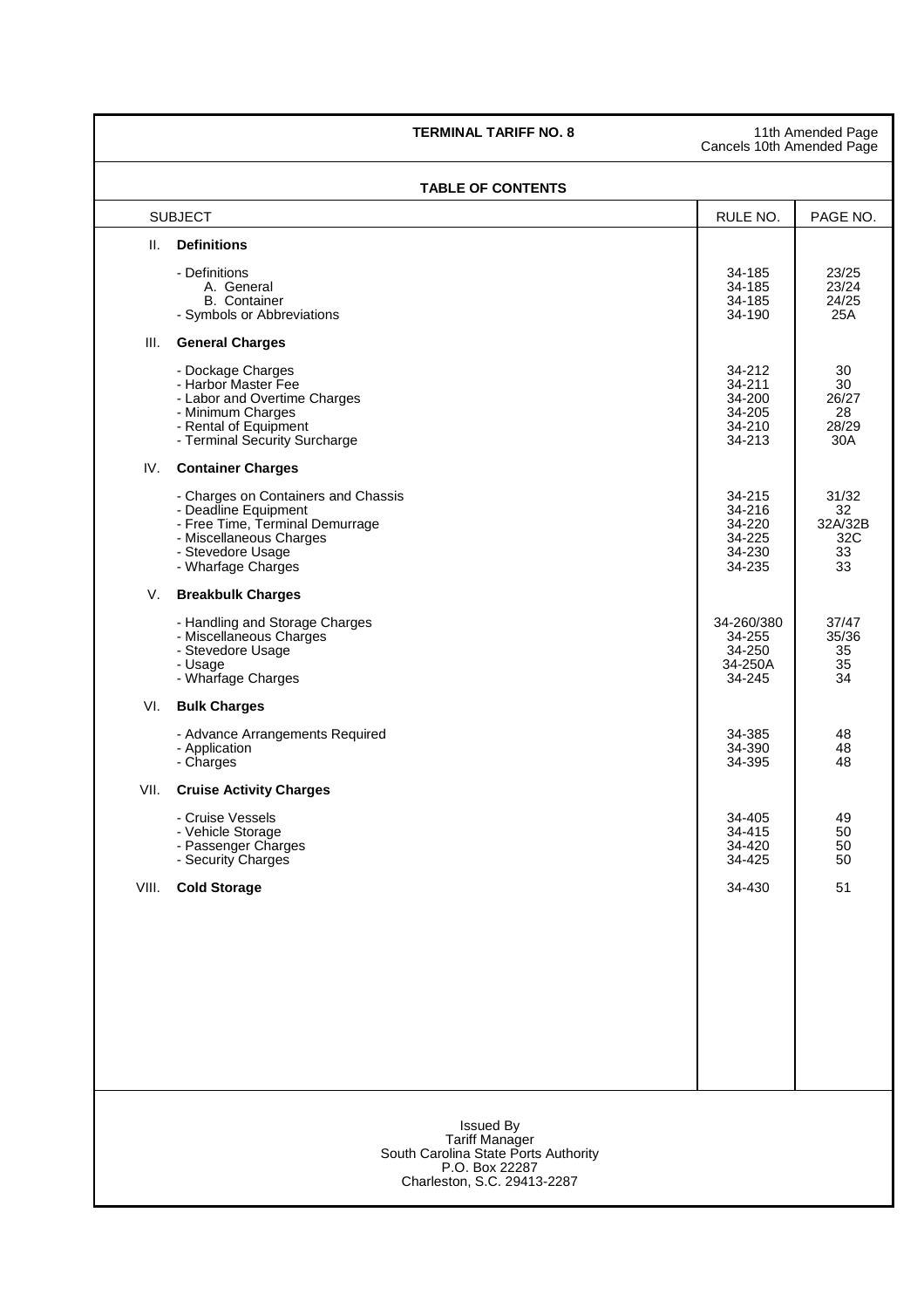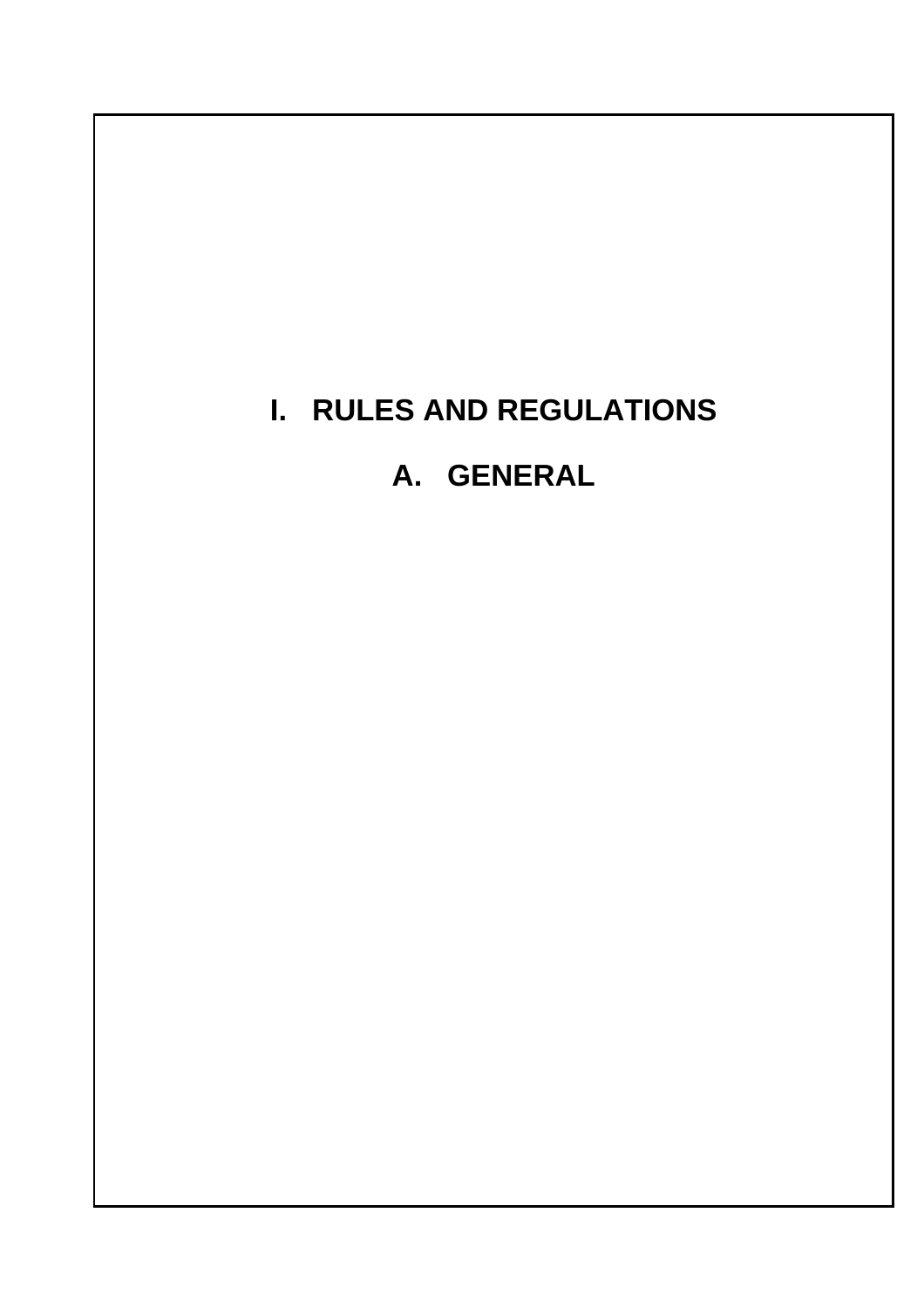TERMINAL TARIFF NO. 8 5th Amended Page 1

Cancels 4th Amended Page 1

### **RULES AND REGULATIONS**

### **RULE 34-001 AUTHORITY HELD HARMLESS ISSUED: 29OCT1993 EFFECTIVE: 02DEC1993**

All users of Authority facilities agree to indemnify and hold harmless the Authority from and against any and all causes of action, suits, claims, damages, and demands of whatever kind or nature, including claims for consequential damages, claims for personal injury, wrongful death, breach of contract, property damage, natural resource damage, loss of income and earnings, civil or criminal fines that are incident to or result from the user's operations on the property of the Authority and the use of the Authority's facilities (hereinafter "damages"), and all users shall defend the Authority from any legal or equitable action brought against the Authority based on said damages, and pay all expenses and attorneys' fees in connection therewith.

This rule is not to be construed as requiring any user to hold harmless or indemnify the Authority for that portion or percentage of such losses, etc., if any, caused by the negligence of the Authority.

### **RULE 34-005 GENERAL APPLICATION ISSUED: 13JAN2011 EFFECTIVE: 13JAN2011**

The charges, rules and regulations published in this tariff apply on all cargo moving through the facilities of the South Carolina State Ports Authority, hereinafter referred to as "Authority," and shall apply equally to all users of the facilities.

The charges published in this tariff are in addition to those assessed for transportation.

Except as otherwise shown, the charges published in this tariff apply only on cargo in standard packages.

The wharfage charges published in this tariff are assessed against the vessel.

Except as otherwise shown, the handling and storage charges published in this tariff are assessed against the cargo.

The handling charges published in this tariff will apply on the gross weight of the cargo, unless otherwise noted.

The handling charges published in this tariff will be assessed per 2,000 pounds, unless otherwise noted.

The handling charges published in this tariff are also applicable for the loading or unloading of cars or trucks.

(Continued on next page)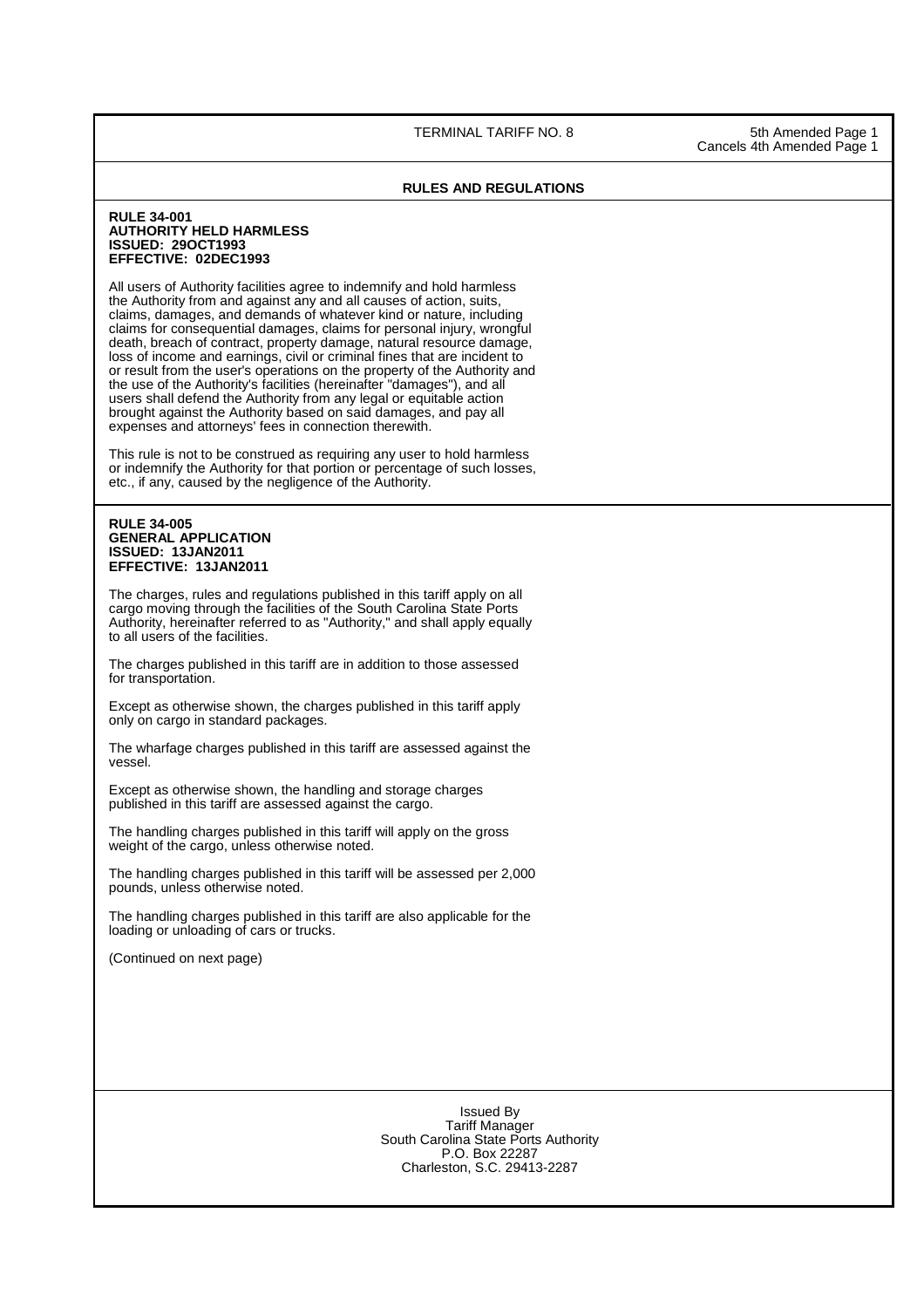TERMINAL TARIFF NO. 8 7th Amended Page 2

### **RULES AND REGULATIONS**

### **RULE 34-005, CONT'D.**

The handling charges published in this tariff will be fifty percent (50%) higher when the Authority is required to place cargo on or remove cargo from pallets furnished by shipper or consignee at time of loading or unloading.

The handling charges published in this tariff on cargo on pallets will also apply on cargo on skids.

Except as otherwise shown, the storage charges published in this tariff apply on cargo held in regular storage.

The use of Authority facilities constitutes an acceptance by the user of all charges, rules and regulations published in this tariff and the user agrees to pay all charges and be governed by all rules and regulations published in the tariff.

 Charges, rates, rules, and payment terms for services, as provided in this Tariff, may be varied by written agreement.

### **RULE 34-010 SERVICES RESERVED ISSUED: 15SEP2000 EFFECTIVE: 01OCT2000**

Services normally performed by the Authority will be performed only by Authority personnel unless permission is granted to other personnel to perform such services. If permission is granted, the Authority shall be paid for labor, materials, utilities or facilities it may furnish in connection with such services, including personnel it may furnish to protect its interest. No mechanical equipment may be brought or used on Authority property without permission.

### **RULE 34-020 AUTHORITY LIABILITY ISSUED: 15SEP2001 EFFECTIVE: 01OCT2001**

Except as may be caused by its own negligence, the Authority shall not be liable for any loss or damage to any cargo, container, or chassis handled over or through its facilities or stored in its facilities resulting from fire, water, collapse of buildings, sheds, platforms or wharves, settling of floors or foundations, breakage of pipes or for loss or damage caused by rats, mice, moths, weevils or other animals or insects, frost or the elements, nor shall it be liable for any delay, loss or damage resulting from strikes, tumult, insurrection, acts of governmental authorities, force majeure, or acts of God.

Any limitation of liability contained in the Bill of Lading or other document by which the goods are traveling shall, to the extent offered to terminal operators, apply to and inure to the benefit of the Authority.

 Regardless of the nature of the claim or cause of action, whether in contract, tort, warranty, or otherwise, the Authority shall not be liable for incidental or consequential damages, costs or expenses including, but not limited to, loss of use, lost profits, or other consequential or incidental economic loss, resulting from loss or damage to property.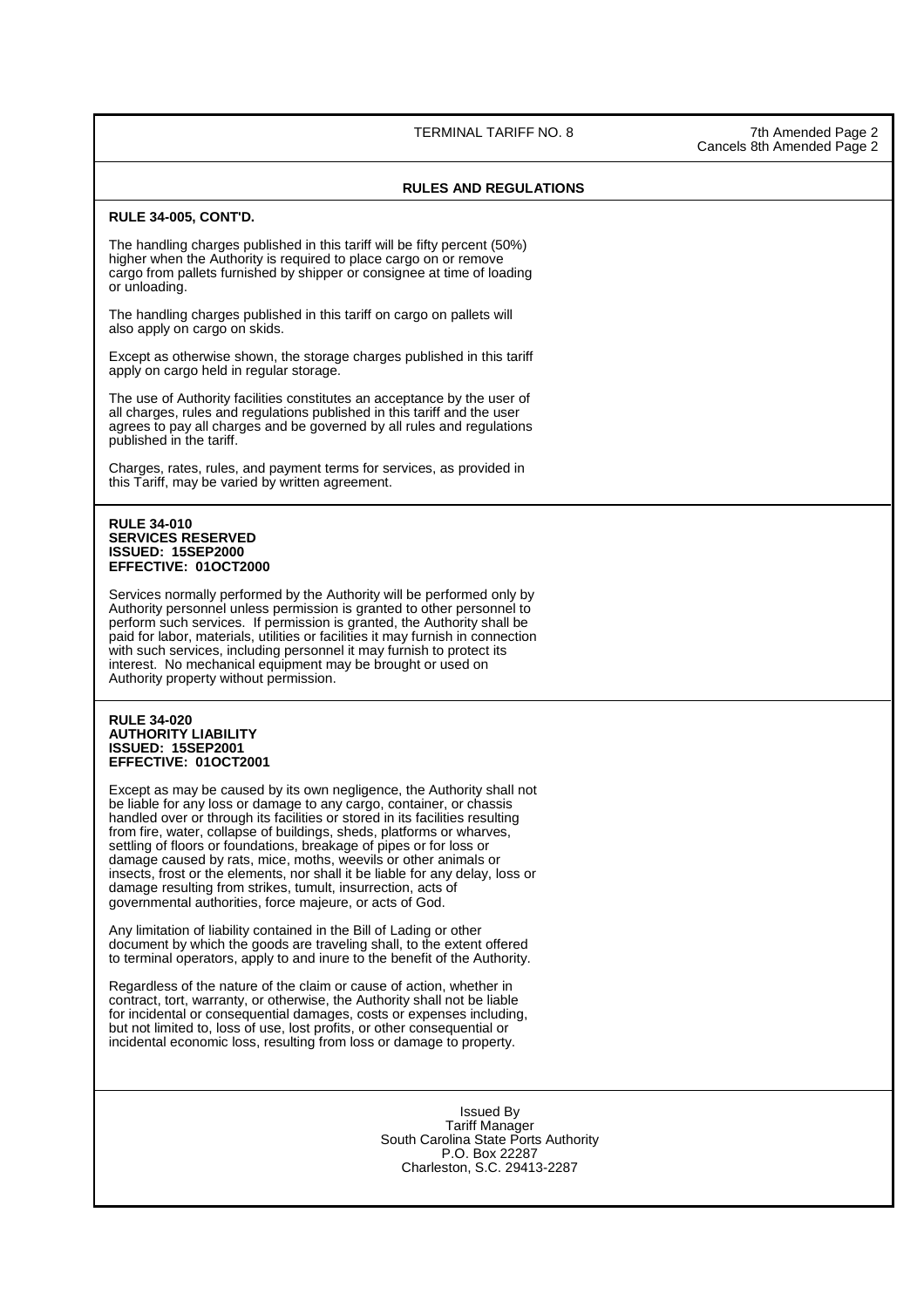TERMINAL TARIFF NO. 8 6th Amended Page 3

Cancels 5th Amended Page 3

### **RULES AND REGULATIONS**

### **RULE 34-021 JURISDICTION ISSUED: 06JAN1999 EFFECTIVE: 06JAN1999**

Jurisdiction for any action against the Authority, arising from Authority services, whether in law or equity, whether sounding in contract or in tort, lies exclusively in the Circuit Courts of the state of South Carolina, and in no other forum. In the case of an action in tort, jurisdiction is in the Circuit Court of South Carolina and brought in the county in which the act or omission occurred. In any action sounding in contract, jurisdiction is solely in the Circuit Court of Charleston County. Use of Authority facilities or services further constitutes consent to jurisdiction in accordance with this Item, and constitutes waiver of jurisdiction or venue in any other location or forum.

This Item does not apply to actions brought pursuant to Acts of the Congress of the United States that expressly designate the jurisdiction in which such actions should be commenced, and from which the Authority would not have sovereign or eleventh amendment immunity.

### **RULE 34-022 ARBITRATION ISSUED: 01SEP2007 EFFECTIVE: 01OCT2007**

**CANCEL**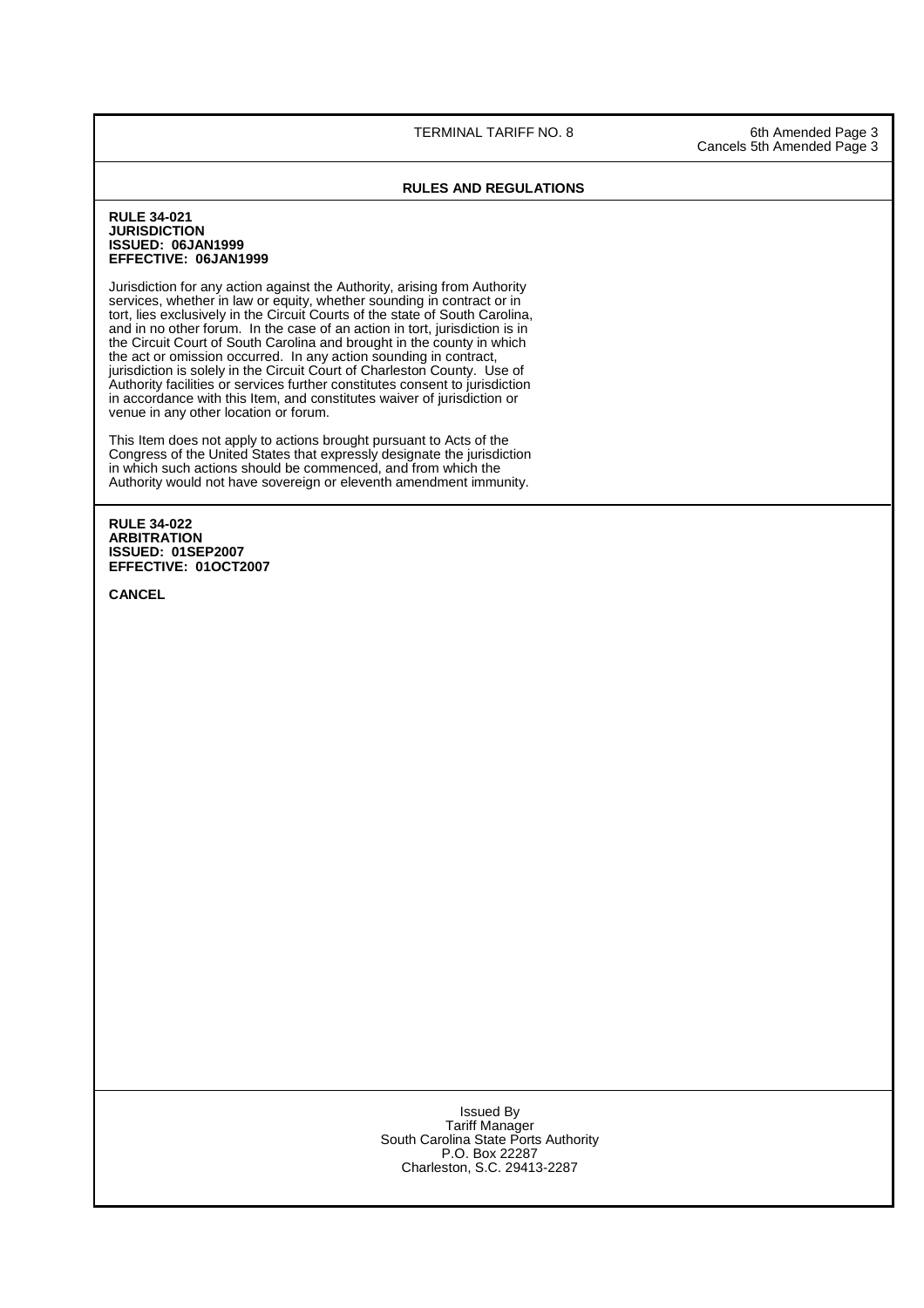TERMINAL TARIFF NO. 8 1st Amended Page 3A

Cancels Original Page 3A

### **RULES AND REGULATIONS**

### **RULE 34-025 DOCKAGE ISSUED: 15SEP2000 EFFECTIVE: 01OCT2000**

 Dockage charges are assessed against the vessel and will be computed on LOA (length overall) of the vessel as published in LLOYD'S REGISTER OF SHIPPING. (See Rule 34-212, Page 30)

When the Authority requires vessels or barges, other than LASH barges, to vacate a berth within the first 12 hours of a dockage day, only one-half dockage will be assessed for that day.

Dockage charges are not applicable on tow boats, landing tows or barges moored alongside vessels for the purpose of transferring cargo to or from such vessels.

Dockage charges apply for each 24-hour period or fractional part thereof beginning with the time that vessel or barge moors and ending with the time that vessel or barge unmoors.

Advance berthing arrangements must be made with the Authority for all vessels and barges. The Authority may give berthing priority to vessels over barges and barges may be required to vacate a berth for vessels.

Agents/vessels must notify the Harbor Master of the estimated time of arrival of vessels and barges entering the port at least 48 hours in advance of their arrival.

Agents/vessels must notify the Harbor Master of the vessels' estimated time of departure at least 2 hours prior to their sailing.

 Agents/Vessels must notify the Harbor Master at least one day in advance for requesting water.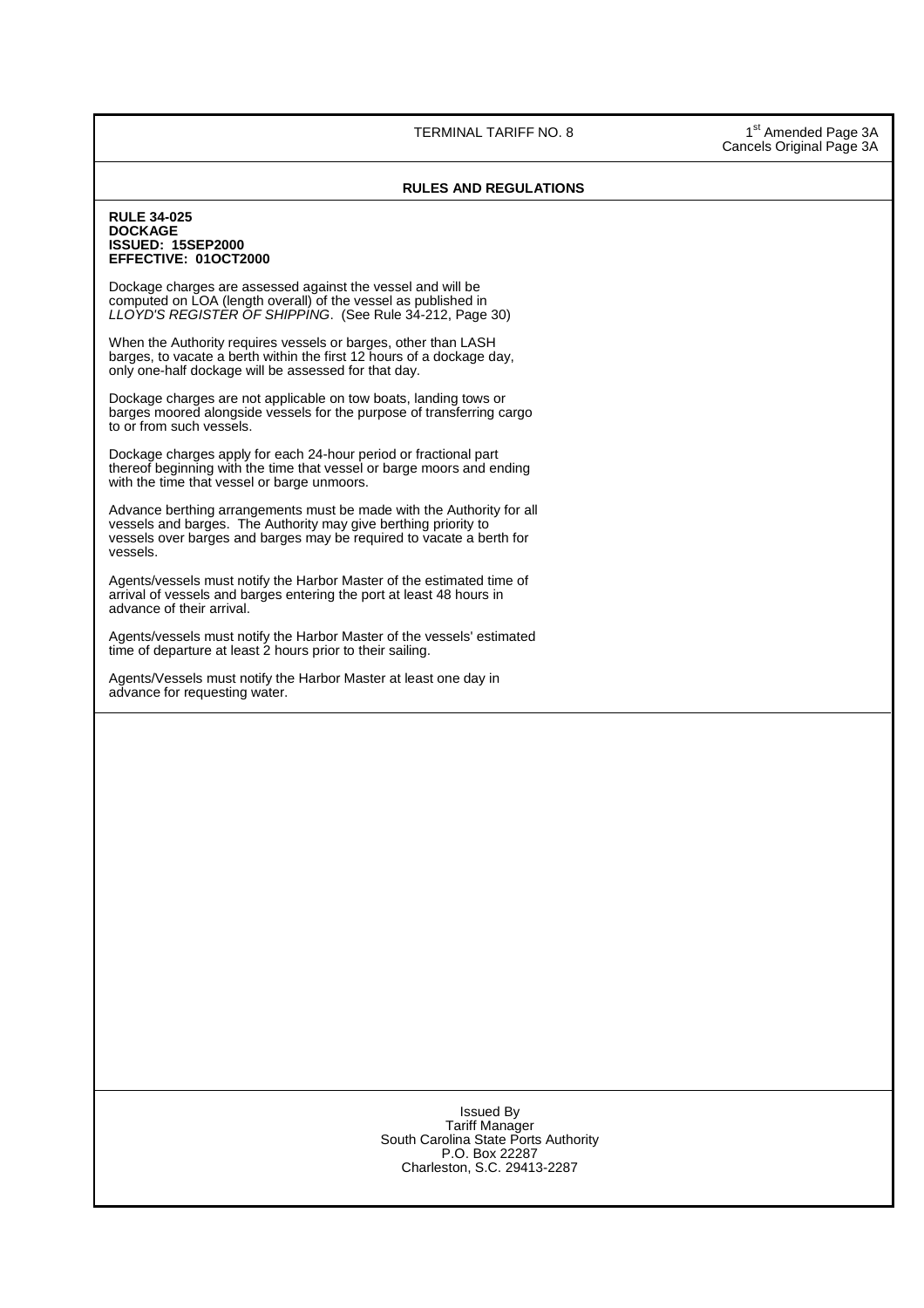TERMINAL TARIFF NO. 8 4th Amended Page 4

### **RULES AND REGULATIONS**

### **RULE 34-030 FUMIGATION ISSUED: 01SEP2005 EFFECTIVE: 01OCT2005**

All fumigation services at the Authority will be performed by private operators.

All fumigating companies conducting operations on Authority facilities shall register with the Authority prior to undertaking such operations and thereafter on July 1 of each year and, in addition, shall comply with the following:

Pay to the Authority a charge of \$250.00 per year for each and every vehicle to be used on Authority facilities for which the Authority will issue an identifying decal authorizing entrance to Authority facilities.

Deposit with the Authority either cash or bond in the amount of \$500.00 any balance of which will be refunded within 30 days after termination of all operations on Authority facilities.

Provide the Authority with copies of certificates of liability insurance covering the operations on Authority facilities showing the maximum limits for bodily injury and property damage.

Mark and identify all vehicles and equipment to be used on Authority facilities and maintain such vehicles and equipment in good condition.

Remove from Authority facilities all vehicles, equipment and material not currently being utilized and all scrap and trash resulting from operations on Authority facilities.

Conduct all operations in accordance with Authority, Coast Guard and OSHA regulations and federal, state and local statutes and only within areas designated by the Authority and refrain from entering other areas without written permission from the Authority.

Service orders for fumigation must be submitted to the terminal manager. The terminal manager will execute the service orders in the order received, and designate the location where services are to be performed. Handling instructions must accompany fumigation service orders.

### **CANCEL**

### **RULE 34-035 FURNISHING CARGO CONTROL SUPERVISORS ISSUED: 15SEP1993 EFFECTIVE: 01OCT1993**

The Authority shall furnish cargo control supervisors to check cargo being delivered to or received from vessels at the time of loading and discharging. It shall also furnish cargo control supervisors to check cargo being delivered to or received from containers at the time of stuffing or stripping. The Authority shall furnish as many cargo control supervisors as required to protect its interest. Charges for this service are published in Rule 34-200 and assessed against the vessel.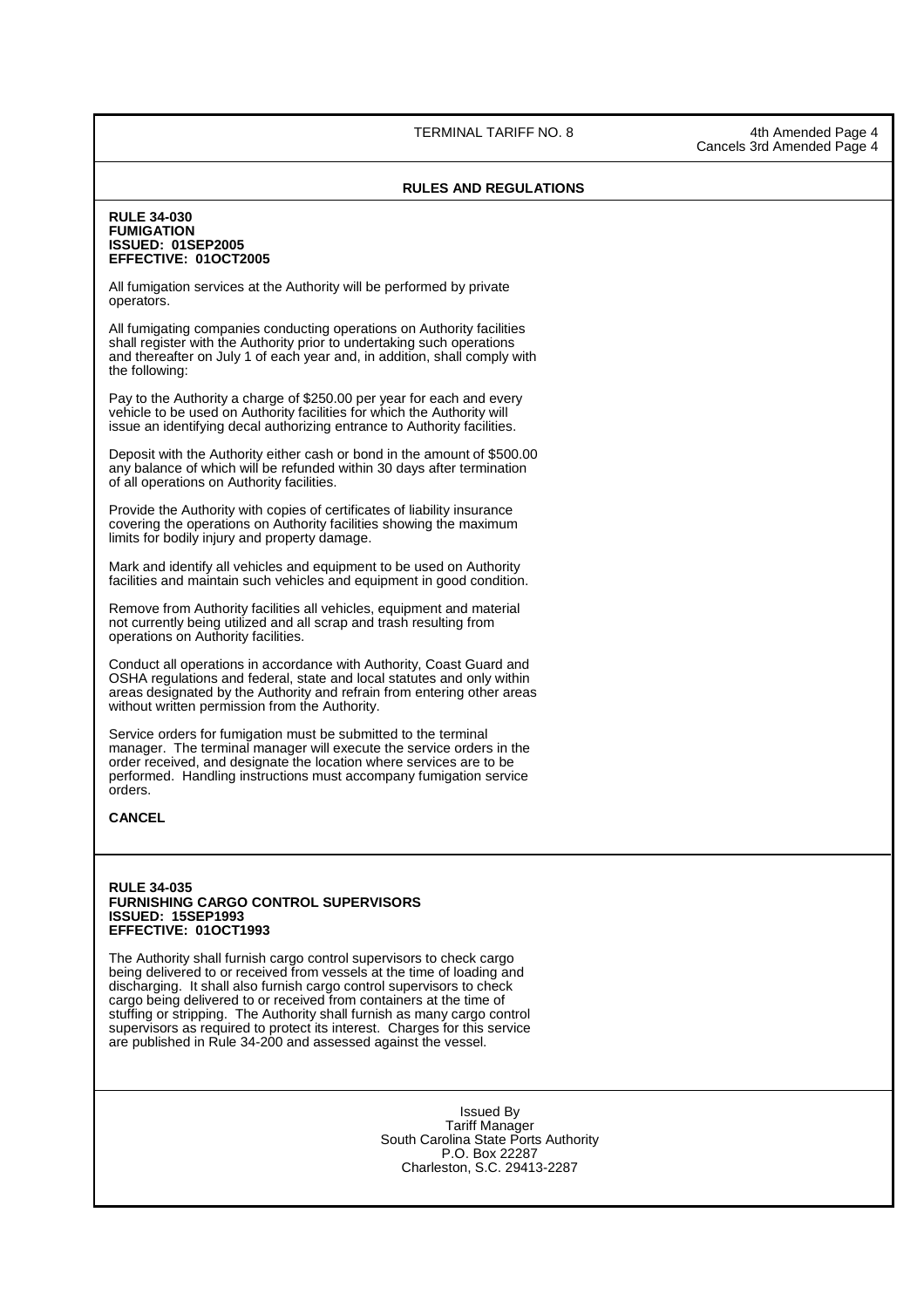TERMINAL TARIFF NO. 8 3rd Amended Page 5

### **RULES AND REGULATIONS**

### **RULE 34-040 HAZARDOUS COMMODITIES ISSUED: 15SEP2004 EFFECTIVE: 01OCT2004**

 Shipments of hazardous materials as defined in 49 CFR 172.101, extremely hazardous substances as defined in 40 CFR 355 Appendix A, and CERCLA hazardous substances as defined in 40 CFR 302 Table 302.4 will be permitted only upon full compliance with applicable regulations by steamship lines, their agents, and agencies of transportation. Applicable regulations include all federal, state, and local requirements.

 Anyone or any concern tendering hazardous commodities for storage and/or movement through the Authority's facilities shall provide advance notification to the Authority in accordance with the standards of reasonable care and prudent conduct, and in accordance with prevailing published hazardous materials rules. The Authority provides steamship lines and agents, with a written list of materials that require advance approval before being received at Authority facilities. It is the responsibility of the steamship line and/or agent tendering hazardous commodities for storage and/or movement through Authority facilities to request and receive advance approval from the Authority through the Hazardous Material Approval notification system provided on the Authority website at

http://www.scspa.com/Online\_Tools/hazmat\_form.asp.

 For import, export, or transshipped cargo qualifying as hazardous material cargo, request for approval must be only from the steamship carrier or its registered agent and from no other. Steamship line or agent shall provide a Hazardous Material Load List and/or Discharge List to the Authority by the end of the next regular business day following completion of the vessel's operations.

 If an unauthorized hazardous commodity is found on Authority facilities, the Authority may order its removal by the responsible steamship line or agent. All charges, for removal, including those assessed by the Authority will be the responsibility of the steamship line or agent responsible for the unauthorized hazardous commodity.

Anyone or any concern handling, using, owning, transporting, possessing or disposing of hazardous materials shall also indemnify and hold harmless the Authority from all damages, claims, expenses, including attorney fees resulting from the presence of such commodities at or near the ports of South Carolina, excepting only that portion caused by the negligence or fault of the Authority, its agents or employees.

 Failure to comply with the requirements of this Rule 34-040 may result in denial of access to the Authority's facilities for such hazardous cargo, and any loss or cost resulting from such denial of access shall be the responsibility solely of the non-complying user and not that of the Authority.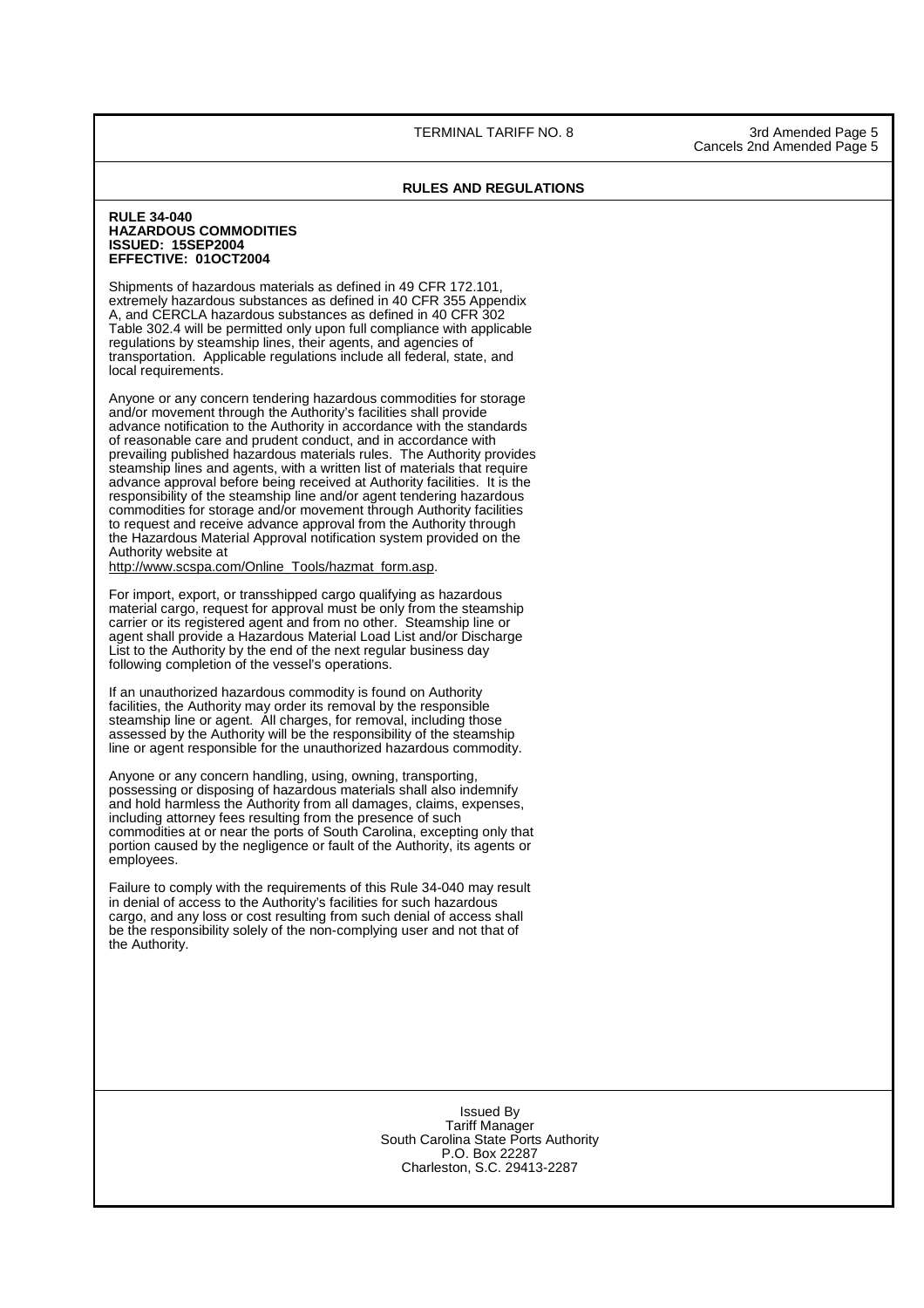TERMINAL TARIFF NO. 8 5th Amended Page 6

Cancels 4th Amended Page 6

### **RULES AND REGULATIONS**

### **RULE 34-045 HOLIDAYS ISSUED: 13DEC2011 EFFECTIVE: 13JAN2012**

The following holidays are observed by the Authority and ILA:

| HOLIDAY                                                    | Authority        | ILA                     |
|------------------------------------------------------------|------------------|-------------------------|
| New Year's Day (January 1)                                 | No Work Day      | No Work Day             |
| Martin Luther King, Jr. Birthday (Third Monday in January) | Holiday Overtime | Holiday Overtime        |
| President's Day (Third Monday in February)                 | Holiday Overtime | Holiday Overtime        |
| Good Friday (Friday before Easter)                         | Regular Work Day | Holiday Overtime        |
| Memorial Day (Last Monday in May)                          | Holiday Overtime | <b>Holiday Overtime</b> |
| Independence Day (July 4)                                  | No Work Dav      | No Work Day             |
| Labor Day (First Monday in September)                      | No Work Dav      | No Work Day             |
| Veterans' Day (November 11)                                | Holiday Overtime | <b>Holiday Overtime</b> |
| Thanksgiving Day (Fourth Thursday in November)             | Holiday Overtime | Holiday Overtime        |
| Thanksgiving Friday (Friday after Thanksgiving)            | Holiday Overtime | Regular Work Day        |
| Christmas Eve (December 24)                                | Regular Work Day | Holiday Overtime        |
| Christmas Day (December 25)                                | No Work Day      | No Work Day             |
| New Year's Eve (December 31)                               | Regular Work Day | Holiday Overtime        |

When a holiday falls on Saturday, the preceding Friday will be observed. When a holiday falls on Sunday, the following Monday will be observed.

### **RULE 34-050 INSURANCE ISSUED: 15SEP1993 EFFECTIVE: 01OCT1993**

The charges published in this tariff do not include any expense of insurance covering owner's interest in the cargo nor will such insurance be effected by the Authority under its policies.

### **RULE 34-055 PAYMENT OF INVOICES ISSUED: 15SEP2001 EFFECTIVE: 01OCT2001**

All invoices are rendered in accordance with this tariff and are due on presentation payable at Charleston, South Carolina in dollar funds collectible at par. Failure to pay within 30 days (or within the time specified in an agreement between the user and the Authority) will result in the responsible party being placed on the delinquent list. All parties placed on the delinquent list will be denied further use of Authority facilities until all outstanding charges have been paid. The Authority reserves the right to estimate and collect in advance all charges against cargo or vessels if credit has not been established with the Authority or if parties representing such cargo or vessels have habitually been on the delinquent list. Use of the facilities may be denied until such advance charges have been paid. The Authority reserves the right to apply any payment received against the oldest outstanding invoices.

 Amounts outstanding after 30 days will be considered delinquent and may be subject to interest charges at a rate of 1% per month or 12% per annum.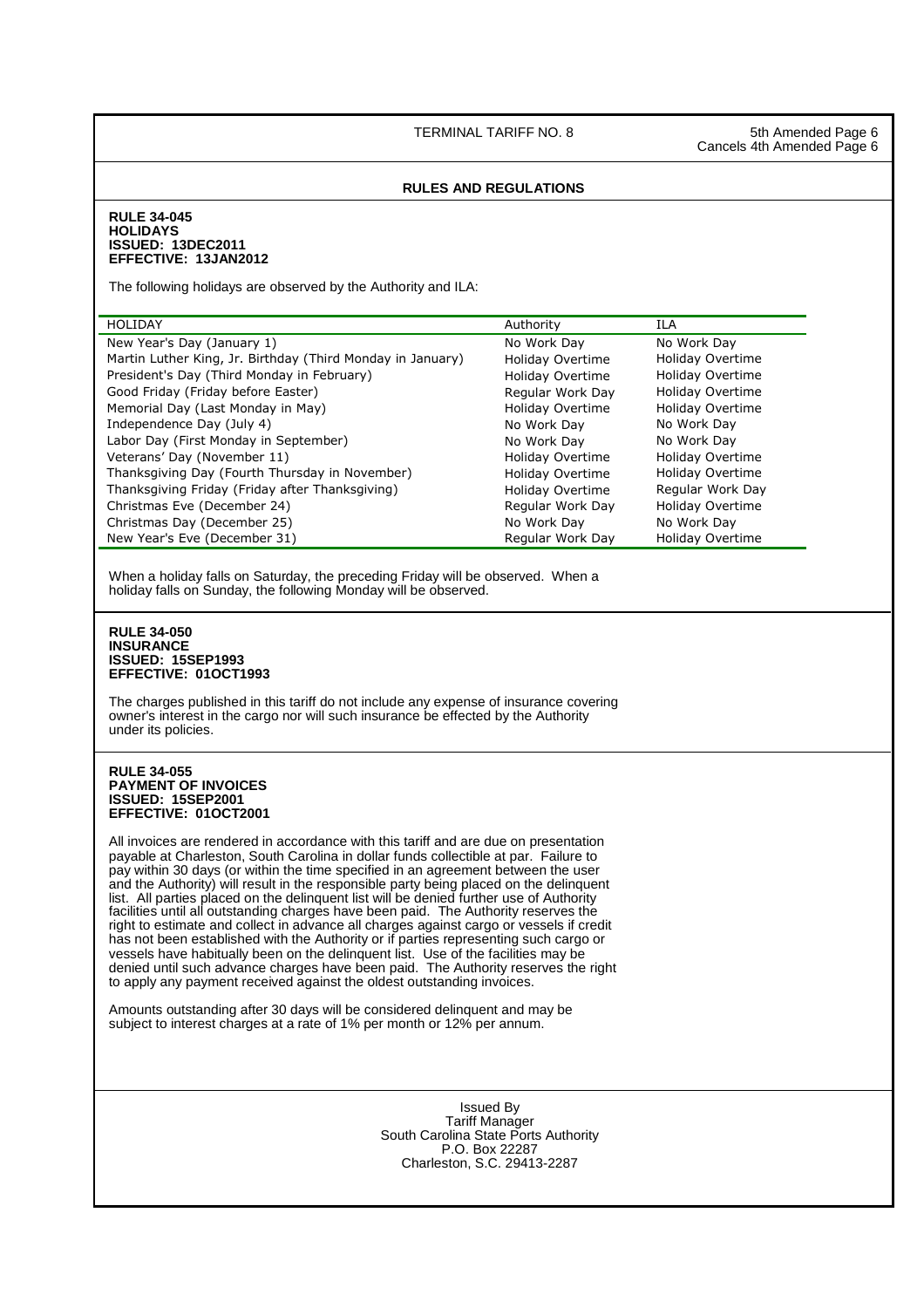TERMINAL TARIFF NO. 8 6th Amended Page 7

Cancels 5th Amended Page 7

### **RULES AND REGULATIONS**

### **RULE 34-060 PROVIDING BILLING INFORMATION ISSUED: 15SEP2003 EFFECTIVE: 01OCT2003**

 All vessels, their owners, agents and stevedoring companies shall permit the Authority access to manifests, loading or discharge lists, rail or motor carrier freight bills or any pertinent documents for the purpose of audits to determine the accuracy of reports filed or for obtaining necessary information for correct billing of charges. They shall, within five (5) regular working days after vessel sails, furnish the Authority with information on all cargo loaded or discharged as well as any other information which might be required for the accurate billing of cargo and vessel charges.

The penalty provisions of this rule for failure to provide such information within the specified time will result in a charge of \$50.00 per day for each day beyond the five (5) regular working days allowed and may result in the denial of berth assignment for any succeeding vessel(s) until such user is in compliance.

### **RULE 34-065 REGISTRATION REQUIRED ISSUED: 15SEP1993 EFFECTIVE: 01OCT1993**

All firms conducting business with the Authority or operating on Authority facilities and all firms operating within the harbors of the ports under the jurisdiction of the Authority that provide a service to vessels or barges docking at Authority facilities are required to register with the Authority on July 1 of each year. Firms shall include all corporations, partnerships or individual proprietorships. Registration will consist of completing a form to be furnished and filed with the Authority. Information to be furnished shall include the name and address of the firm and its principals or senior corporate officers, the location of all offices, a listing of business licenses in effect and credit references. In addition, all firms shall furnish to the Authority certificates of insurance evidencing coverage requirements stated on the annual registration form. The registration form must be signed by a principal or senior corporate officer of the firm and the Authority may deny use of its facilities to any firm furnishing false, incomplete or misleading information. All new firms must register and furnish certificate of insurance prior to conducting any business or operations as defined in this rule. Subsequent registration shall take place on July 1 of each year.

### **RULE 34-067 SOLICITATION ISSUED: 29SEP2009 EFFECTIVE: 01OCT2009**

It shall be unlawful for any person or firm to solicit or carry on business on Authority facilities without first registering with the Authority as required by this Tariff in Rule 34-065 in addition to having the required State, County, and/or local municipal occupational licenses. Registered persons or firms conducting business with the Authority or operating on Authority facilities and certain registered persons or firms that provide services and operate within the harbors of the ports under the jurisdiction of the Authority shall comply, where it is applicable, with the Authority's written Policy on Solicitation.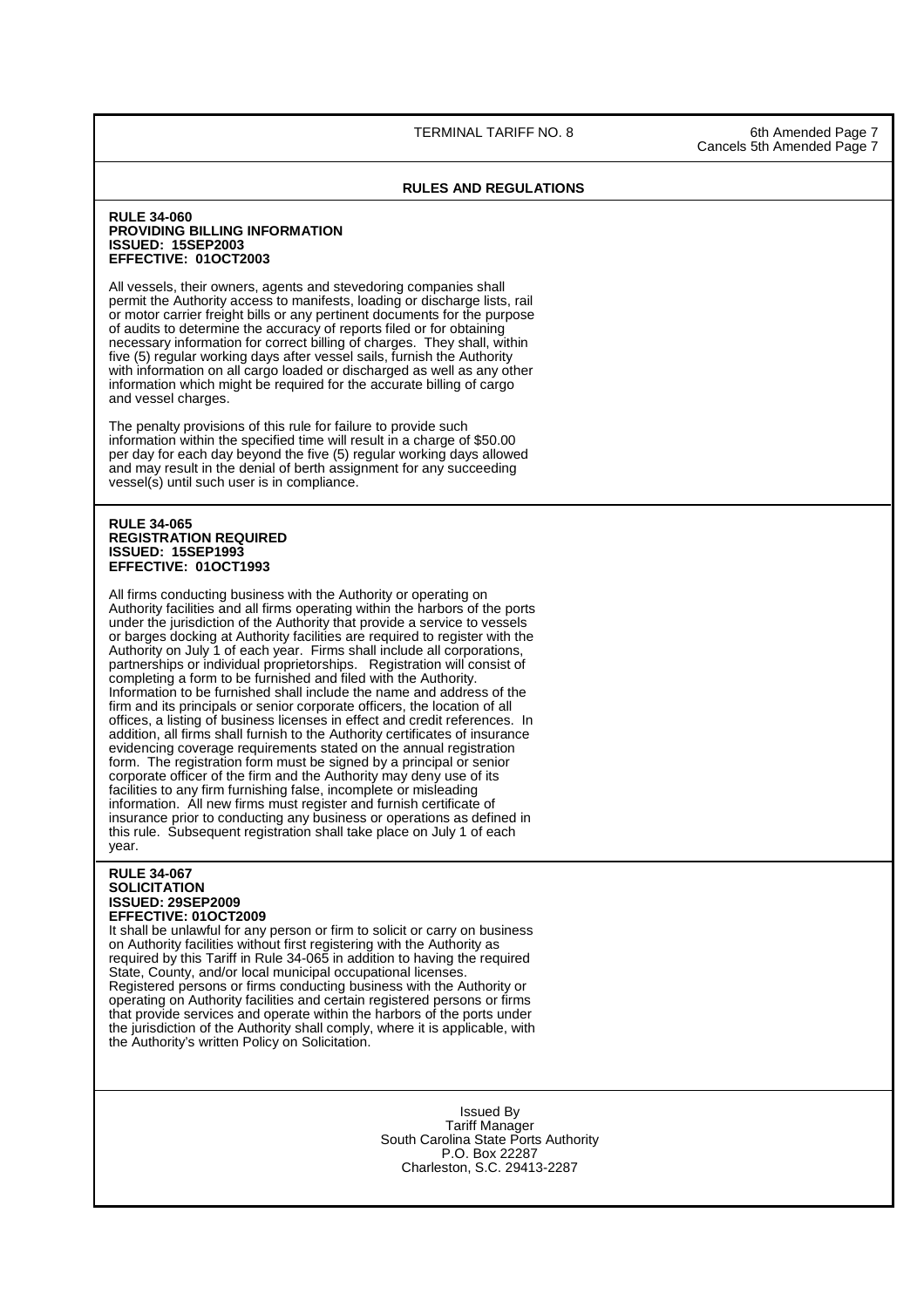TERMINAL TARIFF NO. 8 5th Amended Page 8

Cancels 4th Amended Page 8

### **RULES AND REGULATIONS**

### **RULE 34-070 REGULAR WORKING HOURS ISSUED: 01DEC2013 EFFECTIVE: 01JAN2014**

The regular working hours of the Authority are from 8 a.m. to 12 Noon and from 1 p.m. to 5 p.m., Monday through Friday, holidays excepted. Services performed during these hours will be billed at applicable straight time charges, except as otherwise shown.

Straight-time hours related to Container Yard Operations only are 7 a.m. to 6 p.m., Monday through Friday, holidays excepted.

If the gates are opened outside the regular hours, whether by Authority choosing or upon request, then Ocean Carriers will be invoiced for their proportional share of gate labor expense based on their volume of transactions.

### **RULE 34-075 RESPONSIBILITY FOR CHARGES ISSUED: 15SEP2000 EFFECTIVE: 01OCT2000**

 On each shipment moving out of the port by water, the party performing the forwarding function shall be responsible to the Authority for the payment of terminal charges on such shipment and these charges shall become the obligation of the party performing the forwarding. In any case of doubt as to who is the party performing the forwarding function, acceptance of the inventory record tendered by the Authority shall constitute an admission by the party accepting it that he is performing the forwarding function. Under no circumstances shall the Authority be requested or expected to tender inventory records to parties not maintaining a place of business in the Port of Charleston.

The party performing the forwarding function for export household goods and privately owned vehicles shall be responsible for the collection of terminal charges to the Authority prior to the cargo loading aboard a vessel. Invoicing for these terminal charges will be submitted only to the party performing the forwarding function and remittances shall be made in legal tender from the party performing the forwarding function.

On each shipment moving into the port by water, the party performing the forwarding function shall be responsible to the Authority for the payment of terminal charges on such shipment and these charges shall become the obligation of the party performing the forwarding.

On each shipment moving into another port by water and transshipped to Authority facilities by rail or truck, the vessel discharging the cargo at the other port shall be responsible to the Authority for the handling in charge which shall become the obligation of the vessel or agent. Any additional charges shall become the obligation of the party performing the forwarding.

The local steamship agent handling the vessel or representing the line shall be responsible to the Authority for terminal charges assessed against the vessel or line. The LASH vessel or its agent shall be responsible to the Authority for terminal charges assessed against LASH barges.

(Continued on next page)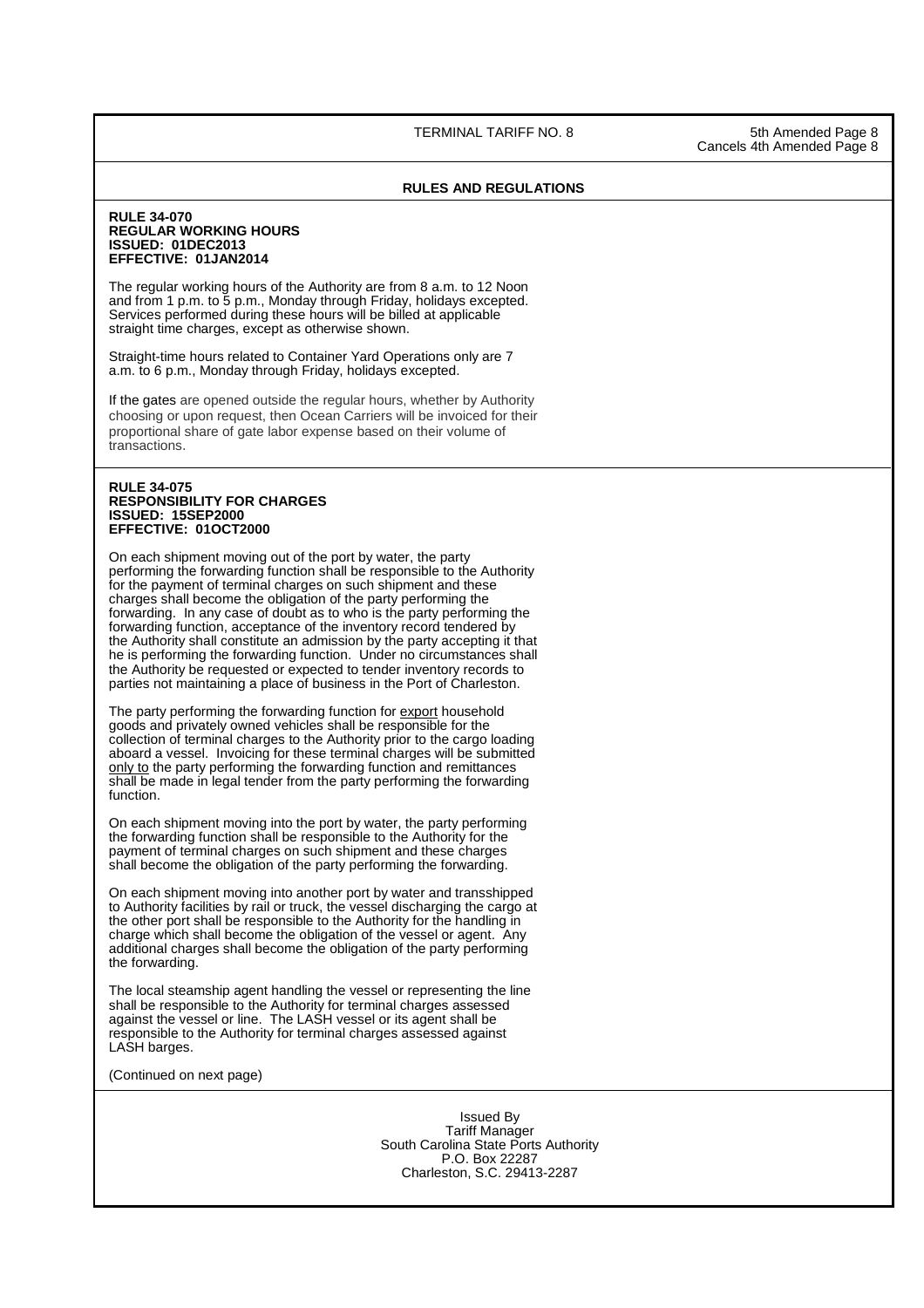TERMINAL TARIFF NO. 8 4th Amended Page 9

Cancels 3rd Amended Page 9

### **RULES AND REGULATIONS**

### **RULE 34-075, CONT'D.**

On each shipment, inbound or outbound, the Authority shall have the right to refuse to release a shipment until given satisfactory assurance that all terminal charges against the shipment will be paid.

### **RULE 34-080 RESPONSIBILITY FOR CLEANING FACILITIES ISSUED: 15SEP1993 EFFECTIVE: 01OCT1993**

All users of Authority facilities shall be held responsible for cleaning the facilities after using them, including adjacent aprons and gutters. If the facilities are not properly cleaned, the Authority shall order them cleaned and bill the responsible party at the charges published in this tariff.

### **RULE 34-085 RESPONSIBILITY FOR DAMAGE TO FACILITIES ISSUED: 01DEC2013 EFFECTIVE: 01DEC2013**

 All users of Authority facilities, including vessels, their owners and agents, shall be held responsible for all damage resulting from their use of Authority facilities and the Authority shall reserve the right to repair or replace or contract for repair or replacement of such damaged facilities. Such users damaging Authority facilities shall be liable for actual cost of repair or replacement of the damaged facilities, plus fifteen percent (15%) of such costs for Authority overhead and supervision, plus such other damages recoverable under the laws of the State of South Carolina.

The Authority may detain any vessel or other watercraft responsible for damage until security has been given in the amount of the amount of one and one-half times the estimated cost of repair or replacement of the damaged facilities, or, if repairs or replacement have been completed, the actual cost to repair the damage or replace the damaged facilities, plus fifteen percent (15%) for Authority overhead and supervision.

If legal action is necessary to collect the cost of repair or replacement of the damaged facilities, the Authority shall be entitled to recover the costs of collection, including reasonable attorneys' fees, which fees shall not be less than fifteen (15%) of the amount of the actual costs of repair or replacement and Authority overhead and supervision, which collection costs shall be made part of any judgment obtained.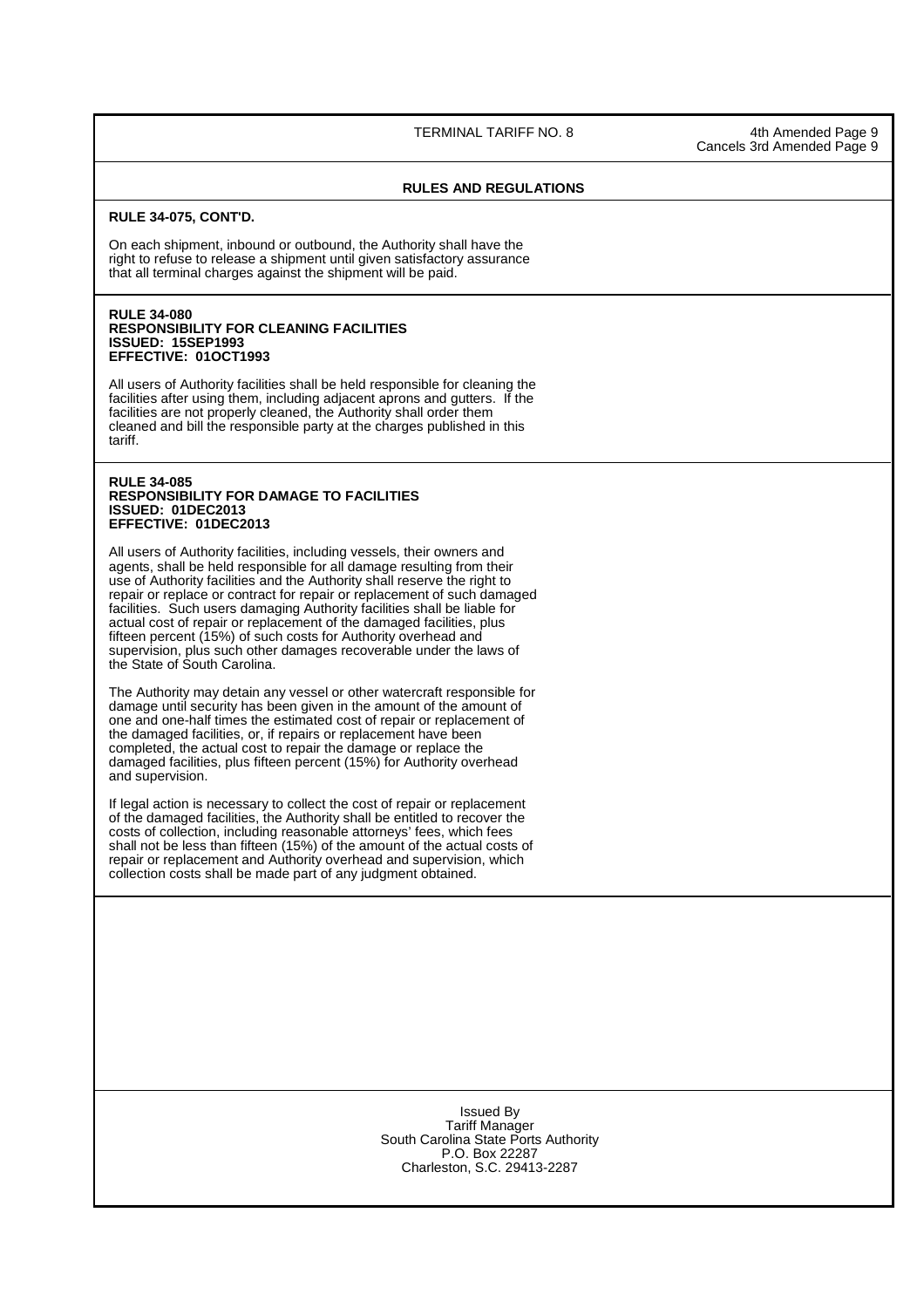TERMINAL TARIFF NO. 8 3rd Amended Page 9A Cancels 2nd Amended Page 9A

### **RULES AND REGULATIONS**

### **RULE 34-086 SAFETY AND WORKMANLIKE PERFORMANCE ISSUED: 27MAR2000 EFFECTIVE: 01APR2000**

 All users of Authority facilities shall conduct their operations and activities at the Authority's facilities in a safe manner, shall comply with all safety rules and regulations of the Authority and shall comply with the safety regulations imposed by applicable Federal, State, and Local rules and regulations. Also all users shall require the observance of these safety rules and regulations by all employees, contractors, business invitees and all other persons transacting business with or for such users or in any way related to user's business in or upon the Authority's facilities. Each user agrees, for itself and any employee, contractor or other person working for or on behalf of the user, to observe due care at all times as required by the circumstances of its operations on the Authority's facilities. Also neither the user nor its employees nor any contractor nor any person engaged in the performance of user's operations shall require any person working for or on behalf of such user to work in surroundings or under working conditions which are unsanitary, hazardous, or dangerous to anyone's health or safety.

Each user shall perform its work in a workmanlike manner.

### **RULE 34-090 SHIPPERS REQUESTS AND COMPLAINTS ISSUED: 01DEC2012 EFFECTIVE: 01DEC2012**

Requests and complaints from shippers on matters relating to charges, rules and regulations published in this tariff should be addressed to:

Tariff Manager South Carolina State Ports Authority Post Office Box 22287 Charleston, South Carolina 29413-2287 quotes@scspa.com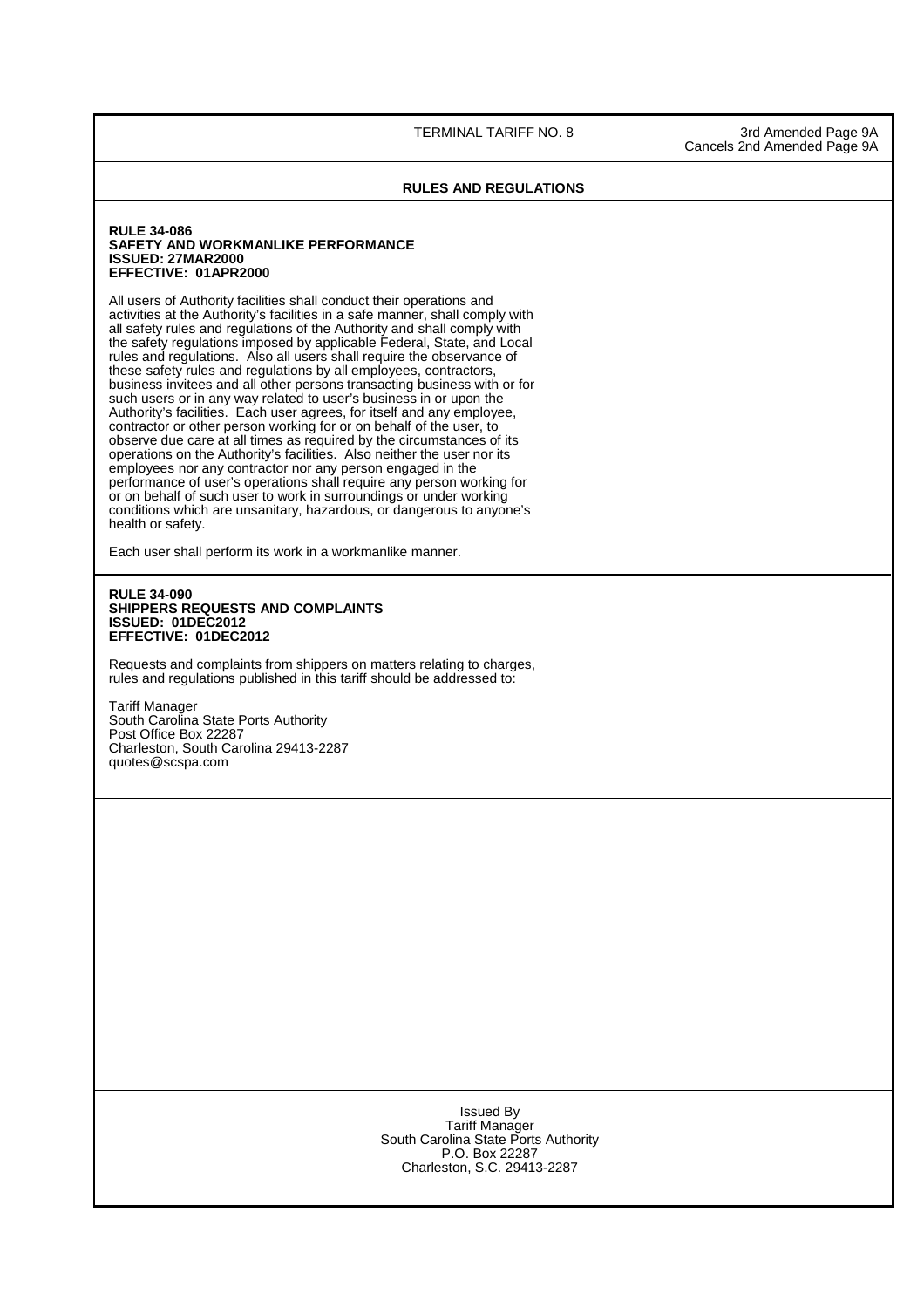TERMINAL TARIFF NO. 8 7th Amended Page 10

Cancels 6th Amended Page 10

### **RULES AND REGULATIONS**

### **RULE 34-095 SMOKING PROHIBITED AND FIRE SIGNAL ISSUED: 15SEP1993 EFFECTIVE: 01OCT1993**

Smoking in the transit sheds, warehouses, on the dock or on vessels handling cotton or other flammable cargo is prohibited. In case of fire on board a vessel in port, except vessels underway, such vessel should sound five (5) prolonged blasts of the whistle or siren, each blast to be from four to six seconds duration, to indicate a fire on board or on the dock at which the vessel is berthed. Such signal should be repeated at intervals to attract attention and may be used as an additional method for reporting a fire.

### **RULE 34-096 PORT POLICE SERVICES ISSUED: 15SEP2000 EFFECTIVE: 01OCT2000**

The South Carolina State Ports Authority Port Police has jurisdiction over all aspects of security at Authority terminals and facilities, including, but not limited to, cargo, gate, gangway watch and other routine or emergency situations. Any request to use private or special security other than the Authority's Port Police **must be approved by the Authority's Chief of Police**.

If private or special security is authorized, certified police officers must be used. The Chief of Police will determine the number of personnel assigned per function. The Authority reserves the right to assess a charge for any special function or activity. The Chief of Police can be reached at phone numbers (843) 577-8665 and (843) 728-0245 or via fax at (843) 577-8655.

Charges for normal port security (cargo and gate) are published in Rule 34-200.

 Charges for private or special security, if authorized, will be billed at cost, plus thirty (30) percent.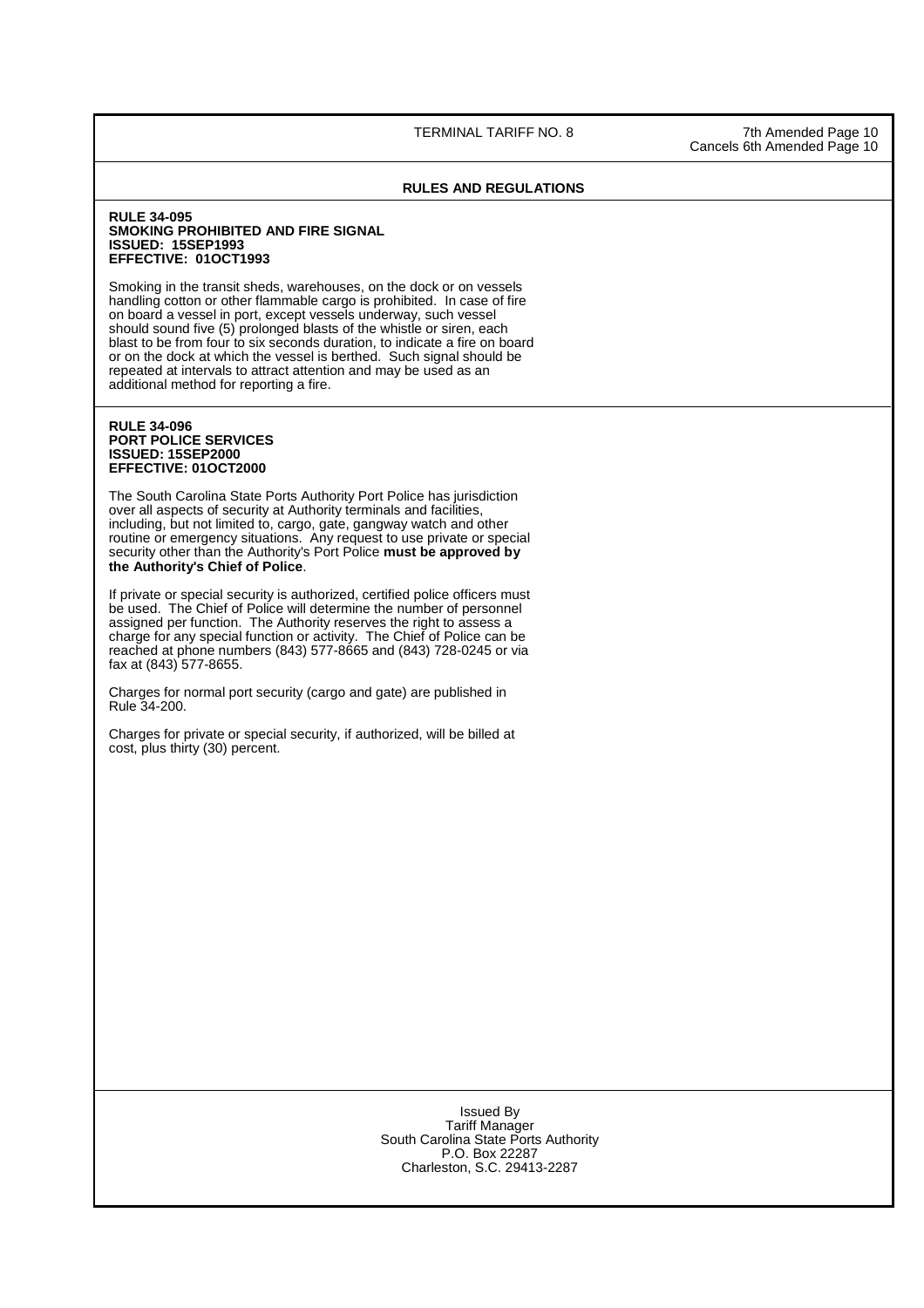TERMINAL TARIFF NO. 8 3rd Amended Page 10A Cancels 2nd Amended Page 10A

### **RULES AND REGULATIONS**

### **RULE 34-097 PERSONNEL AND VEHICLE ACCESS TO FACILITIES ISSUED: 26OCT2007 EFFECTIVE: 26OCT2007**

### **A. Personnel Access**

 All Authority Terminals and facilities are Restricted Access Areas. Entry into Authority facilities is allowed for valid, verifiable business only. Persons seeking entry must present photo identification (ID) approved by and acceptable to the Authority's Port Police; entry is not permitted without an approval and valid photo ID. Photo ID must be produced on demand of the Authority or of law enforcement when on Authority facilities.

 All facility personnel that require regular access to Authority facilities for official business must apply for ID cards issued by the Authority. Regular access is access more than twice within any consecutive 30-day period. The application process and forms are provided by Authority Port Police. An administrative fee for the application process shall be charged in the amount of \$20 for qualified applicants. An additional charge of \$35 will apply to replacement of lost or misplaced ID cards. ID cards shall be valid for one year, after which they shall expire. The SPA-issued ID cards must be displayed at all times while on Authority facilities.

### **B. Vehicle Access**

 All persons requiring regular vehicle access to Authority facilities and which are necessary and essential to accomplish authorized job tasks on Authority facilities, as determined by the Authority, must apply for vehicle access decals through the Authority's Port Police. Vehicles that are authorized regular access will be issued appropriate decals to display on the windshield. The decals will expire annually at the end of the month in which they were issued.

 A charge of \$20.00 per year shall be paid for each and every vehicle that is necessary and essential to accomplish the authorized job tasks on Authority facilities and for which the Authority will issue an identifying decal authorizing entrance to Authority facilities.

 Vehicles that are not essential and necessary to accomplish the authorized job task for access purposes, as determined by the Authority, but are used as transportation to and from work, will pay to the Authority \$5.00 per year for each and every vehicle for which the Authority will issue an identifying decal authorizing entrance to park in General Parking Lots only.

 Applicants for vehicle access decals must provide the Authority with certificates or other satisfactory proof of liability insurance.

 All persons operating vehicles on Authority facilities must abide by all Authority traffic and parking regulations, signs and traffic control signals and pavement markings. Violations shall result in monetary fines, suspension of vehicle access privileges, and/or impoundment or removal of the vehicle, as appropriate in the judgment of the Authority. Habitual offenders or those failing to pay fines shall have vehicle access privileges revoked.

 Vehicles improperly parked in areas designated as restricted or no-parking areas may be towed, removed and/or impounded, with or without notice, at the risk and expense of the owner. Vehicle owners shall comply with directions of the Authority's Port Police as to operation, parking or location of vehicles.

(Continued on next page)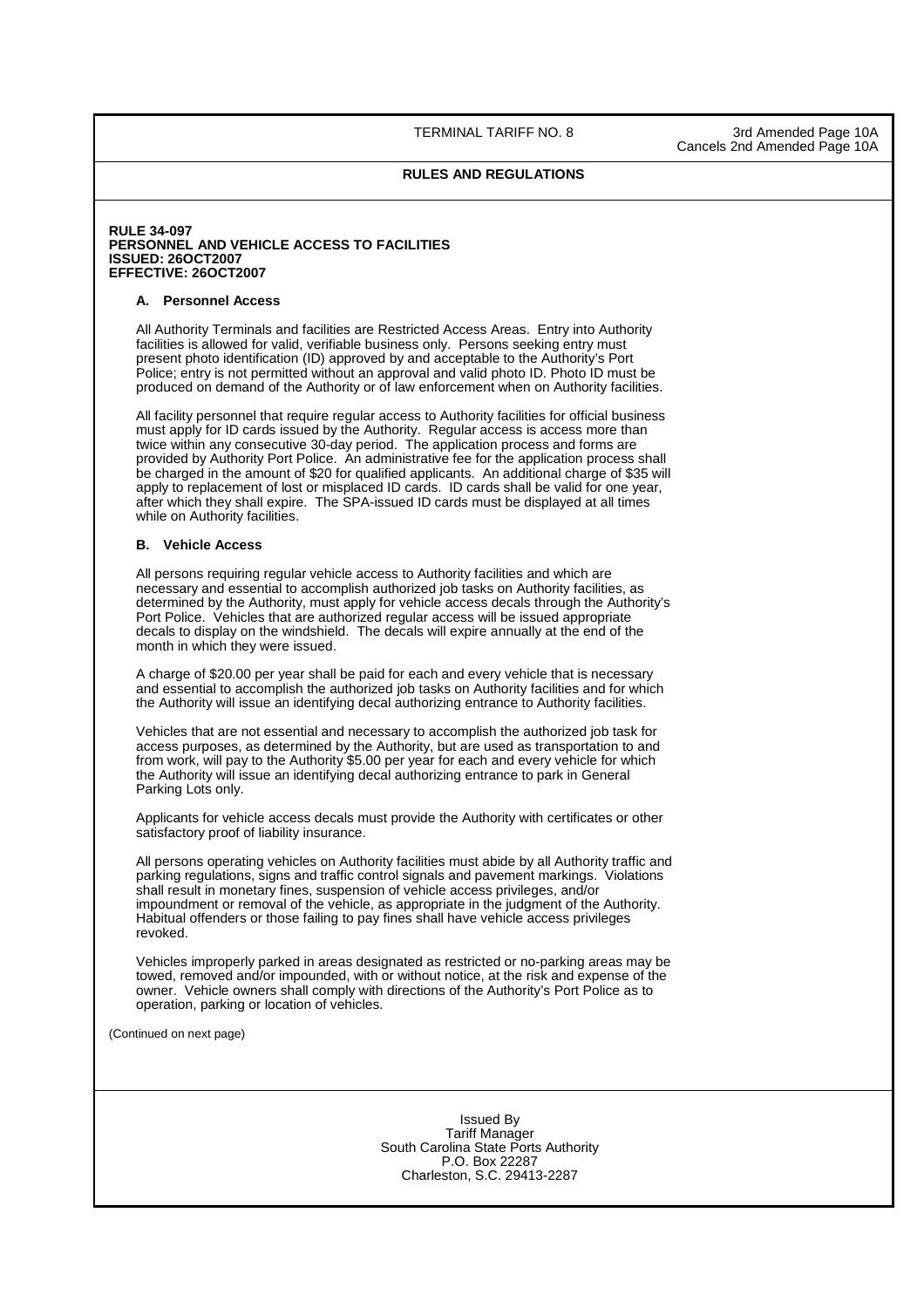TERMINAL TARIFF NO. 8 1

<sup>st</sup> Amended Page 10B Cancels Original Page 10B

### **RULES AND REGULATIONS**

 **RULE 34-097, CONT'D.** 

### **C. Weapons Prohibited, Security Screening and Searches**

 Weapons are prohibited on Authority facilities except for authorized law enforcement. The Authority enforces the laws, rules and regulations promulgated under the Maritime Transportation Security Act of 2002. Entry into Authority facilities constitutes valid consent to search of persons, vehicles and property on Authority facilities. Security screenings and searches may include, without being limited to, visual inspection, inspection inside packages and containers, and use of mirrors, screening devices or dogs. Searches may be conducted at random.

### **D**. **Failure to Comply**

Persons or vehicles failing to comply with this Rule may be denied access to Authority facilities and/or removed from Authority facilities.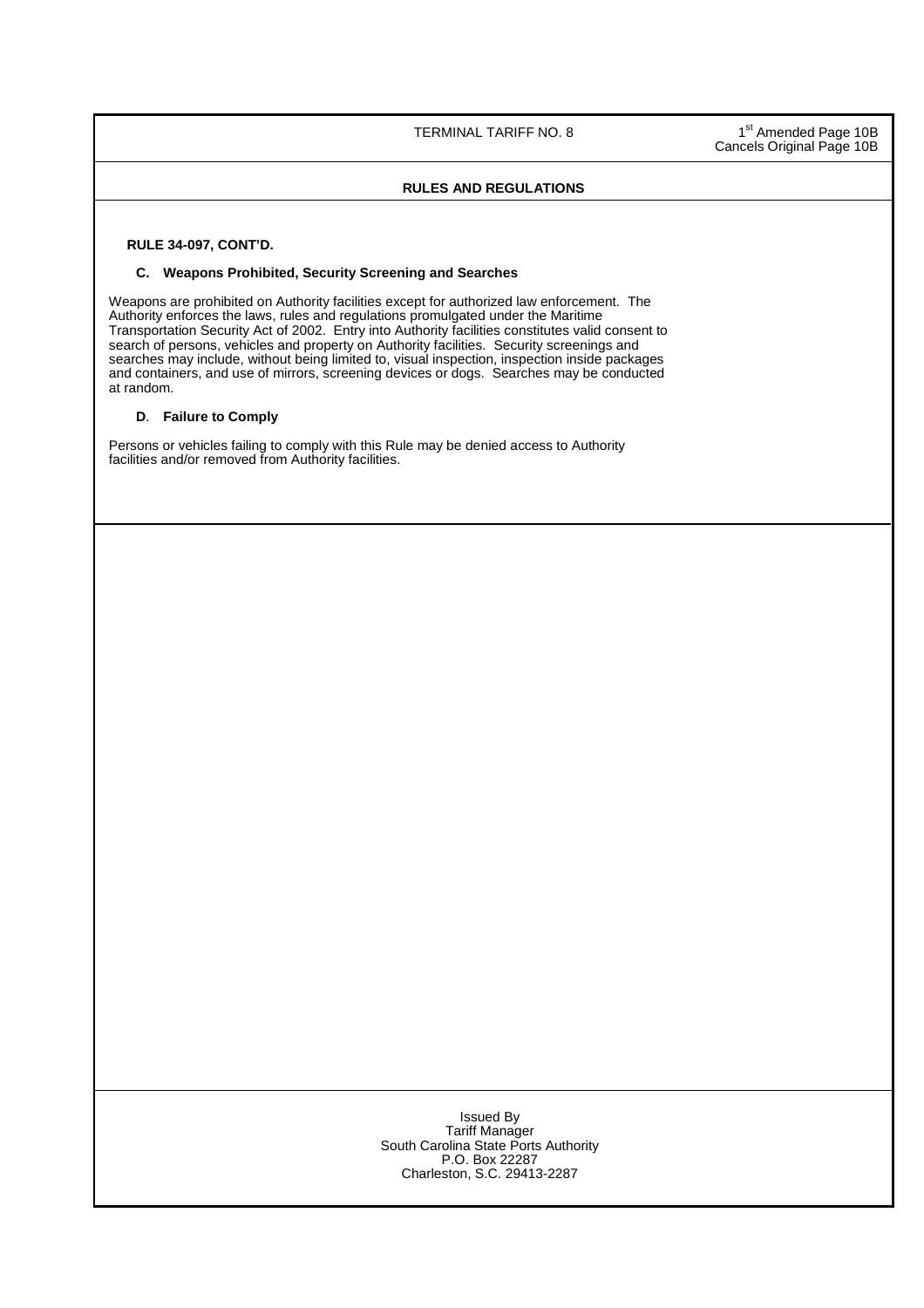# **I. RULES AND REGULATIONS**

# **B. BREAKBULK**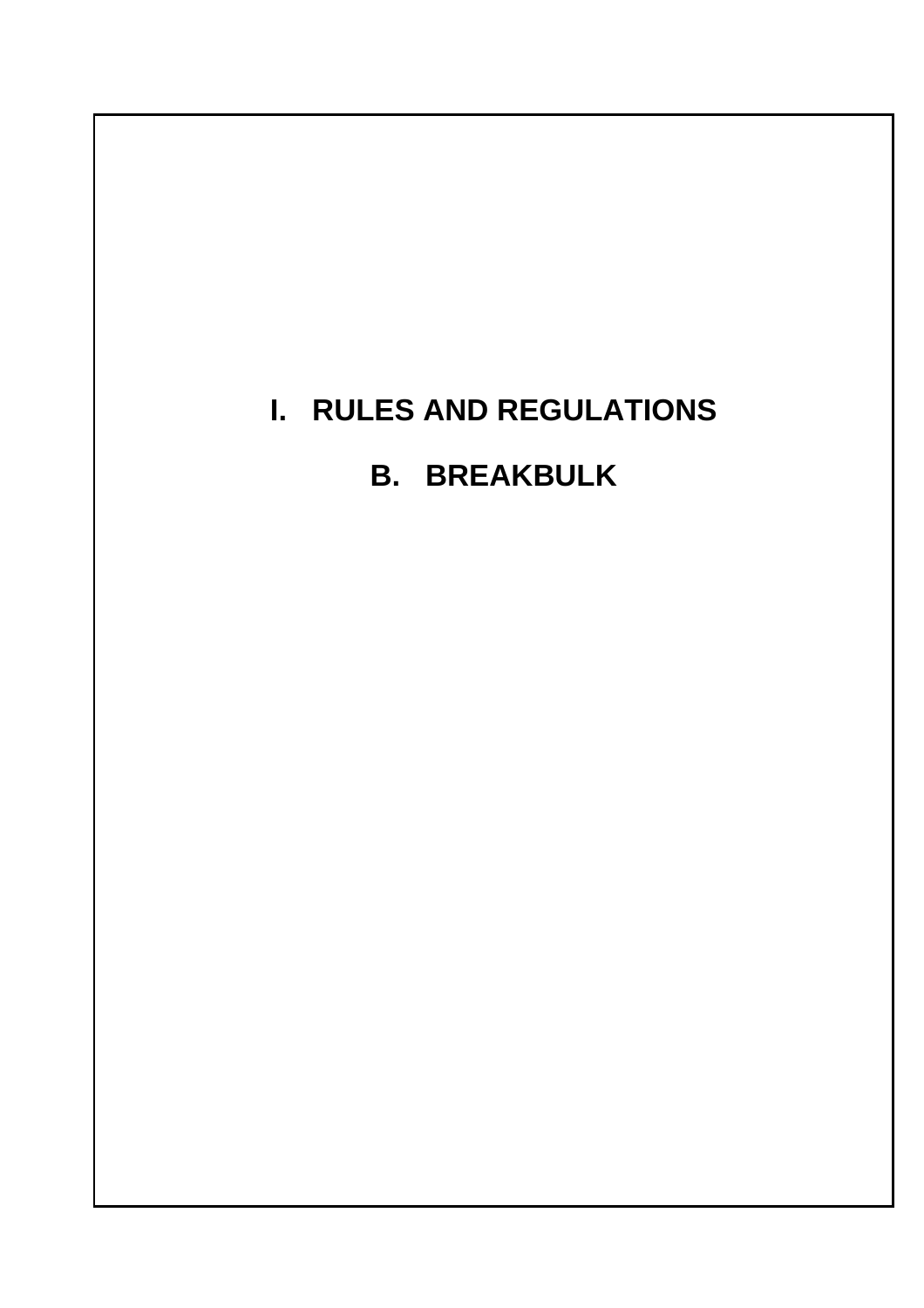### TERMINAL TARIFF NO. 8 9th Amended Page 11

### **RULES AND REGULATIONS**

### **RULE 34-100 FREE TIME ISSUED: 15SEP2001 EFFECTIVE: 01OCT2001**

The Authority will allow the following free time on cargo moving through its facilities:

 No Free Time allowed on any export or import piece of cargo over 50,000 pounds held on the high dock area.

The Authority will have the option to move pieces over 50,000 pounds each, after expiration of free time, to another location on Authority premises or to a public/private warehouse at the owner's expense.

 Ten (10) days, including Saturdays, Sundays and holidays, on cargo held under cover and loaded aboard a vessel.

Fifteen (15) days, including Saturdays, Sundays and holidays, on cargo not subject to weather damage held in the open and loaded aboard a vessel.

 Ten (10) days, including Saturdays, Sundays and holidays, on cargo discharged from a vessel and held under cover.

 Fifteen (15) days, including Saturdays, Sundays and holidays, on cargo not subject to weather damage discharged from a vessel and held in the open.

 Ten (10) days, including Saturdays, Sundays and holidays, on cargo transshipped between vessels.

Free time will begin at the first 8 a.m. after receipt of the cargo.

No free time will be allowed on cargo that is not loaded aboard or discharged from a vessel at Authority facilities.

After free time expires on import cargo, a handling to store charge will be assessed if cargo is physically moved.

If storage space is not available at the terminal where cargo is located, cargo will be transferred to a terminal where storage space is available at owner's expense.

No free time will be allowed on cargo loaded or discharged directly between vessels and cars or trucks, cargo of an objectionable nature or cargo which might contaminate other cargo.

Transfer of ownership of cargo after free time expires will result in a handling and drayage charge, if applicable.

(Continued on next page)

Issued By Tariff Manager South Carolina State Ports Authority P.O. Box 22287 Charleston, S.C. 29413-2287

Cancels 8th Amended Page 11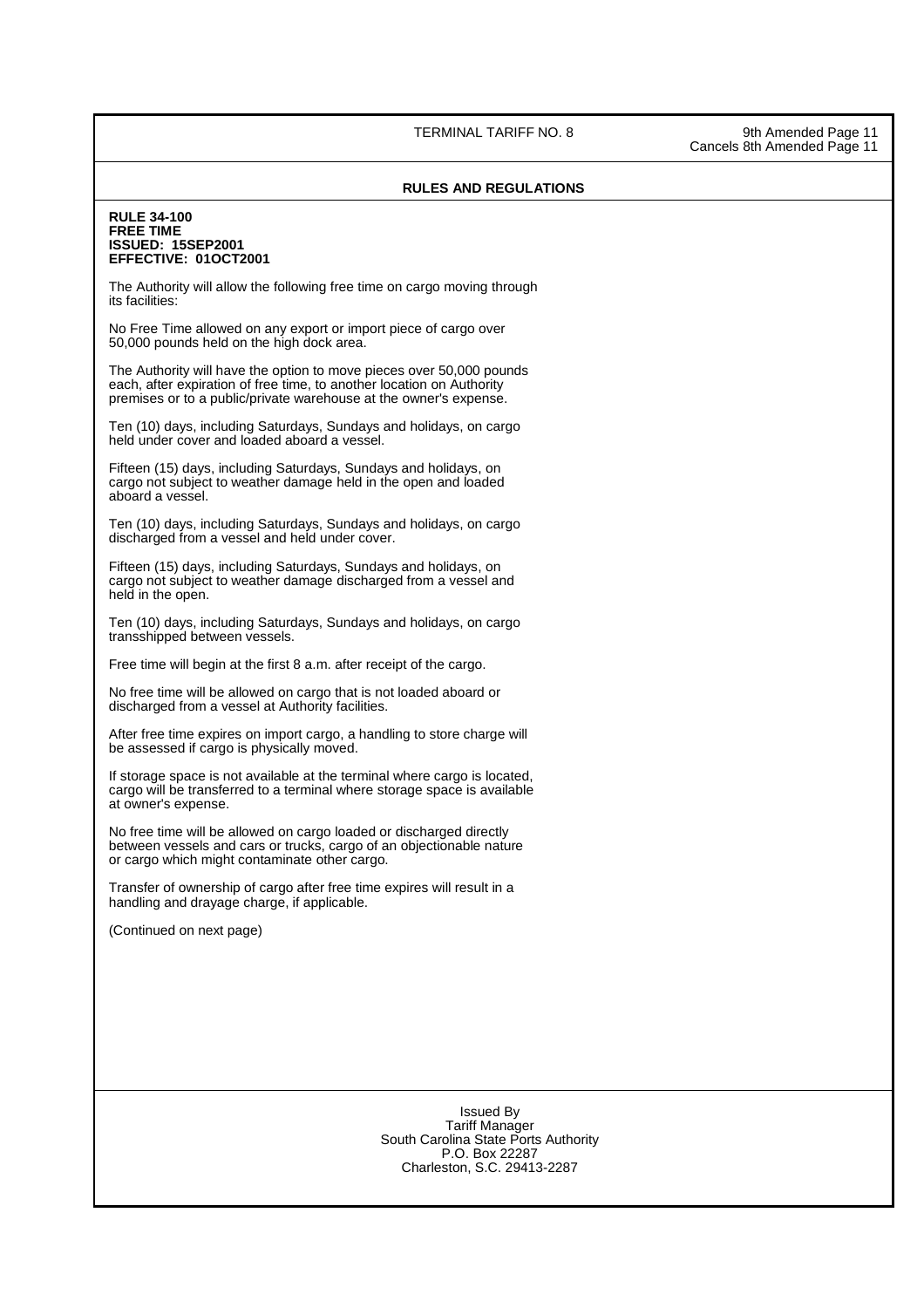TERMINAL TARIFF NO. 8 8th Amended Page 12

Cancels 7th Amended Page 12

### **RULES AND REGULATIONS**

### **RULE 34-100, CONT'D.**

The Authority may alter the allowable free time on any merchandise if terminal operations or movement of merchandise are interrupted by war, earthquake, flood, fire, riot or any unusual occurrence which, in the judgment of the Authority, warrants the alteration of such free time.

### **RULE 34-105 COMPUTATION OF STORAGE ISSUED: 01SEP2006 EFFECTIVE: 01OCT2006**

Except as otherwise shown, the storage charges published in this tariff are for each calendar day or fractional part thereof.

Storage charges published in this tariff will be assessed per 2,000 pounds, unless otherwise noted.

Storage on export cargo will cease to accrue when cargo is stuffed into a container or loaded aboard a vessel.

Storage will be calculated using daily rates on a calendar month basis with each month being defined as a 30-day period beginning on the first of a given month.

 Partial month storage will be calculated on actual days in store and minimums will apply.

The rate for the first partial month's storage and/or the first full month's storage will be at the base tariff rate.

 Cargo in storage the second full month will be at the base tariff rate plus 25%.

 Cargo in storage the third full month will be at the base tariff rate plus 50%.

 Cargo in storage the fourth full month and over will be at the base tariff rate plus 100%.

### **RULE 34-110 LOADING OR UNLOADING TRUCKS ISSUED: 15SEP2004 EFFECTIVE: 01OCT2004**

The Authority requires scheduling in advance of all receipt and delivery of breakbulk cargo by truck. Cargo to be loaded or unloaded on Tuesday through Friday must be scheduled by 3:00 p.m. the preceding day. Cargo to be loaded or unloaded on Saturday, Sunday or Monday must be scheduled by 3:00 p.m. the preceding Friday. Trucks that arrive after their scheduled time slot or without a scheduled time slot will be considered unscheduled and may not be

(Continued on next page)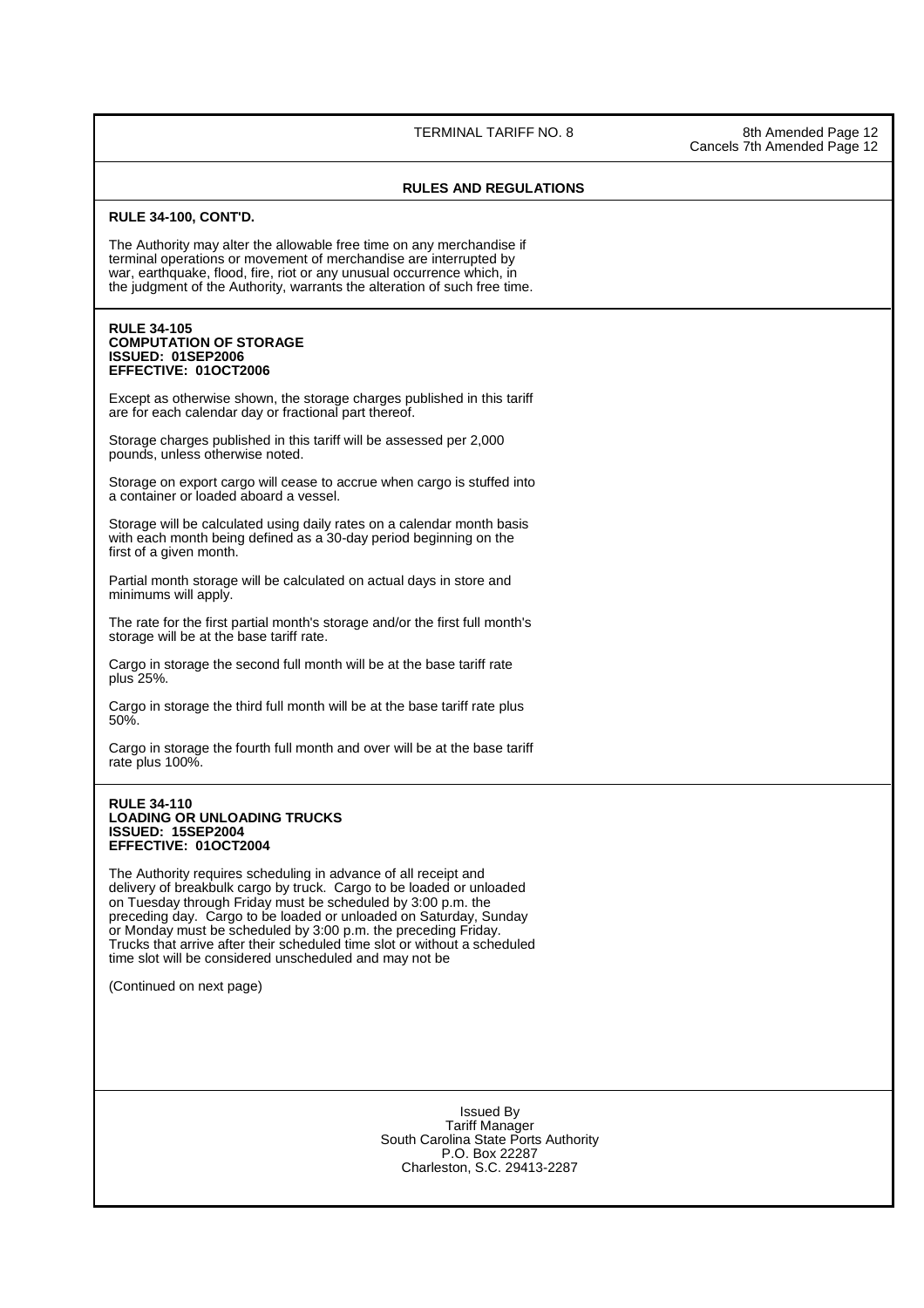TERMINAL TARIFF NO. 8 8th Amended Page 13

Cancels 7th Amended Page 13

### **RULES AND REGULATIONS**

### **RULE 34-110, CONT'D.**

serviced immediately. The Authority will make every attempt to serve unscheduled or late trucks during the day of arrival--this cannot be guaranteed. Such unscheduled trucks may need to be scheduled on a subsequent day. The Authority may require overtime if loading or unloading of trucks cannot be performed during straight time. Additional charges for services performed in overtime status are applicable in Rule 34-200.

When cranes are required to load or unload cargo at the Authority and domestic trucks fail to meet their scheduled appointment, standby charges will be assessed at the hourly crane rental rates, plus thirty (30%) percent.

Scheduling is done at the respective terminal where cargo is received.

The scheduling department can be reached at telephone number (800) 382-4577

### **RULE 34-111 LOADING OR UNLOADING RAIL CARS ISSUED: 15SEP1999 EFFECTIVE: 01OCT1999**

 All cars furnished by rail carriers will be accepted as cars in good order and will be loaded or unloaded with the exception of improperly loaded cars, which will not be handled at regular tariff rates. The rail carrier will be called and a special contract will be executed covering the unloading of improperly loaded cars. Trash, fastenings, dunnage, paper and refuse will not be cleaned from cars. Trash, fastenings, dunnage, paper and refuse will not be cleaned from cars except by special contract. If rail cars have not been properly cleaned before placing on rail, the rail carrier will be held responsible for contamination and for detention of cars until they are properly cleaned. Any services required by rail carriers will be performed on a cost plus thirty (30%) percent basis.

### **RULE 34-115 NON-RESPONSIBILITY FOR DEMURRAGE OR DETENTION ISSUED: 15SEP2001 EFFECTIVE: 01OCT2001**

 The Authority will not be responsible for any demurrage or detention on rail cars, trucks, containers, chassis or vessels, except for any portion of the charge caused by the Authority's own negligence.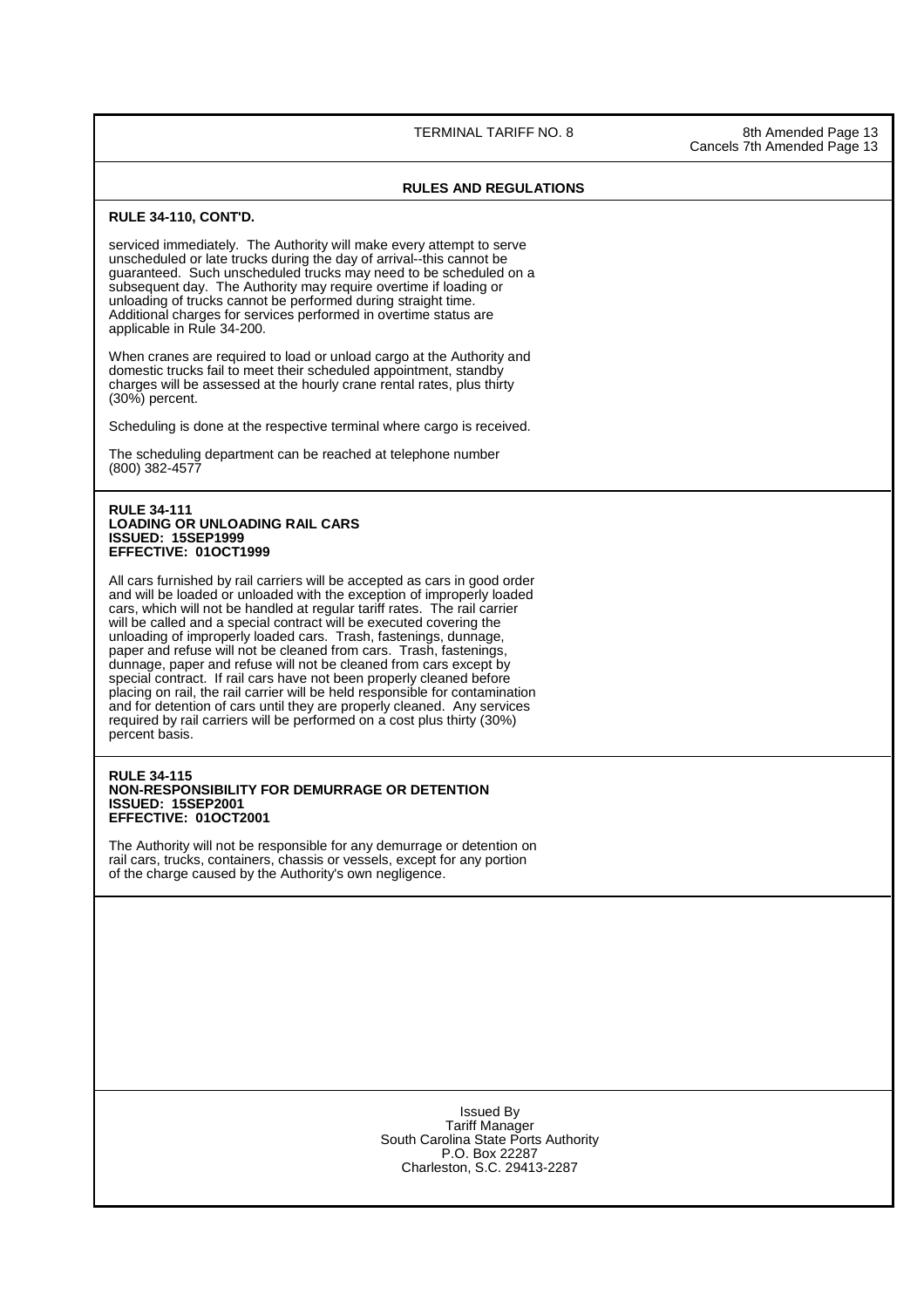TERMINAL TARIFF NO. 8 6th Amended Page 13A

### **RULES AND REGULATIONS**

### **RULE 34-120 QUOTATION OF SPECIAL CHARGES, RULES OR REGULATIONS ISSUED: 29OCT1993 EFFECTIVE: 02DEC1993**

The Authority may quote special charges, rules or regulations to government agencies or charitable organizations. It may also quote special charges on plant or project cargo moving from one shipper to one consignee and on which advance arrangements have been made with the Authority.

The Authority may quote handling/storage charges on volume breakbulk shipments for time increments not to exceed one year.

When such arrangements are made, the terms and conditions of the arrangement will be filed with the Federal Maritime Commission on or before the effective date of the arrangement.

### **RULE 34-121 RECEIPT OF EXPORT BREAKBULK CARGO ISSUED: 10DEC2010 EFFECTIVE: 10JAN2011**

The following information is required for acceptance of export breakbulk cargo upon delivery and is required to be supplied to the Authority on an Export Dock Receipt.

Exporter/Shipper Commodity Description Number of Pieces Weight (gross) Measurement/Dimensions Identification Marks/Project Cargo Exporting Carrier/Vessel and Voyage Number Booking Number Port of Discharge Freight Forwarder and Reference Number Hazardous Certificate, When Required Miscellaneous Services Required Bill to Party and Reference Number

Export Dock Receipt may be sent to the following:

| <b>Columbus Street Terminal:</b><br>North Charleston Terminal: | Fax (843) 577-8662<br>Fax (843) 745-6557 |
|----------------------------------------------------------------|------------------------------------------|
| Union Pier Terminal:<br>Wando Welch Terminal:                  | Fax (843) 577-8771<br>Fax (843) 856-7035 |
| Veterans Terminal:                                             | Fax (843) 745-6560                       |

### **RULE 34-125 SEGREGATION OF CARGO ISSUED: 15SEP1993 EFFECTIVE: 01OCT1993**

An additional handling charge will be assessed for the segregation of cargo.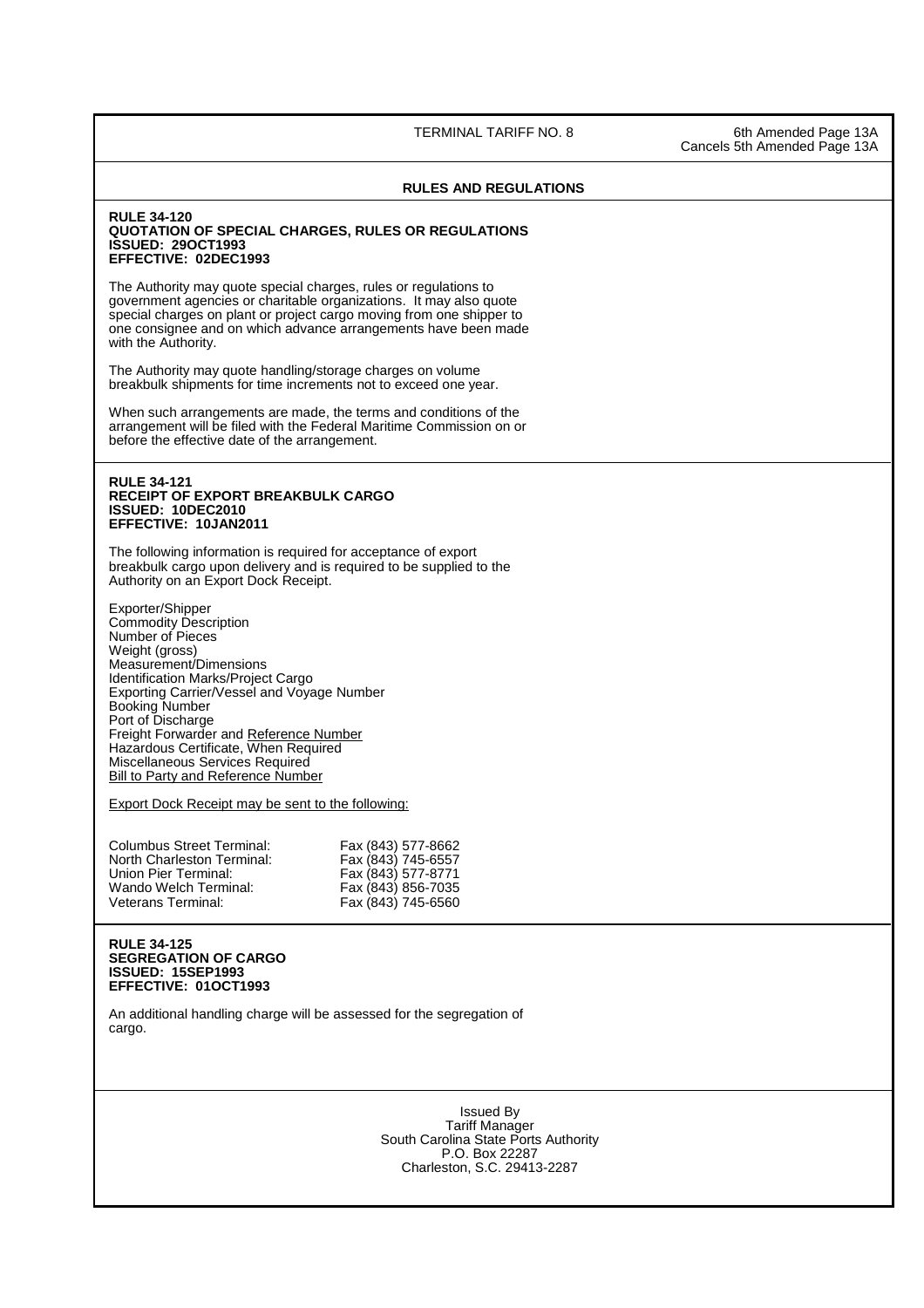TERMINAL TARIFF NO. 8 15th Amended Page 14

Cancels 14th Amended Page 14

### **RULES AND REGULATIONS**

### **RULE 34-130 SHIPSIDE LOADING OR DISCHARGING ISSUED: 10DEC2010 EFFECTIVE: 10JAN2011**

 Advance arrangements must be made with the respective Terminal Manager for shipside loading or discharging between vessels or barges and: rail cars, vessels, barges, non Authority operated breakbulk areas or trucks.

### **RULE 34-135 TARIFF RESTRICTIONS ISSUED: 01DEC2012 EFFECTIVE: 01JAN2013**

Unless specified, the handling and storage charges published in this tariff will not apply on the following:

Pieces or packages that require crane handling.

Marble, slate or stone slabs, less than four (4) inches thick, loose, not boxed or crated.

Commodities named above will be handled by the Authority only under contract arrangements with the owner.

Charges published in this tariff will not apply on commodities that are highly flammable, explosive or otherwise dangerous or of uncertain value except under advance arrangements with the Authority.

Commodities of an objectionable nature or commodities which might contaminate other commodities will only be handled directly between cars or trucks and vessel. Such commodities will not be handled through transit sheds or warehouses.

 The charge for the above restrictions will be billed at the published tariff rates for equipment and labor, or the hourly rates for equipment and labor, if rented, plus 30%. Any material used will be billed at actual cost, plus 30%. If forklift(s) are used, a charge of \$50.00 per straight time hour and \$75.00 per overtime hour will apply. (See Rules 34-200 and 34-210.) (This rate will be quoted and filed with the Federal Maritime Commission as per the FMC's applicable rule.)

 Charges published in this Tariff shall not apply to High-Value Cargo, which is defined as a single piece or package valued in excess of one million dollars (\$1,000,000). Services relating to High-Value Cargo shall be provided only by written agreement at such charges and with such requirements as agreed by the parties.

All cargo under the control of the South Carolina State Ports Authority will be loaded, unloaded, or handled by the Authority. No others will be allowed to perform such handling or manipulation of cargo without special permission from the Authority. If and when that permission is granted, a charge or \$0.53 per net ton will be assessed against the supplier of those services. (See Rule 34-250 A)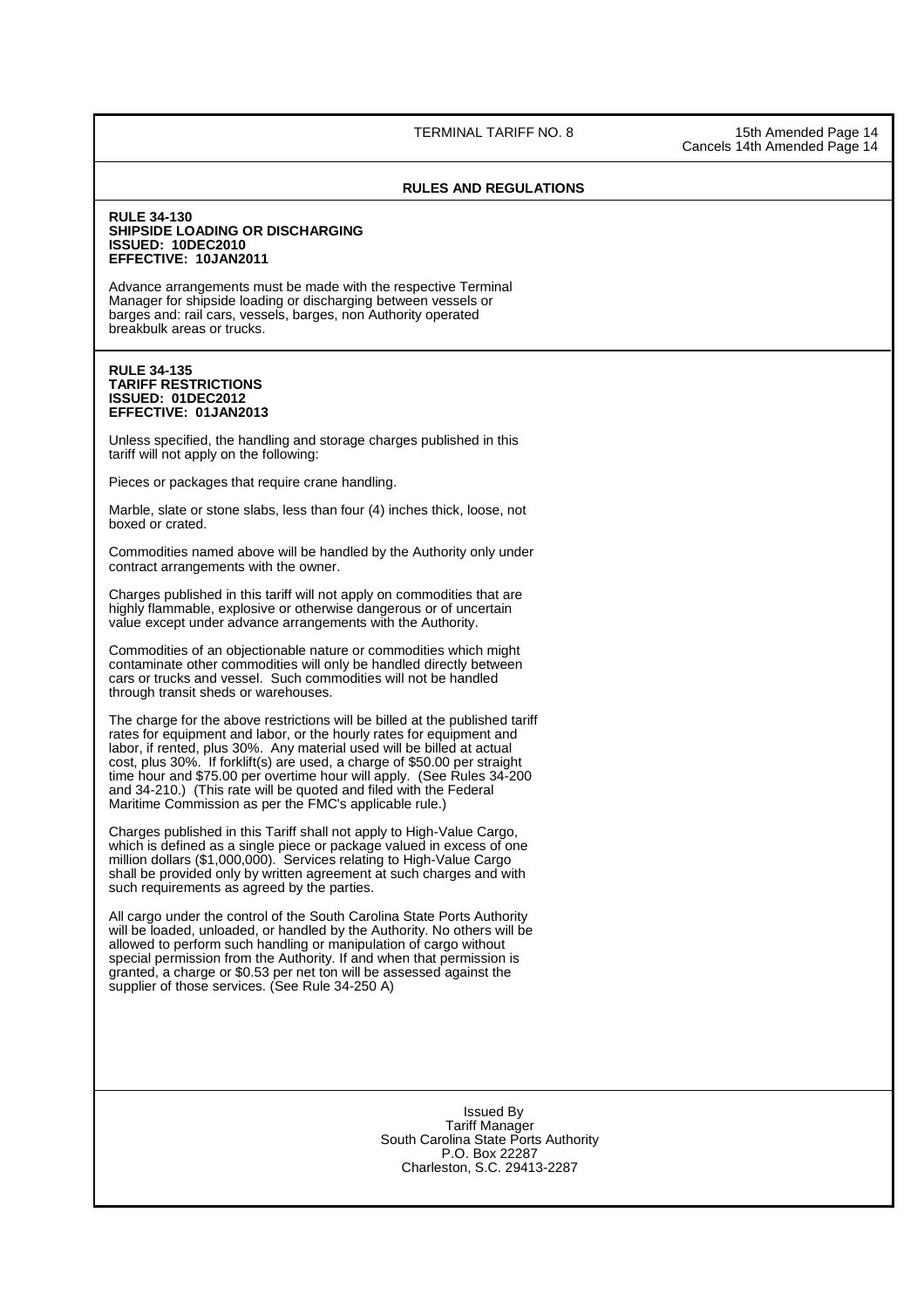TERMINAL TARIFF NO. 8 12th Amended Page 14-A Cancels 11th Amended Page 14-A

### **RULES AND REGULATIONS**

### **RULE 34-140 UNCLAIMED OR REFUSED CARGO ISSUED: 15SEP2000 EFFECTIVE: 01OCT2000**

 The Authority reserves the right to sell for accrued charges any cargo or equipment which is unclaimed or refused by shippers, consignees, owners or agents after notice has been delivered or mailed to interested parties. The Authority shall comply with the notice requirements in S.C. Code Section 36-7-206 and 36-7-210. If notice is sent by Registered or Certified mail to the last address provided to the Authority, notice shall be deemed delivered on the date of receipt or three days after the postmark thereon, whichever is earlier.

If no response is received by the Authority within ten days after notice is sent to the interested party, or if the party given notice declares abandonment of the cargo or equipment, the Authority has the right to sell the cargo or equipment for accrued charges, or to otherwise dispose of the property, in its discretion. Interested parties shall remain liable to the Authority for all accrued charges, and all costs and expenses of selling or appropriately disposing of the property, less any sales proceeds received by the Authority should it exercise its discretion to sell the property. Abandonment of cargo deemed hazardous under state or federal laws, rules or regulations is forbidden.

Any party abandoning, failing or refusing to remove cargo or equipment after notice shall indemnify and hold the Authority harmless from any and all claims, suits, damages, injuries to persons or property, civil or criminal fines, or legal, regulatory or administrative proceedings, resulting from the presence of the cargo or property on the Authority premises or the Authority's sale or disposal of the same. If any legal, regulatory or administrative proceedings are necessary because of the failure to remove property after notice, the interested party or parties shall be liable to the Authority for all of the Authority's legal costs and expenses arising therefrom, including all attorneys' fees incurred.

### **RULE 34-141 U.S. MILITARY MOVEMENTS, EXERCISES, AND/OR DEPLOYMENTS ISSUED: 31JAN2014 EFFECTIVE: 01FEB2014**

The U.S. military must make advance arrangements for the use of the facility with the General Manager prior to cargo delivery. The Authority will assess the following rate whenever any branch of the U.S. military has any such movements at Authority terminals. This rate covers wharfage, receiving, delivery and storage area up to twenty (20) consecutive days. This rate will be assessed per measurement ton at \$4.45. If storage accrues, the rate will be \$0.11 per measurement ton, per day. A measurement ton is forty (40) cubic feet of cargo. See Rule 34-060 for providing billing information.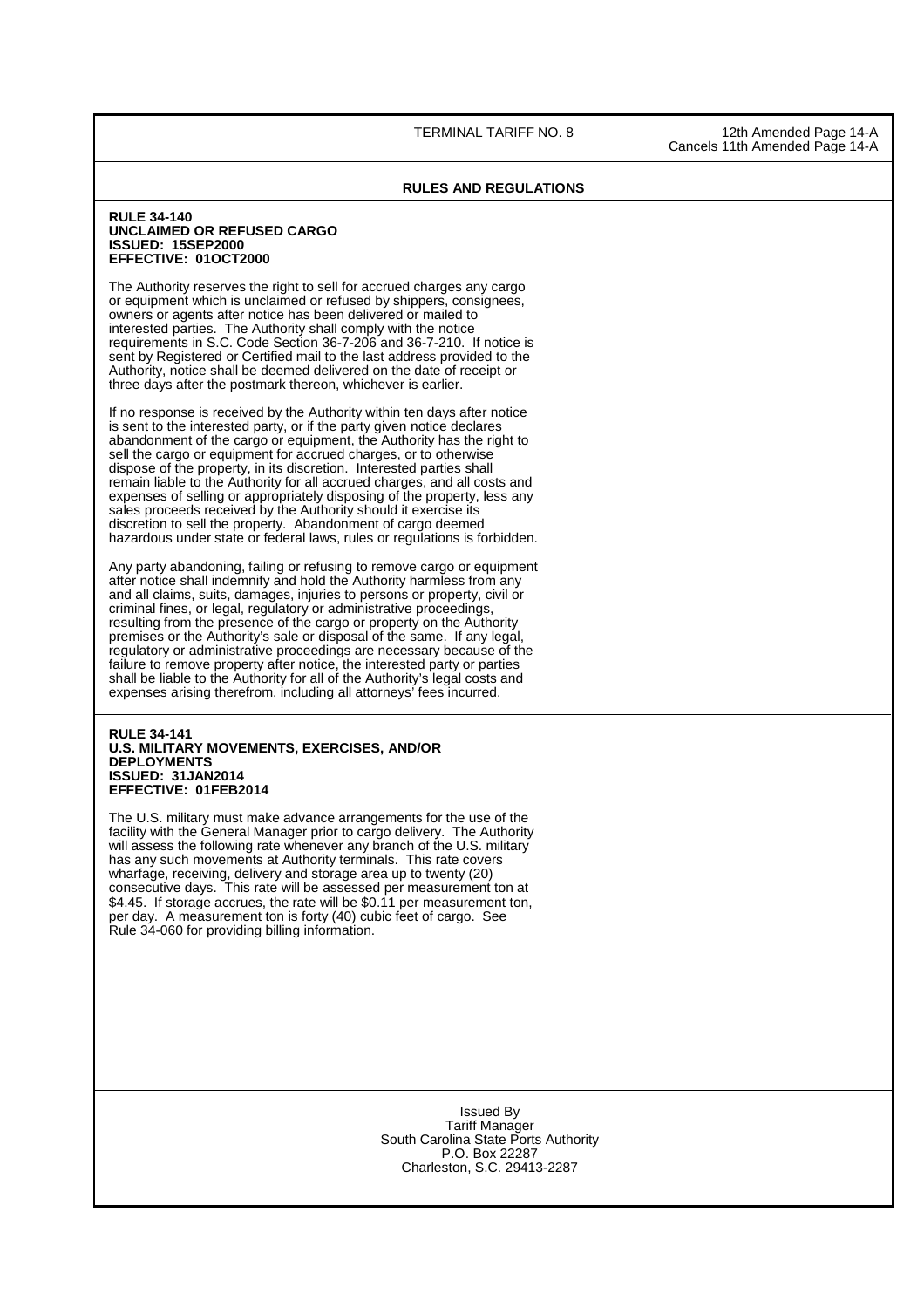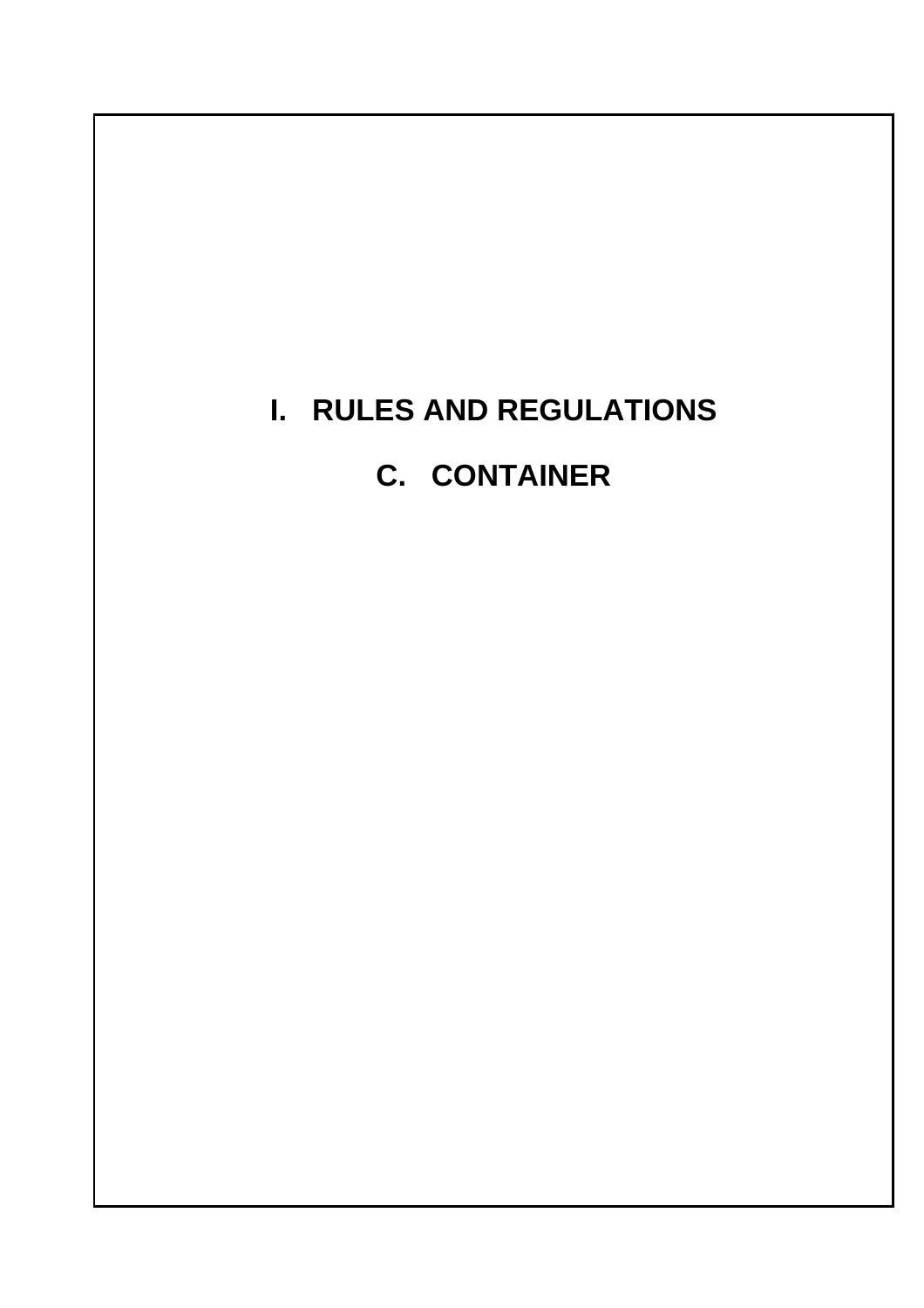TERMINAL TARIFF NO. 8 4th Amended Page 15

Cancels 3rd Amended Page 15

### **RULES AND REGULATIONS**

### **RULE 34-145 CONTAINERS AND CHASSIS ISSUED: 15APR2005 EFFECTIVE: 01JUN2005**

 The Equipment Interchange Receipt will be furnished and prepared by the Authority to the extent of noting visual damage, excluding running gear, lights, wiring and contents.

All containers and/or chassis received from or delivered to an inland carrier or local drayman are required to move through an inspection and/or holding area designated by the Authority.

The Authority accepts no responsibility for furnishing chassis or any other type of conveyance.

The Authority accepts no responsibility for the condition of containers and/or chassis until such equipment has moved through an inspection station.

CANCEL

### **RULE 34-150 CONTAINER REPAIRING, SERVICING AND CLEANING ISSUED: 15SEP2008 EFFECTIVE: 01OCT2008**

All container repairing, servicing, and cleaning firms conducting operations on Authority facilities shall register with the Authority prior to undertaking such operations and thereafter on July 1 of each year and, in addition, shall comply with the following:

 Pay to the Authority a charge of \$265.00 per year for each and every vehicle to be used on Authority facilities for which the Authority will issue an identifying decal authorizing entrance to Authority facilities.

Deposit with the Authority either cash or bond in the amount of \$500.00 any balance of which will be refunded within 30 days after termination of all operations on Authority facilities.

Provide the Authority with copies of certificates of liability insurance covering the operations on Authority facilities showing the maximum limits for bodily injury and property damage.

Mark and identify all vehicles and equipment to be used on Authority facilities and maintain such vehicles and equipment in good condition.

(Continued on next page)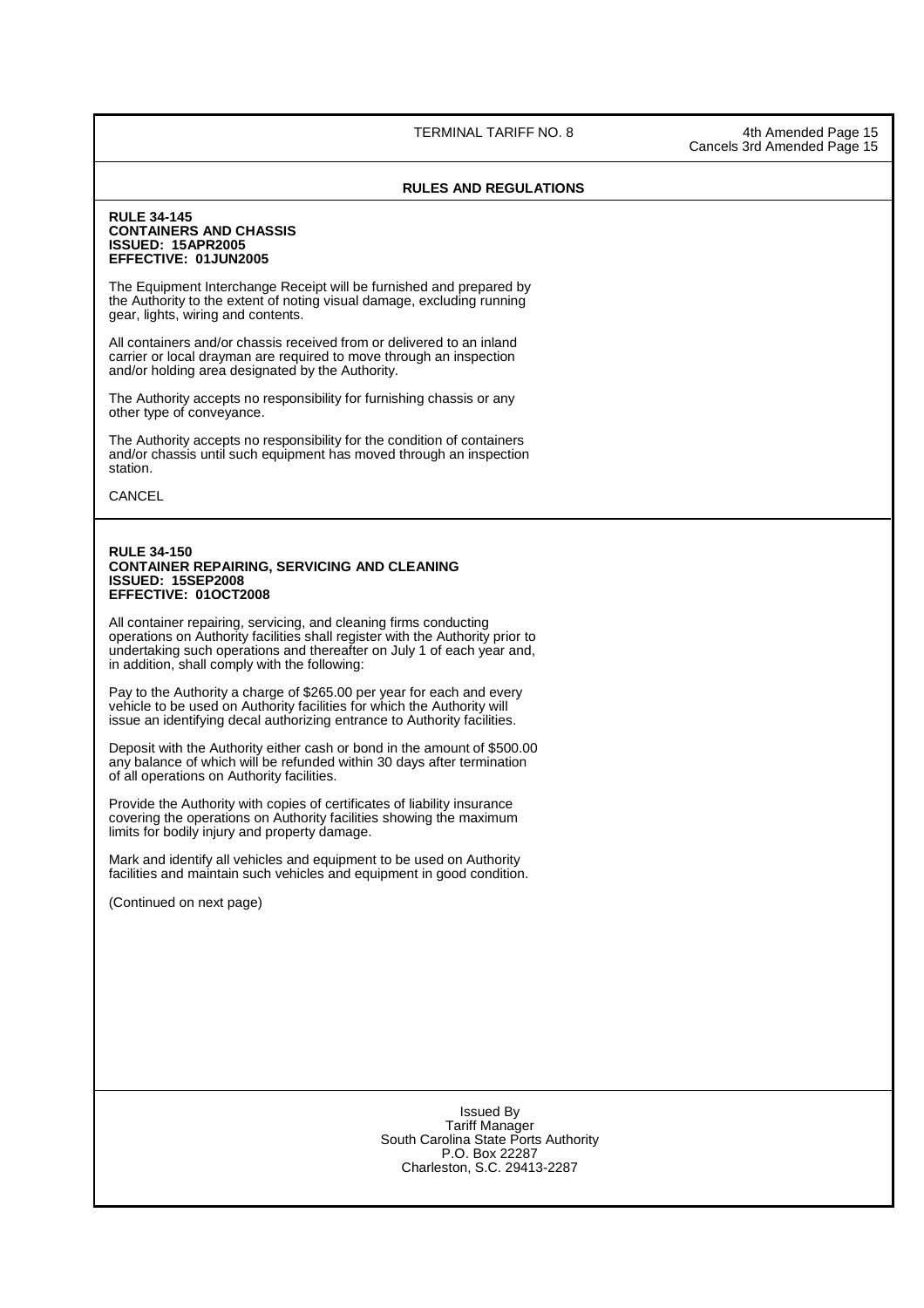TERMINAL TARIFF NO. 8 2nd Amended Page 16 Cancels 1st Amended Page 16

### **RULES AND REGULATIONS**

### **RULE 34-150, CONT'D.**

Remove from Authority facilities all vehicles, equipment and material not currently being utilized and all scrap and trash resulting from operations on Authority facilities.

Conduct all operations in accordance with Authority, Coast Guard and OSHA regulations and federal, state and local statutes and only within areas designated by the Authority and refrain from entering other areas without written permission from the Authority.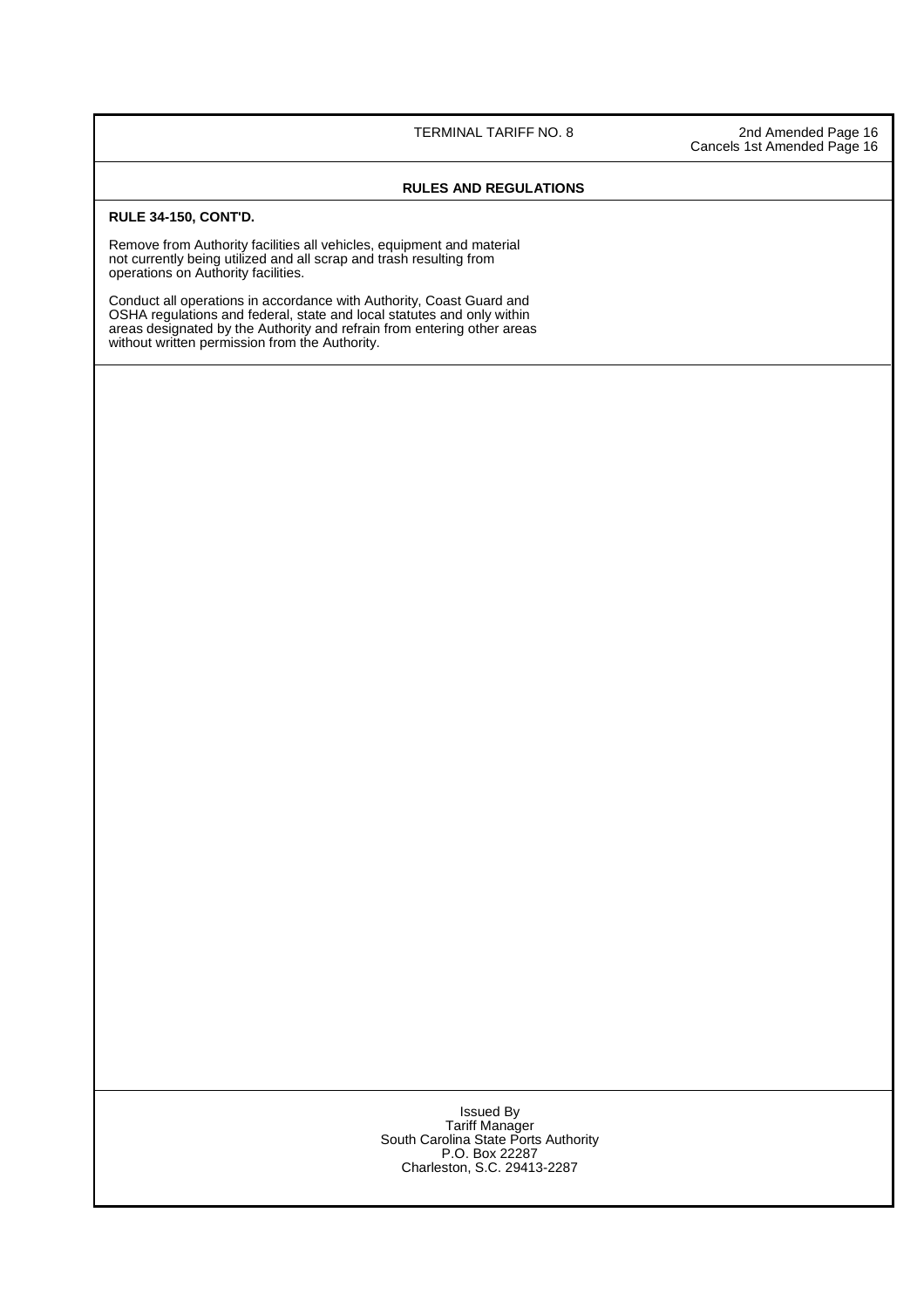# **I. RULES AND REGULATIONS D. EQUIPMENT**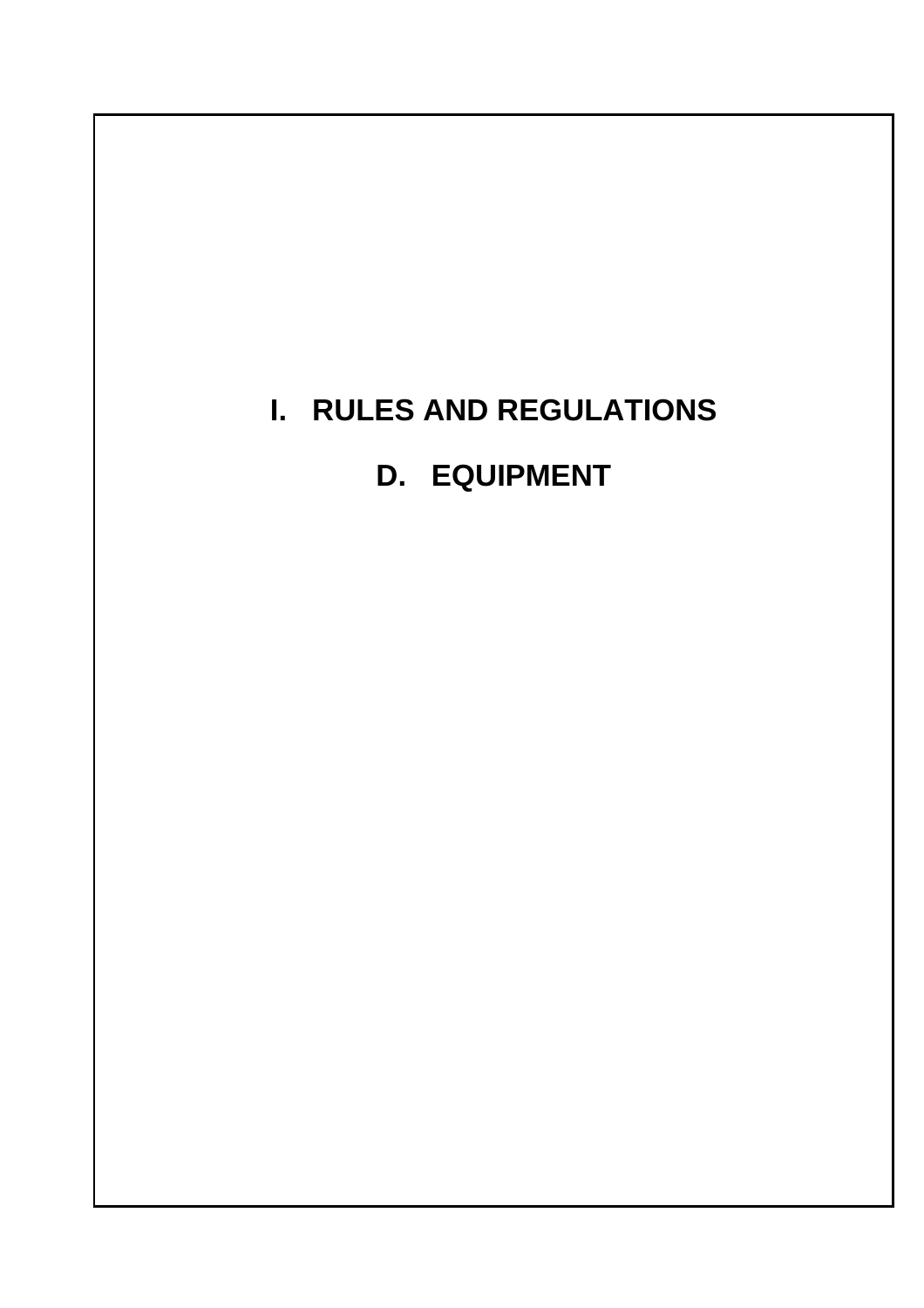### **RULES AND REGULATIONS**

### **RULE 34-155 RENTAL OF EQUIPMENT ISSUED: 10DEC2010 EFFECTIVE: 10JAN2011**

The Authority rents or otherwise provides heavy lift and container handling equipment. The use of private heavy lift equipment or container handlers must be approved by the Authority and is subject to the requirements set forth by Rule 34-160 of this tariff.

Heavy lift equipment and container handlers may be rented to support vessel stevedoring operations. As provided by contract, steamship lines may also rent container handlers to support container yard operations. The Authority shall provide a qualified operator for all of its heavy lift equipment and container handlers.

The Authority shall provide adequate equipment and a qualified equipment operator. The operator rented with the equipment shall follow the instructions and signals from the party renting the equipment. The equipment operator shall provide such information as is requested, but what the equipment operator says to the party renting equipment or his agents or employees shall not be considered as orders or instructions.

During the rental period, the equipment operator shall be under the control and supervision of the party renting the equipment. The party renting the equipment shall be responsible for those actions of the equipment operator done in compliance with such party's instructions or signals. Also, such party shall provide qualified signalmen. Upon request, the party renting the equipment shall provide to the Authority the names of the signalmen (including any relief or substitute signalmen).

The party renting the equipment shall be responsible for the result of those actions of the equipment operator done in compliance with such party's instructions or signals. During the rental period, the Authority shall be responsible for its negligence and negligence of its employees and the party renting the equipment shall be responsible for its negligence and negligence of its employees.

If the equipment is a crane, the party renting the crane shall be responsible for determining the safe radius for each lift, and for notifying the equipment operator of the weight of the load to be lifted. The responsibility for the safe positioning of the load within the safe radius for the crane for each lift shall rest upon the party renting the crane.

The party renting the equipment shall return the equipment in the same condition as such party received it from the Authority.

(Continued on next page)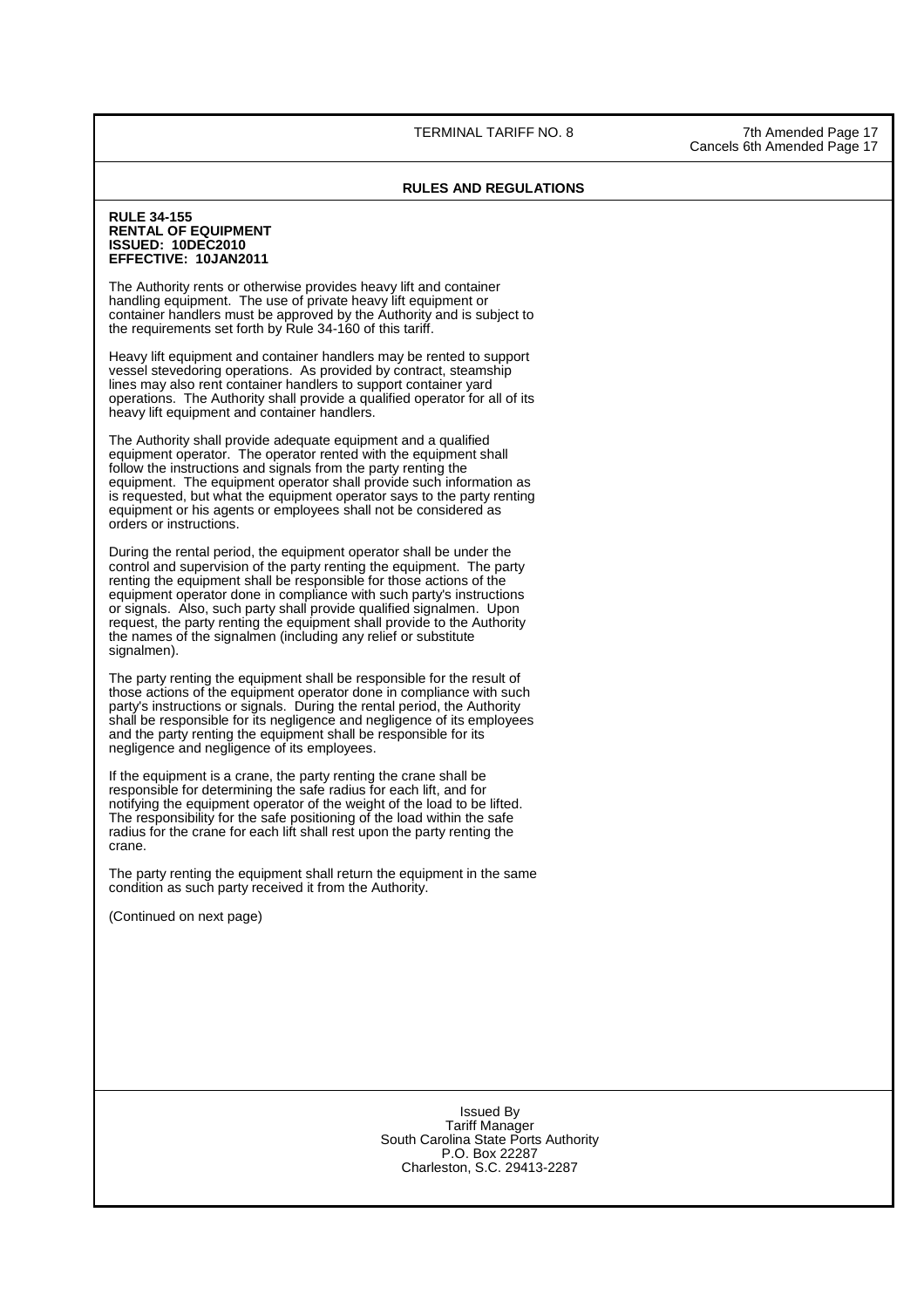TERMINAL TARIFF NO. 8 6th Amended Page 18

Cancels 5th Amended Page 18

### **RULES AND REGULATIONS**

### **RULE 34-155, CONT'D.**

Rental charges for heavy lift equipment and container handlers as set forth in Rule 34-210 of this tariff shall be calculated to the nearest quarter of an hour. A minimum rental charge may be assessed in accordance with Rule 34-210.

Rental charges include a qualified operator.

Rental charges do not include rigging or re-rigging. When rigging or re-rigging is performed, the charges for crane operator(s) as set forth in Rule 34-200 of this tariff will be assessed against the party requesting the service.

The party making arrangements with the Authority for the rental of equipment will be held responsible for the rental charges.

 Requests to rent heavy lift equipment and container handlers shall be directed to the Equipment Scheduling Department at (843)-577-8675 or (843)-577-8750, or (843) 745-6548 for Veterans Terminal.

 Requests to rent heavy lift equipment and container handlers shall be made no later than 4:00 p.m. one day prior to the intended day of use. Requests for use on weekends or Mondays should be made by 4:00 p.m. on the preceding Friday.

Request to rent heavy lift equipment: container cranes, Transtainers, gantry cranes and container handlers may be modified or canceled upon the following notice prior to scheduled starting time:

0515 notification for 0700/0800 Start Times

0700 notification for 1300 Start Times

1600 notification for 1900/2400 Start Times

If this notice is not given, equipment standby charges will be assessed from the scheduled starting time until work actually begins. Minimum charges will apply.

Any change in an original order constitutes a modification.

Standby charges will be assessed at the applicable rate set forth in Rule 34-200 of this tariff. Standby charges will be calculated to the nearest quarter (1/4) of an hour.

The party renting the equipment may place it on standby when severe weather prevents safe cargo handling or when Ro/Ro cargo is being loaded. The party renting the equipment must advise the Authority when going to a standby status.

(Continued on next page)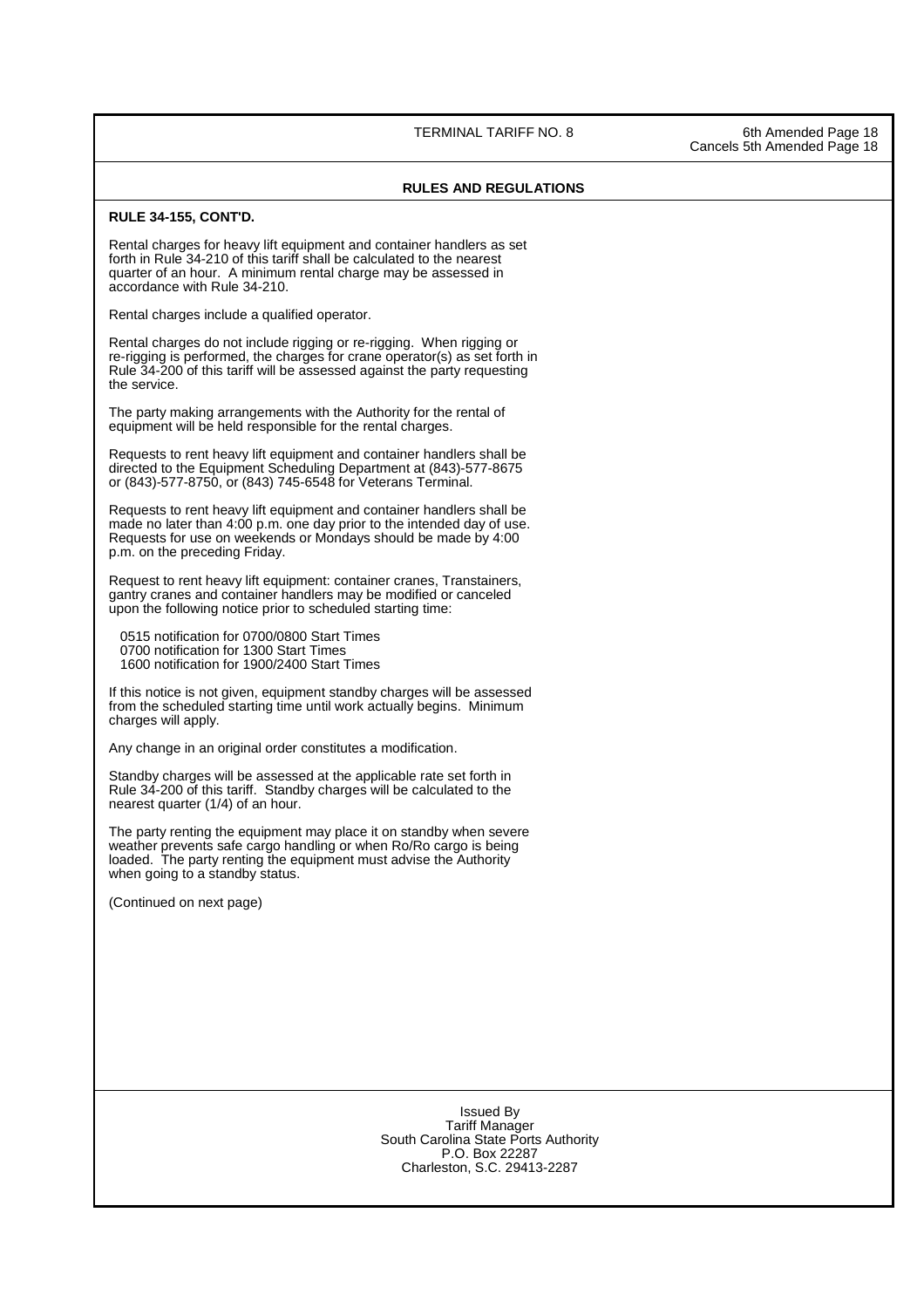TERMINAL TARIFF NO. 8 6th Amended Page 19

Cancels 5th Amended Page 19

### **RULES AND REGULATIONS**

### **RULE 34-155, CONT'D.**

The Authority does not rent container handling equipment for the purpose of loading or unloading containers to or from rail cars. **This service is performed solely by the Authority.**

Any cargo lift exceeding 50,000 lbs., except containers, will be assessed a heavy lift charge (Rule 34-210) in addition to the equipment rental charge. This charge is calculated on the total weight of the lift.

### **RULE 34-160 USE OF PRIVATE CRANES AND/OR CONTAINER HANDLERS ON AUTHORITY FACILITIES ISSUED: 15SEP2000 EFFECTIVE: 01OCT2000**

The Authority, as owner and operator of its facilities, also holds itself out to provide adequate cranes and/or container handlers with qualified operators for any stevedoring operations on its facilities. In view of this, the Authority reserves the right to restrict the use of private cranes and/or container handlers on its facilities when, in its opinion, it is in a position to provide an adequate crane and/or container handler for the job to be performed. In such cases, the Authority's cranes and/or container handlers shall be granted priority and first call over private cranes and/or container handlers. In those instances where the Authority does grant permission for private cranes and/or container handlers to use its facilities, the following rules and regulations shall apply:

- 1. The stevedoring contractor must obtain a permit from the manager of the Authority's heavy lift department prior to bringing the crane and/or container handler on the facilities.
- 2. The stevedoring contractor must provide the Authority with a copy of a valid Certificate of Unit Test and/or Examination covering the crane and/or container handler at the time of applying for the permit.
- 3. The Authority's heavy lift department must be notified in advance as to when and where the crane and/or container handler is to be operated. Such notification must be provided by 4 p.m. each day for cranes and/or container handlers working the following day and by 4 p.m. Friday for cranes and/or container handlers working Saturday, Sunday or Monday.

(Continued on next page)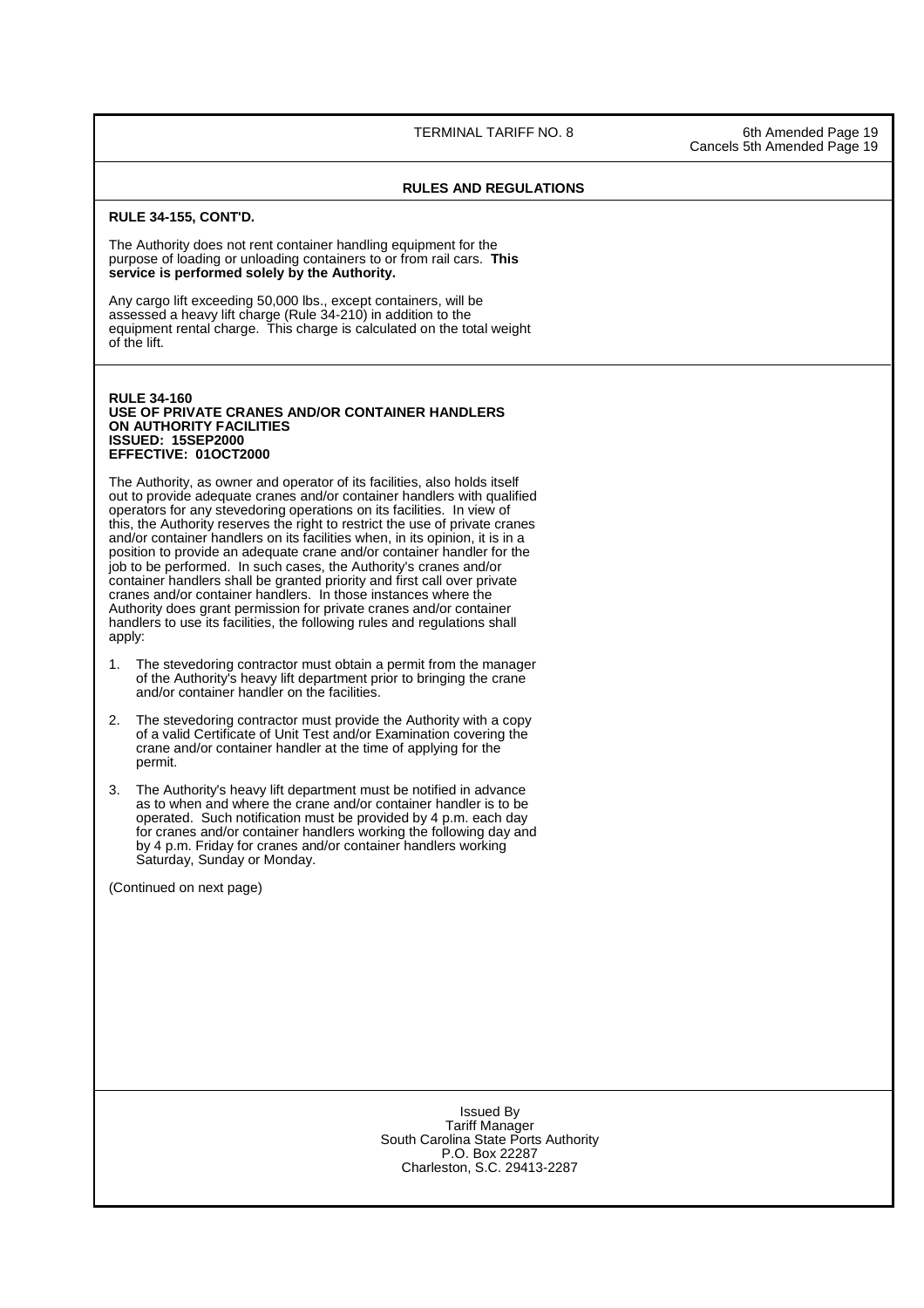TERMINAL TARIFF NO. 8 5th Amended Page 20 Cancels 4th Amended Page 20

### **RULES AND REGULATIONS**

### **RULE 34-160, CONT'D.**

- 4. The cranes and/or container handlers must meet all the current Bureau of Labor Standards requirements and specifications as published in the Code of Federal Regulations (CFR) and comply with all safety rules and regulations governing the operation of cranes and/or container handlers on Authority facilities.
- 5. The stevedoring contractor must provide the Authority with a copy of a certificate of insurance providing for commercial general liability insurance of not less than \$5,000,000 for each person and \$5,000,000 for each accident for bodily injury and not less than \$5,000,000 for property damage for each accident.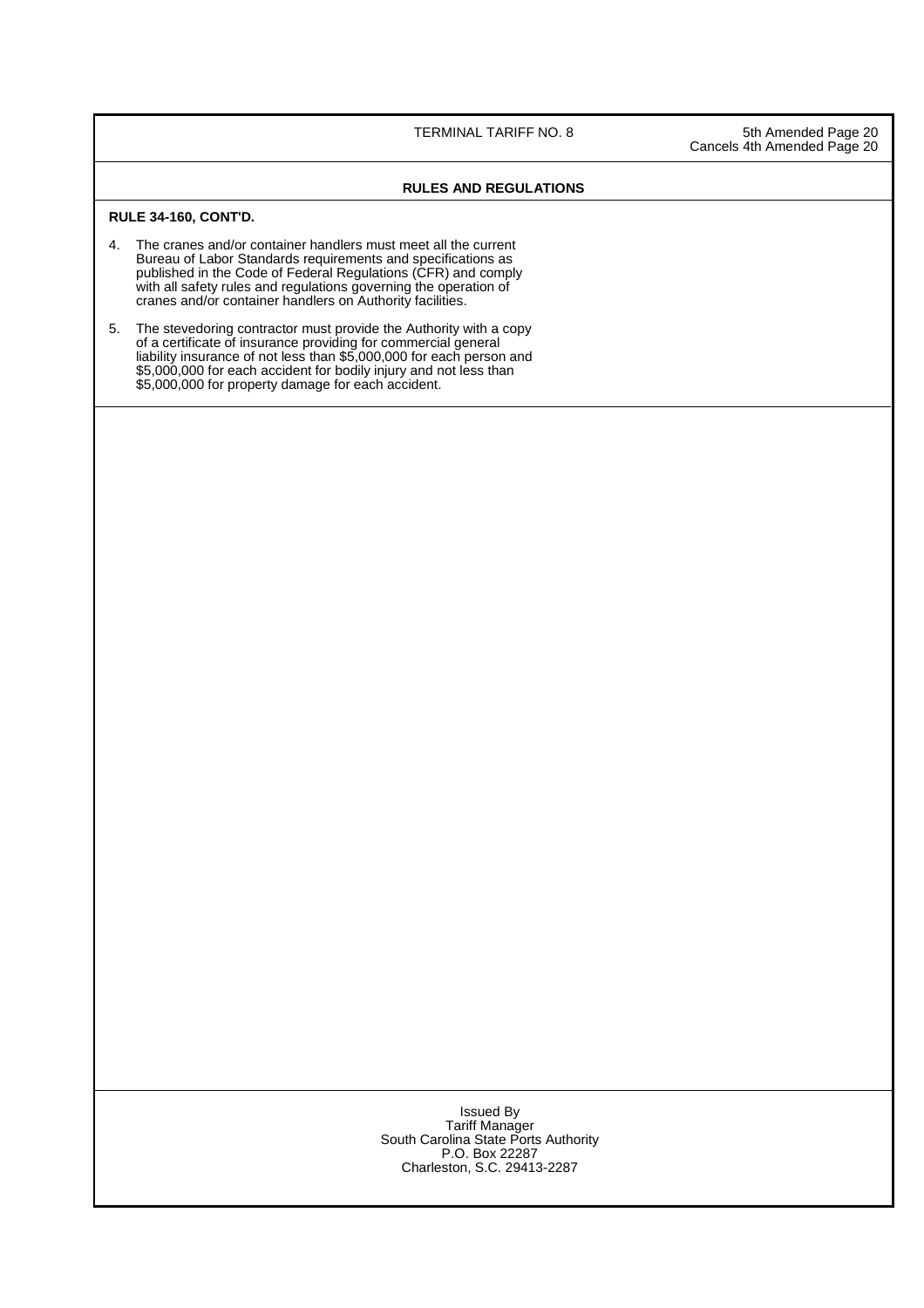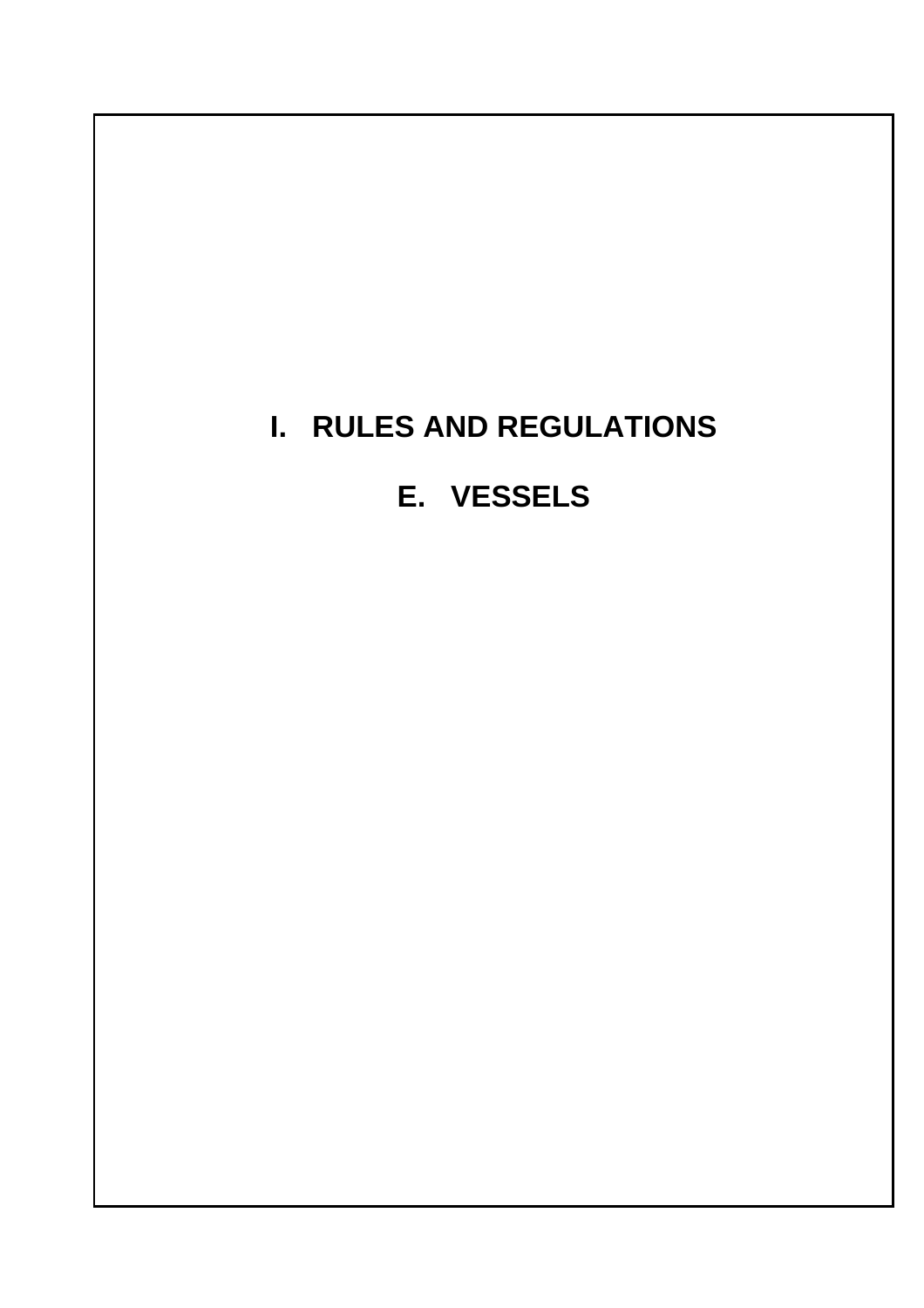TERMINAL TARIFF NO. 8 6th Amended Page 21

Cancels 5th Amended Page 21

### **RULES AND REGULATIONS**

### **RULE 34-164 STEVEDORE SCHEDULING ISSUED: 31JAN2014 EFFECTIVE: 01FEB2014**

When more than one stevedoring company is appointed to manage the discharge or loading of a vessel, the Ocean Carrier or its agent must ensure, for reasons of safety in the Port, that the assigned stevedoring companies discharge or load separately and consecutively the cargoes for which they have responsibility, and that the stevedoring companies not discharge or load concurrently. It is the Ocean Carrier's responsibility to establish schedules that prevent concurrent stevedoring operations on the same vessel and to submit those schedule to the Authority for approval.

### **RULE 34-165 DISCHARGE OF BALLAST, RUBBISH OR DUNNAGE ISSUED: 25FEB1997 EFFECTIVE: 28FEB1997**

Discharging ballast, rubbish or dunnage in the slips or channels is prohibited. No vessel will be allowed to discharge ballast at the facilities of the Authority.

Vessels must obey all Authority, local, state, national, and international environmental laws and regulations.

### **RULE 34-166 DISCHARGE OF SEWAGE ISSUED: 08NOV2012 EFFECTIVE: 08NOV2012**

No sewage shall be discharged within the waters of the harbors and seaports of South Carolina by commercial passenger vessels (cruise vessels) calling at South Carolina Ports Authority facilities. Commercial passenger vessels (cruise vessels) calling at South Carolina Ports Authority facilities must at all times be in compliance with federal and international laws, regulations, and standards governing the storage, processing, and discharge of sewage. Failure to comply with the requirements of this rule may result in a non-compliant commercial passenger vessel being barred from future port calls to South Carolina Ports Authority facilities. Any discharge in violation of this requirement must be reported immediately to the South Carolina Ports Authority. Reported violations may result in enforcement actions by appropriate Federal or State authorities.

### **RULE 34-170 VESSELS REQUIRED TO USE TUGS ISSUED: 15SEP1998 EFFECTIVE: 01OCT1998**

All vessels docking or undocking at Authority berths will be required to use tug assistance. Under special circumstances, the Authority's Harbor Master, at his discretion may, but is not required to, waive this requirement on a per case basis. A request to waive this requirement for tug assistance must be received by the Harbor Master personally or by telephone, and by written request delivered by person or by fax at (843) 577-8711, not later than twenty-four (24) hours before the vessel arrives at the Charleston sea buoy. If the vessel is expected to arrive on a Saturday, Sunday, or on a Monday morning, any request to waive tug assistance must be delivered by noon Friday. The written request must set forth the special circumstances upon which the request is based. In the absence of express waiver by the Harbor Master, tugs must be used.

Failure to comply with this Item could result in denial of a berth.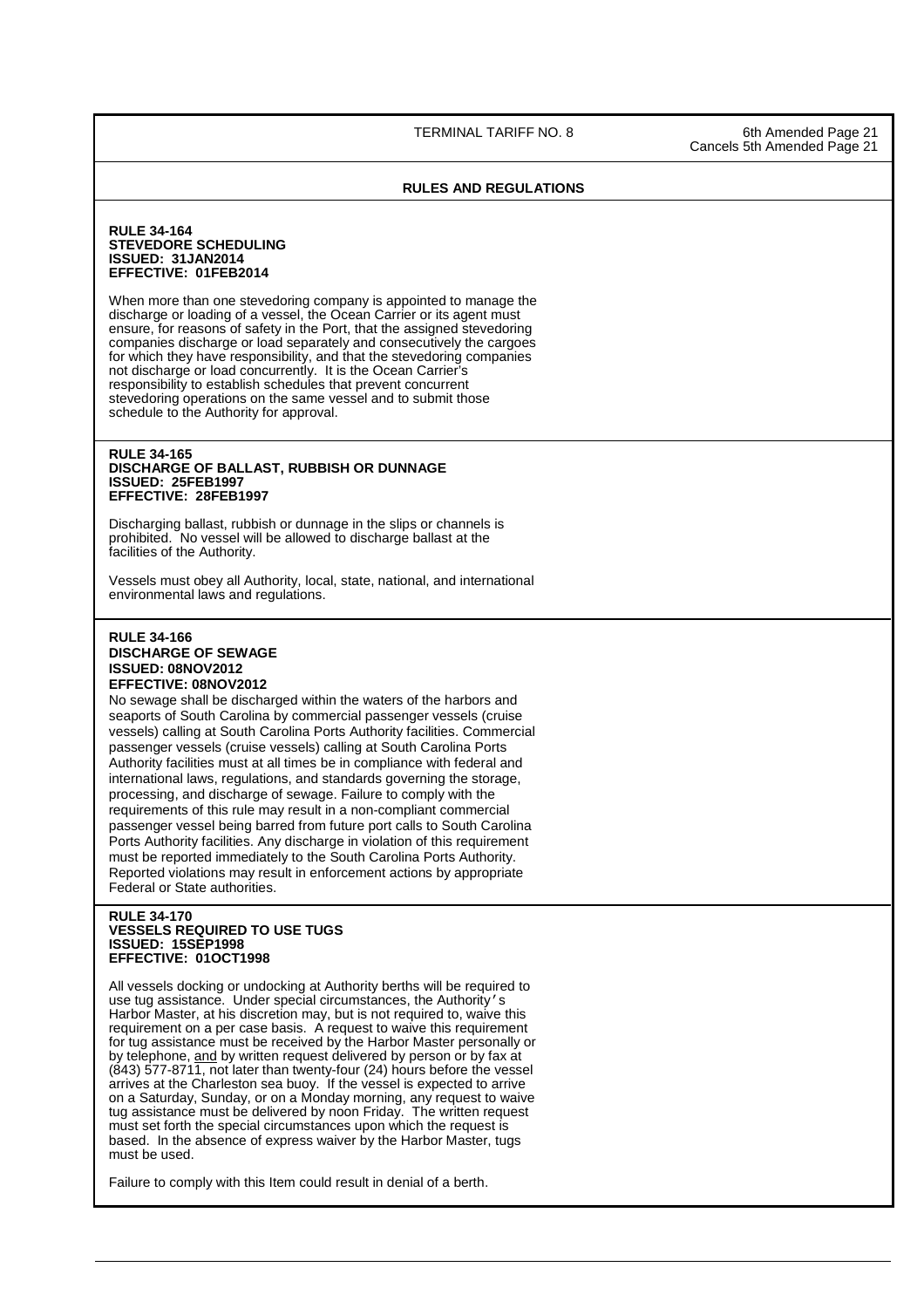TERMINAL TARIFF NO. 8 4th Amended Page 22

Cancels 3rd Amended Page 22

#### **RULES AND REGULATIONS**

#### **RULE 34-175 VESSELS REQUIRED TO WORK IN OVERTIME ISSUED: 15SEP1993 EFFECTIVE: 01OCT1993**

The Authority may require a vessel to work continuously and expeditiously when deemed necessary for the overall port interest until it completes loading or discharging and any of the expense shall be for the account of the vessel. In lieu of working overtime, a vessel may vacate the berth and await another berth. Vessels refusing to work overtime or to vacate the berth may be ordered moved by the Authority at the vessel's expense.

#### **RULE 34-180 VESSELS TO VACATE ISSUED: 19JUL2013 EFFECTIVE: 19JUL2013**

ı

The Authority may order any vessel to vacate any berth when the Authority deems that the continued presence of such vessel at such berth would be a potential hazard to the vessel, the berth, the Authority's facilities, or the rights or property or safety of others, or would unreasonably interfere with the use of the Authority's facilities by others. Such situations include, but are not limited to, the following: when a potential natural disaster such as a hurricane, tornado, earthquake, or flooding, makes the continued presence of the vessel a threat to the vessel and/or the Authority's facilities; when the berth is committed to others under a preferential berth arrangement or other agreement; when the vessel's cargo or other rules represent a hazard to other vessels, cargo or facilities; and when the vessel refuses to work continuously to completion of its loading and/or discharge.

The Authority shall provide written notice (electronic notification, facsimile transmission, etc.) to the steamship line or the ship's agent advising of the requirement to vacate. The notice shall state the time that the berth must be vacated and shall be presented at least three hours prior to said time.

If a vessel fails to promptly vacate as ordered, it shall be responsible for any damage or expense + 12% which may be incurred by the Authority or others as a result of such failure to vacate. The Authority shall have the option, but not the duty, of moving the vessel to another location at the risk and expense +12% of the vessel. If such movement occurs, the vessel shall hold the Authority harmless for any damage or liability it may incur as a result of such movement.

Additionally, failure to comply with an order to vacate will result in an penalty to the vessel of \$1,000.00 per hour for each hour of noncompliance and may result in changes or reassignment of preferred berths. Regular and recurring failure to comply may lead up to the complete revocation of a line's preferential berth privileges.

In the event of breakdown or other failure of a vessel to depart as scheduled, the Authority will not be held liable for any additional costs incurred to other lines awaiting or required to vacate the same berth if said vessel is required to remain berthed for purposes of repair or any other inspections or actions necessary to make the vessel seaworthy again.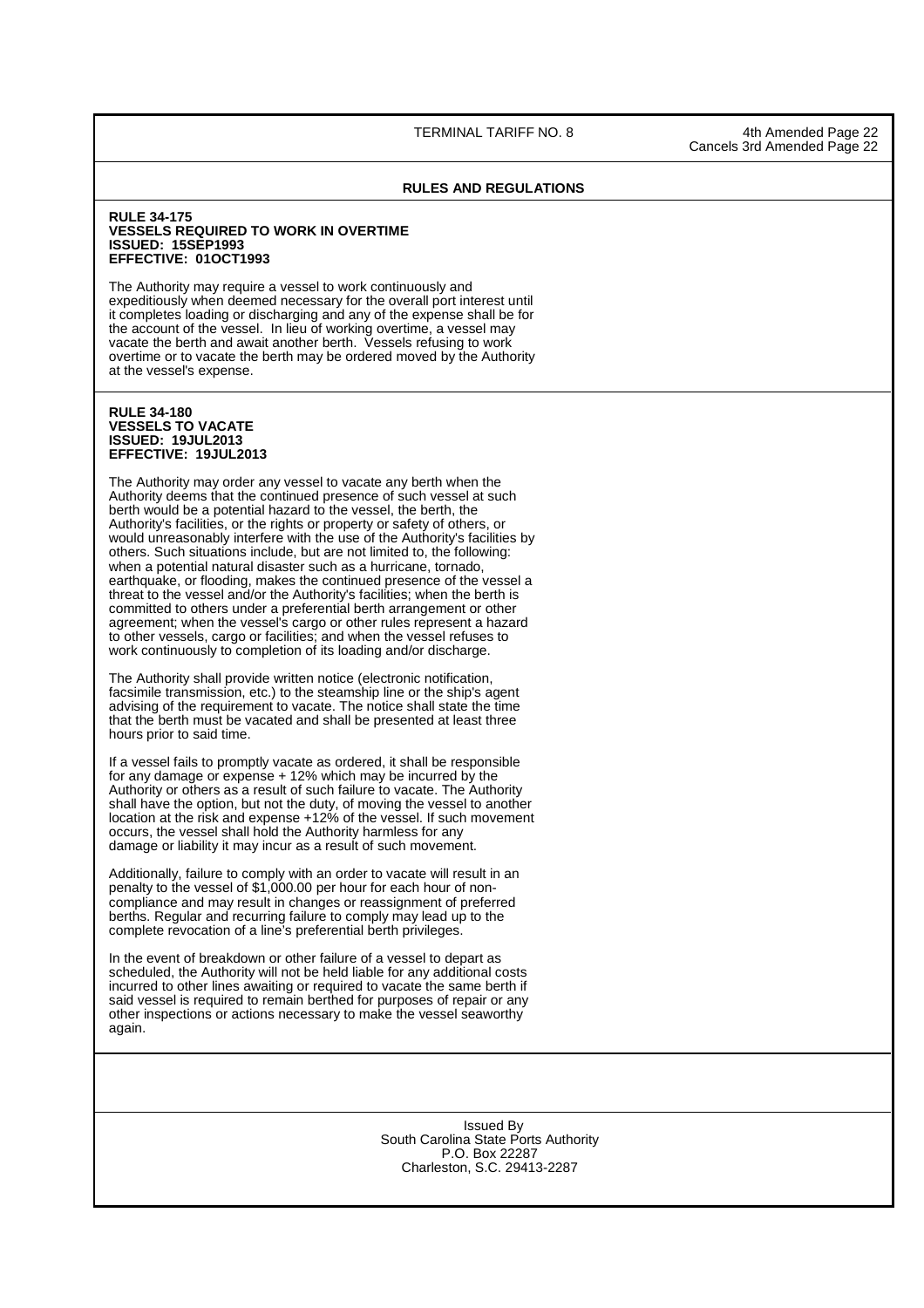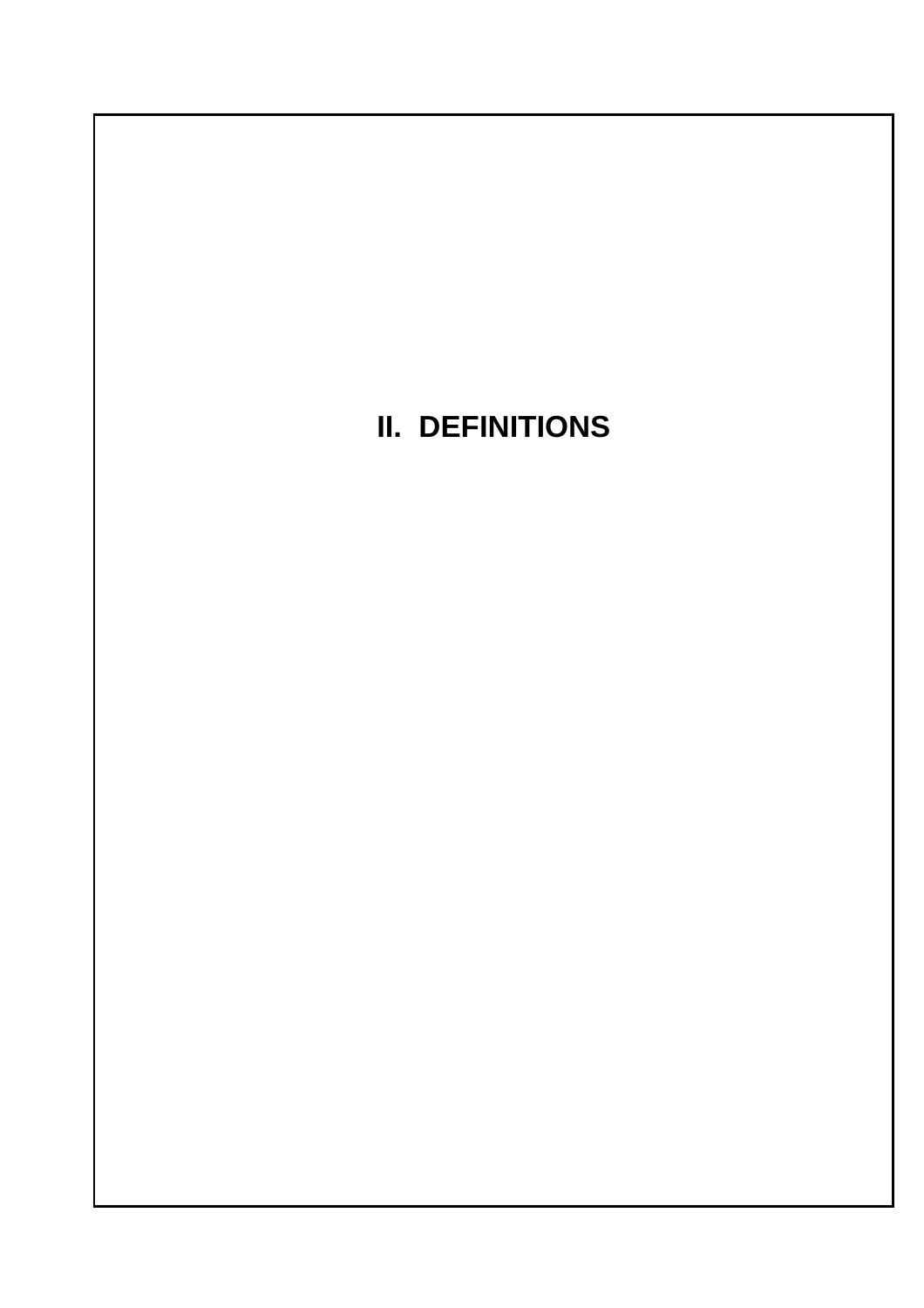TERMINAL TARIFF NO. 8 9th Amended Page 23

#### **DEFINITIONS**

#### **RULE 34-185 DEFINITIONS ISSUED: 01SEP2006 EFFECTIVE: 01OCT2006**

#### **A. General**

Checking - The service of counting and checking cargo against appropriate documents for the account of the vessel.

Dockage - The charge assessed against a vessel for berthing at a wharf, pier, or bulkhead structure or for mooring to a vessel so berthed.

Free Time - The specified period during which a container, chassis or cargo may occupy space assigned to it on terminal property, including off-dock facilities, free of terminal demurrage or terminal storage charges immediately prior to the loading on or subsequent to the discharge off the vessel.

Handling - The service of physically moving, receiving, or delivering cargo between point of rest and any place on the terminal facility, other than the end of ship's tackle.

Heavy Lift - The service of providing heavy lift cranes and equipment for lifting cargo.

High Dock - Pier supported cargo working area adjacent to the wharf.

Loading and Unloading - The service of loading or unloading cargo between any place on the terminal and railroad cars, trucks or any other means of conveyance to or from the terminal facility.

Point of Rest - The area of the terminal facility which the Authority assigns for the receipt of inbound cargo from the ship and from which inbound cargo may be delivered to the consignee and that area which the Authority assigns for the receipt of outbound cargo from shippers for vessel loading. Use of dunnage, lashing or any blocking and bracing needed at the point of rest on imports will be the responsibility of and shall be performed by the stevedore. On export breakbulk via Ro/Ro, the Authority will consider a mafi trailer point of rest if available; all lashing to the mafi trailer shall be the responsibility of and shall be performed by the stevedore.

Port Terminal Facilities - One or more structures comprising a terminal unit and including, but not limited to, wharves, warehouses, covered or open storage space, unloading structures and receiving stations used for the transmission, care and convenience of cargo or passengers in the interchange of same between land and water carriers.

Terminal Storage - The service of providing warehouse or other terminal facilities for the storing of inbound or outbound cargo after the expiration of free time, including wharf storage, shipside storage, closed or covered storage, open or ground storage, after storage arrangements have been made.

Ton - A net ton is 2,000 pounds and a gross ton is 2,240 pounds.

(Continued on next page)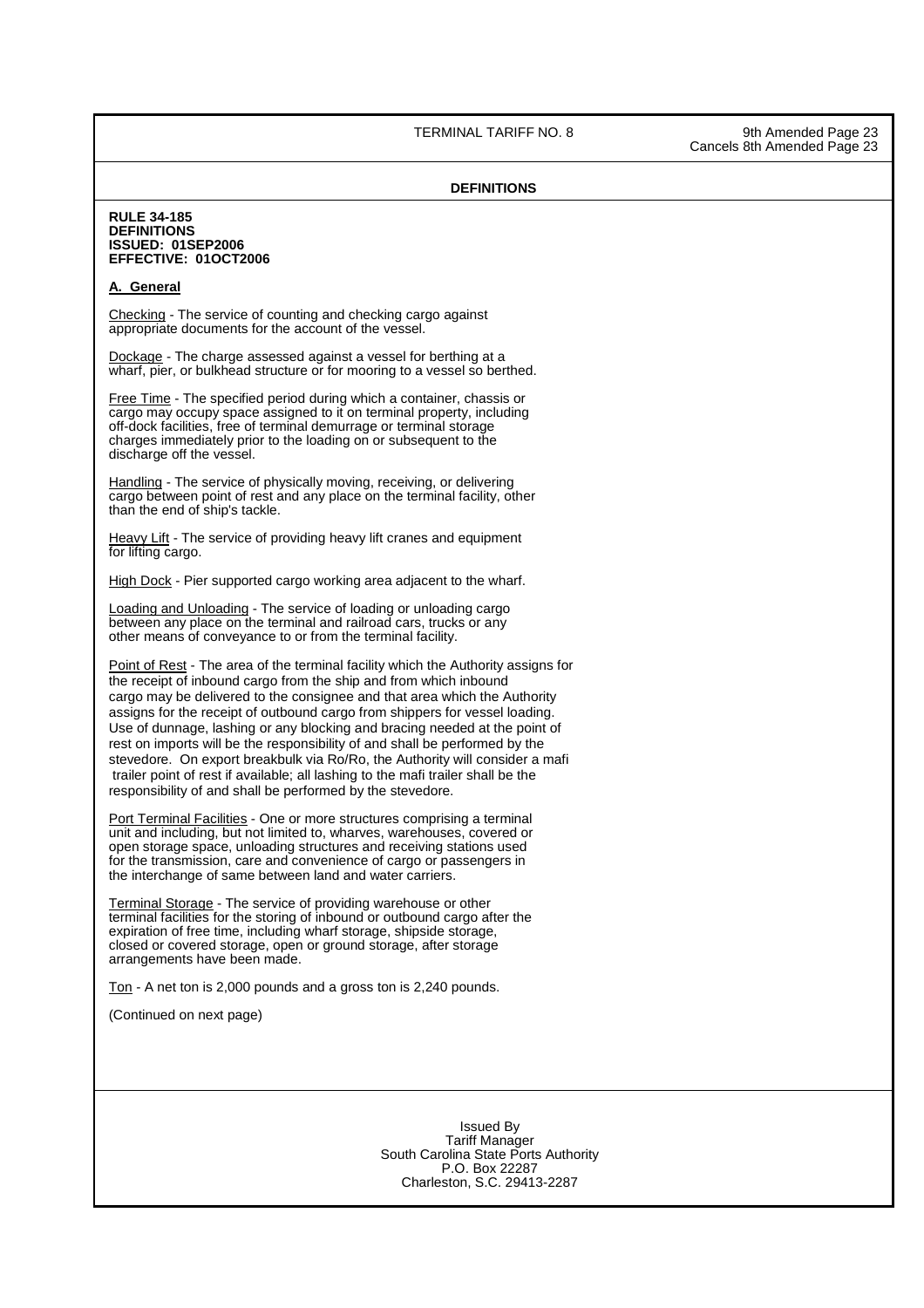TERMINAL TARIFF NO. 8 7th Amended Page 24

Cancels 6th Amended Page 24

#### **DEFINITIONS**

#### **RULE 34-185, CONT'D.**

## **A. General**, cont'd.

Usage - The use of terminal facility by any rail carrier, trucker, shipper or consignee, their agents, servants and/or employees, when they perform their own car or truck loading or unloading or the use of said facilities for any other gainful purpose for which a charge is not otherwise specified.

Wharfage - A charge assessed against the vessel on all cargo passing or conveyed over, onto or under wharves or between vessels (to or from barge or water) when berthed at wharf or when moored in slip adjacent to wharf. Wharfage is solely the charge for use of wharf and does not include charges for any other service.

#### **B. Container**

Bundle the HANDLING, BUNDLING, and relocation of up to five flatracks or chassis on a train or motor carrier.

Container Repositioning includes all actions – HANDLINGS, MARRYINGS, GROUNDINGS and

- 1. WAREHOUSE The repositioning of a container to and/or from a warehouse.
- 2. MAINTENANCE The repositioning of a container to and/or from a third party maintenance vendor.
- 3. PRE-TRIP The repositioning of an empty container to and/or from the PRE-TRIP area.
- 4. ROLLED/SPLIT BOOKING The repositioning of an export load resulting from a split or rolled vessel booking.
- 5. INTERMODAL RAIL TRANSFER The repositioning of a container received or delivered via on-terminal rail to or from the container yard.
- 6. STANDARD INSPECTION The DOWNSTACKING required to find an empty container that meets the criteria for a particular commodity. This fee includes the
- DOWNSTACKING of up to 5 containers or up to 4 rejects. 7. SPECIFIC EMPTY DELIVERY – The request of a specific empty container to be gated out – such as an OFF HIRE.
- 8. All other on-terminal repositionings required as a result of a customer action or request that are not defined within this schedule of fees.

 Deadline Equipment is an empty container or chassis unit that is not roadworthy or useable for its intended purpose.

Delivering is the delivery of a loaded or empty container and/or chassis to an inland carrier or local drayman at any area designated by the Authority. Delivering does not include any other service.

Facilitation – Government / Fumigation includes all actions - HANDLINGS, MARRYINGS, GROUNDINGS, SEGREGATIONS and ADMINISTRATIVE FUNCTIONS - required to facilitate government inspections. This charge also applies the round-trip repositioning of containers requiring fumigation. Inspection and fumigation functions will be performed and billed by third party entities.

Grounding is the physical lifting of a loaded or empty container from a chassis or other type of conveyance to the ground. Grounding does not include any other service.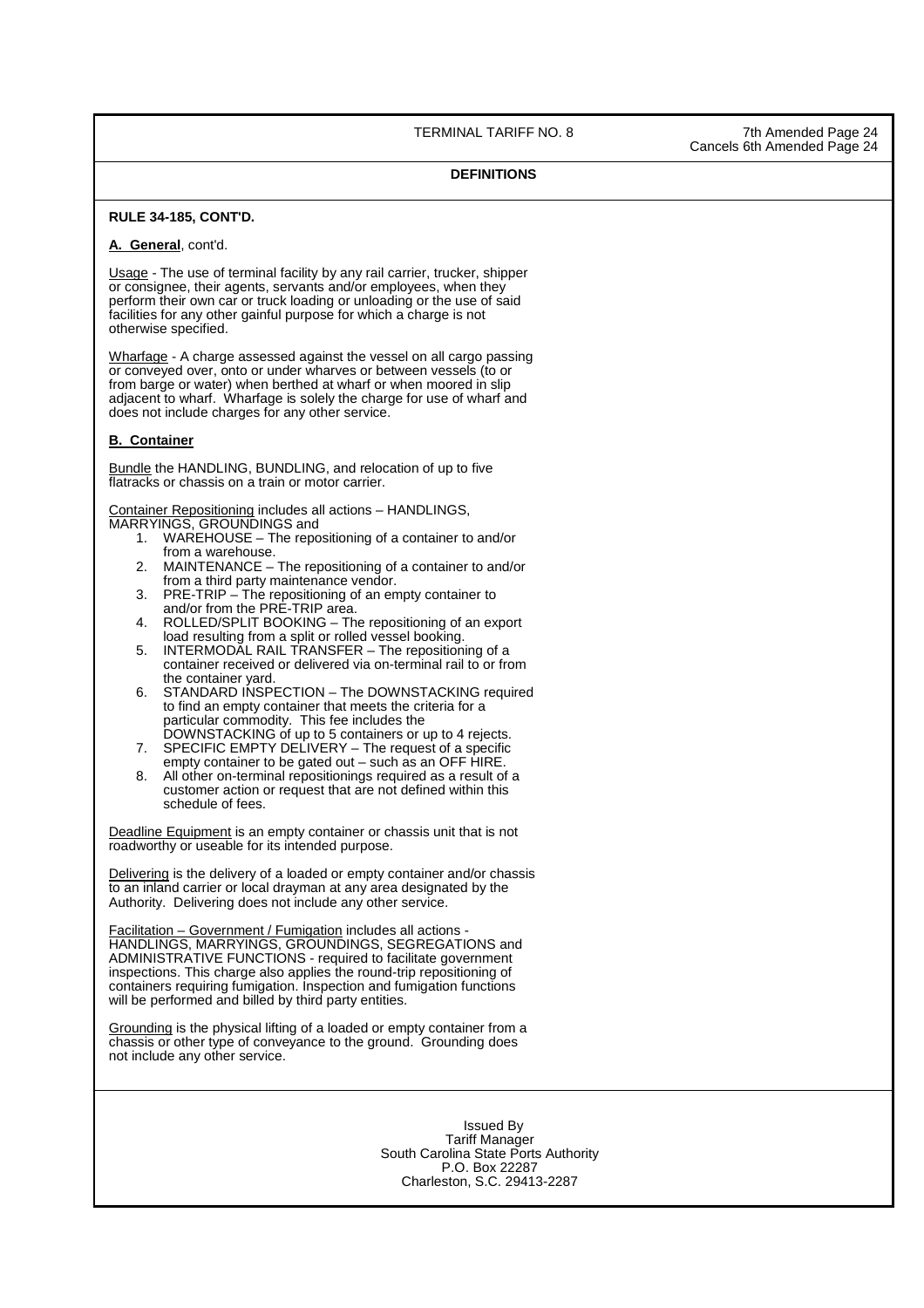TERMINAL TARIFF NO. 8 1st Amended Page 24A

Cancels n/a

## **DEFINITIONS RULE 34-185, CONT'D. B. Container**, cont'd. Handling is the physical movement of a loaded or empty container and/or chassis from one location to another location at the same terminal. Handling does not include any other service. Holding Area is any area designated by the Authority for the holding of containers and/or chassis. Inspection Station is any area designated by the Authority for the inspection of containers and/or chassis. Intensive Inspection includes all actions – HANDLINGS, MARRYINGS, GROUNDINGS and SEGREGATIONS needed to find an empty container in the stacks that meets the criteria for a particular commodity along with the round-trip repositioning to and from an onterminal third party vendor area for additional services such as, but not limited to: smoke boxes and container washout. Intermodal Container Transfer is the lifting and placing of containers (or container/chassis units) upon a rail flatcar which is located on Authority rail facilities, or the removing of containers (or container/chassis units) from rail flatcar which is located on Authority rail facilities. The physical handling required to perform an Intermodal Container Transfer takes place between a rail flatcar and point of rest within the designated Intermodal Container Transfer Facility (ICTF) which is located immediately adjacent to the tracks and does not include intra-terminal drayage or other handling to or from the ICTF. Marrying is the physical lifting of a loaded or empty container from the ground onto a chassis or other type of conveyance. Marrying does not include any other service. Non-contract Container Unit Fee is a charge assessed against a noncontract line's containers (loaded or empty) or chassis loaded to or discharged from a vessel of a shipping line which has a contract with or license from the Authority. The charge is assessed when the noncontract line is not subject to or privileged to operate under the terms and conditions of the contract line's contract or license. Import containers that discharge from a vessel will be stevedored to a stack in a specified area in the container terminal by the nominated stevedore. The containers will be married, gated, and delivered by the Authority from the designated stack area. On export containers to be loaded to a vessel, containers will be gated, received and grounded by the Authority and placed in a designated stack area from which the stevedore will handle to the vessel. This fee covers wharfage, usage, and equipment rental to load and discharge containers or chassis to and from the vessel only. **Specifically, this fee does not cover any container services provided for in Rule 34-215 of this Terminal Tariff.** Non-Vessel Delivery includes all actions- HANDLINGS, MARRYINGS, GROUNDINGS and 1. An empty container that has been received into the gate and subsequently delivered out of the gate by truck or train that does not return within 30 days of gate delivery. 2. Export loaded PIER CONTAINERS or TRANSSHIPPED CONTAINERS that are delivered out of the gate prior to vessel delivery. Issued By Tariff Manager South Carolina State Ports Authority P.O. Box 22287 Charleston, S.C. 29413-2287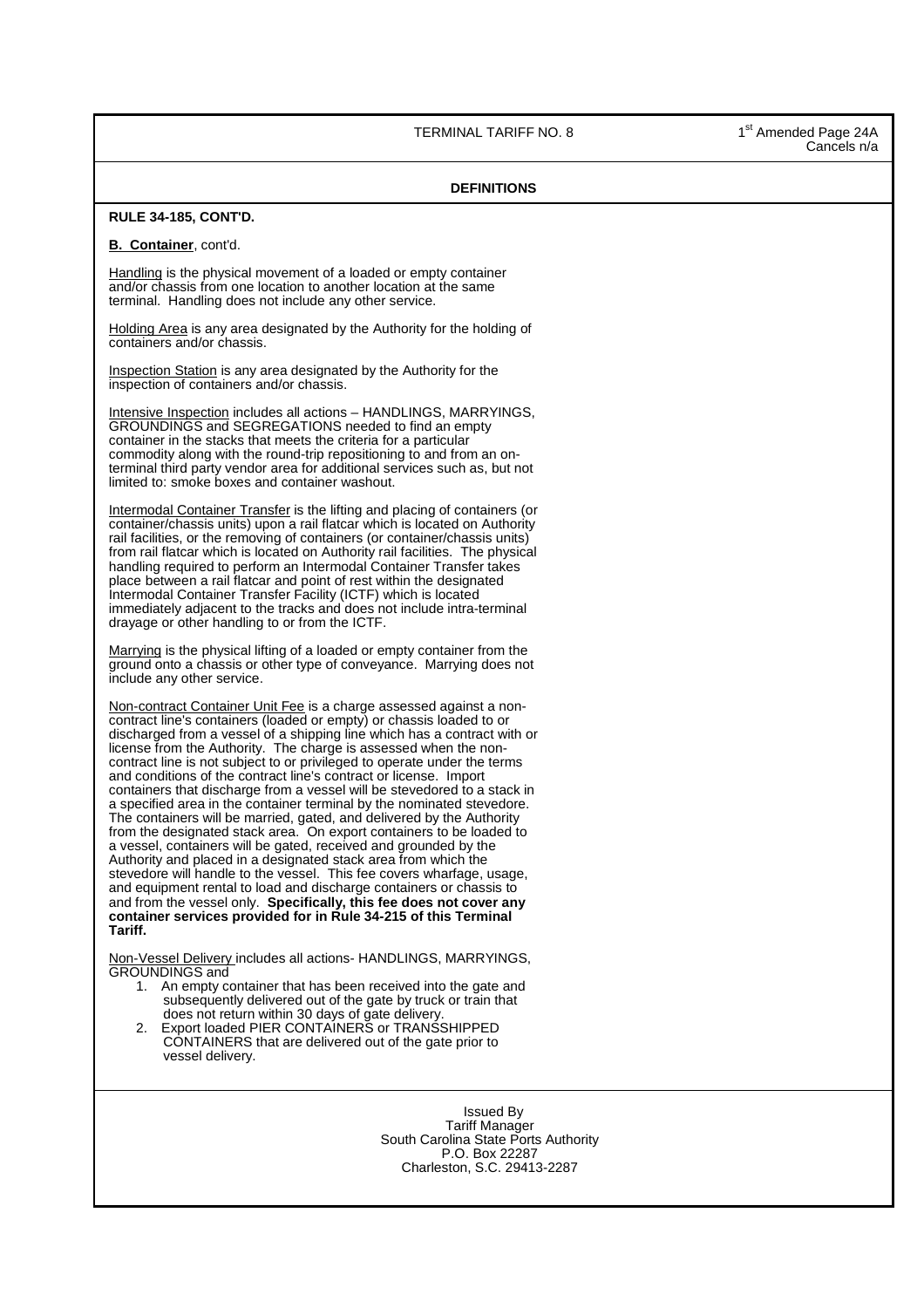TERMINAL TARIFF NO. 8 10th Amended Page 25

Cancels 9th Amended Page 25

## **DEFINITIONS**

#### **RULE 34-185, CONT'D.**

**B. Container**, cont'd.

 Per Diem is a daily charge assessed against each empty container or chassis for the use of Authority facilities. Per diem is assessed against all empty containers or chassis carried on the Authority's equipment inventory at the close of each business day.

Rail Drayage includes the DRAYAGE and coordination of moving a container to or from the Authority's terminals and an off-site Tier 1 rail yard.

Receiving is the receipt of a loaded or empty container and/or chassis from an inland carrier or local drayman at any area designated by the Authority. Receiving does not include any other service.

Refrigerated Outlet Fee One (1) day or fractional part thereof of occupying an electrical outlet.

 Restow is the handling of a loaded or empty container, chassis or any other piece(s) of equipment from the original cell location to a point of rest on the dock and then back to that same cell location, or another cell location on the same vessel. Restow also is a direct movement of a loaded or empty container, chassis or any other piece(s) of equipment from one bay to another bay. Restow does not include any other service.

Rigging is the use of specialty equipment required to handle OUT-OF-GAGE CONTAINERS during MARRYING, HANDLING, GROUNDING and/or SWITCHING.

Segregating is the physical handling of a number of loaded or empty containers in order to gain access to a specified loaded or empty container. Segregating does not include any other service.

Service Charge is assessed against all loaded containers discharged from a vessel at another port and consigned or delivered to Authority facilities by rail or truck by the steamship line or shipped from Authority facilities to another port by rail or truck by the steamship line for loading aboard a vessel at that port and is in addition to all other applicable charges published in this rule. Service charge will not apply on containers loaded to or discharged from a vessel at Authority facilities.

Service charge will not apply to any steamship line who makes a regular scheduled monthly call at the Port of Charleston.

 Shift is the handling of a loaded or empty container, chassis or any other piece(s) of equipment from the original cell location to another cell location within the same bay on the same vessel. Shifting does not include any other service.

Switching is the physical lifting of a loaded or empty container from a chassis or other type of conveyance to another chassis or other type of conveyance or repositioning a loaded or empty container on the same chassis or other type of conveyance. Switching does not include any other service.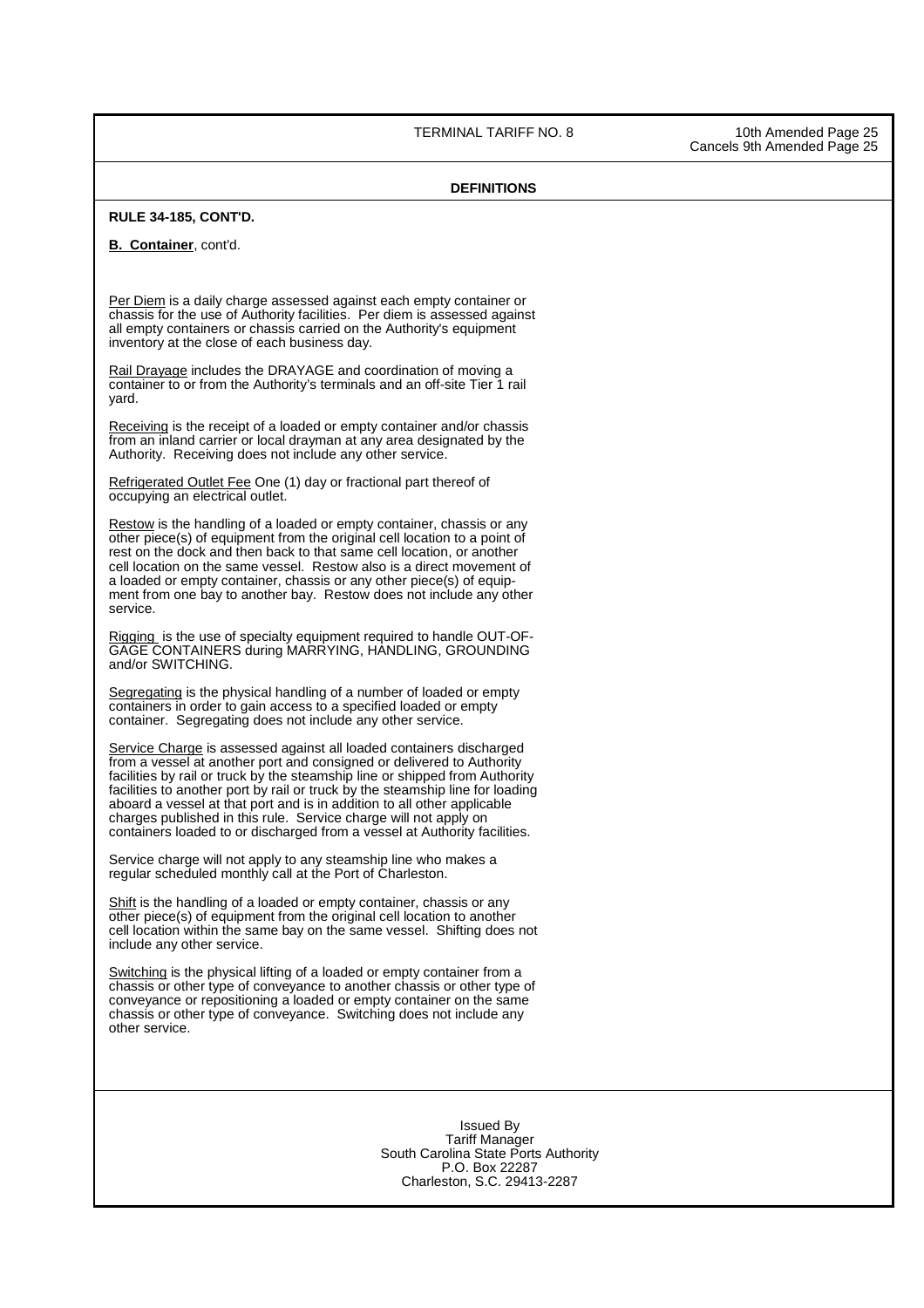TERMINAL TARIFF NO. 8 5th Amended Page 25-A Cancels 4th Amended Page 25-A

## **DEFINITIONS**

## **RULE 34-185, CONT'D.**

## **B. Container**, cont'd.

 Terminal Demurrage is a daily charge assessed against a loaded container remaining in or on terminal facilities after the expiration of free time unless arrangements have been made for storage. Terminal demurrage is also applicable to loaded containers remaining in or on terminal facilities after the expiration of an authorized storage period.

**Transshipped Container is a container landed from a vessel and** reloaded on a vessel without being removed from the terminal.

#### **RULE 34-190 SYMBOLS AND/OR ABBREVIATIONS ISSUED: 15SEP1993 EFFECTIVE: 01OCT1993**

A - Addition

- D Decrease
- I Increase
- C Change in wording
- NC No change
- BC Billing Code a) - Open storage
- b) Per unit
- c) Per unit per day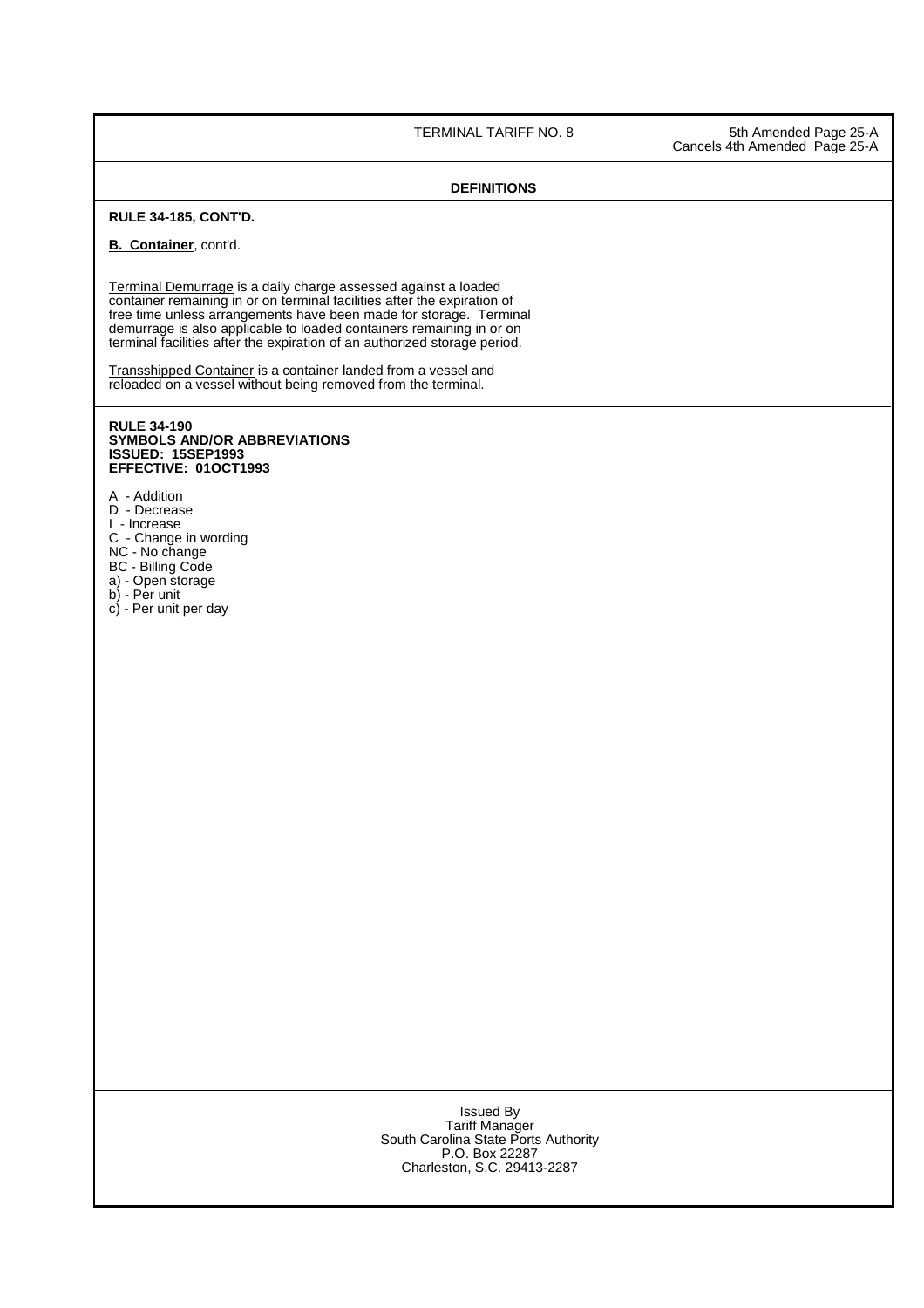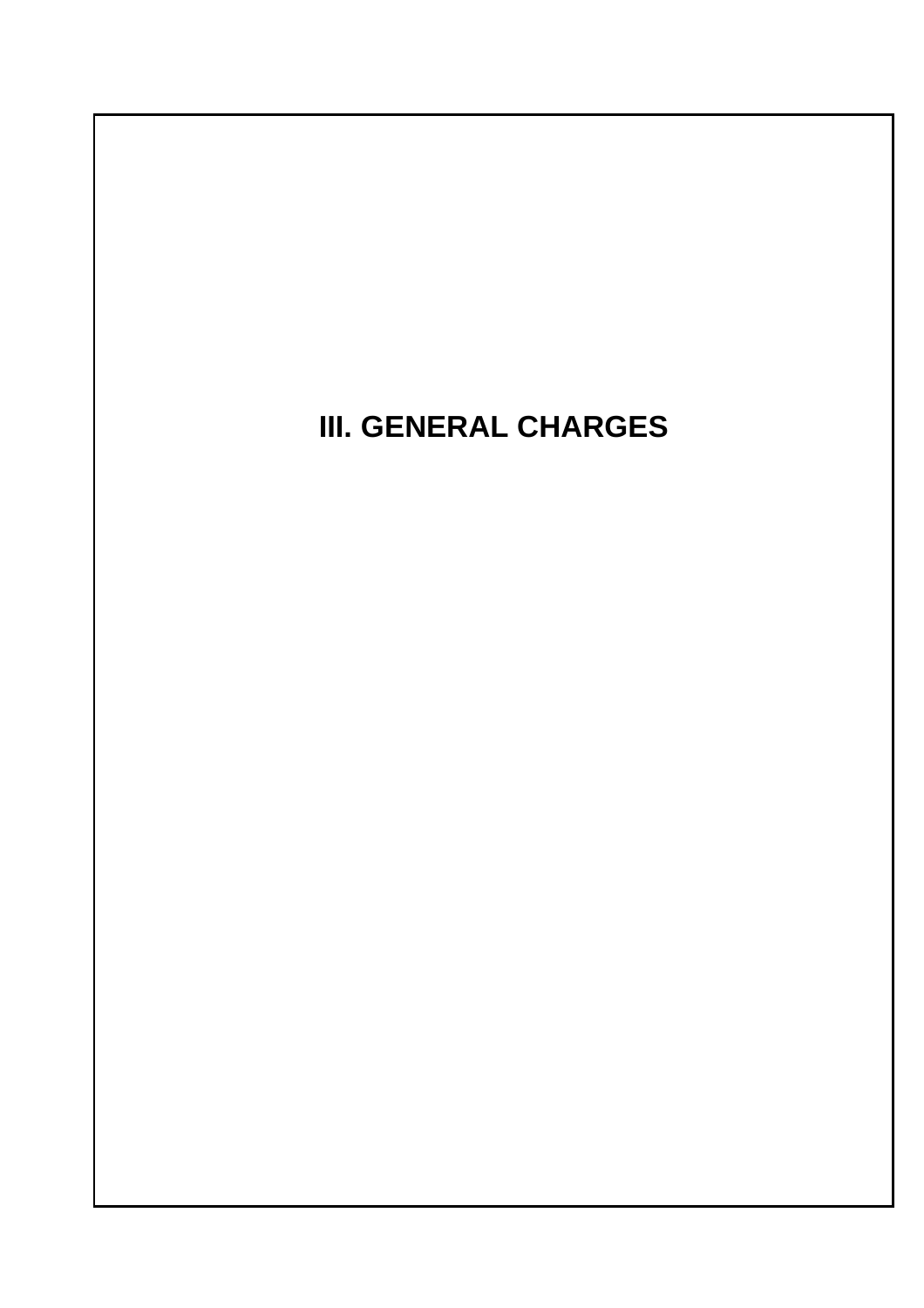TERMINAL TARIFF NO. 8 17th Amended Page 26 Cancels 16th Amended Page 26

## **GENERAL CHARGES**

**RULE 34-200 LABOR AND OVERTIME CHARGES ISSUED: 15SEP2008 EFFECTIVE: 01OCT2008**

The following charges apply for personnel performing services for which no specific charges are published in this tariff, per hour **(ONE HOUR MINIMUM CHARGE WILL APPLY):**

## **SUPERVISORY I**

Lead Cargo Handler or Port Police:

## **B.C. APPLICATION**

## **SUPERVISORY II**

Planner / Coordinator

## B.C. APPLICATION

|  | 64.50 |
|--|-------|
|  |       |
|  |       |

## CONTAINER LABOR

 Crane Operator, Container Specialist, Container Handler Operator, Office Clerk and Cargo Handler

## B.C. APPLICATION

## BREAKBULK LABOR

 Crane Operator, Riggerman, Lift Operator, Office Clerk and Cargo **Handler** 

## B.C. APPLICATION

(Continued on next page)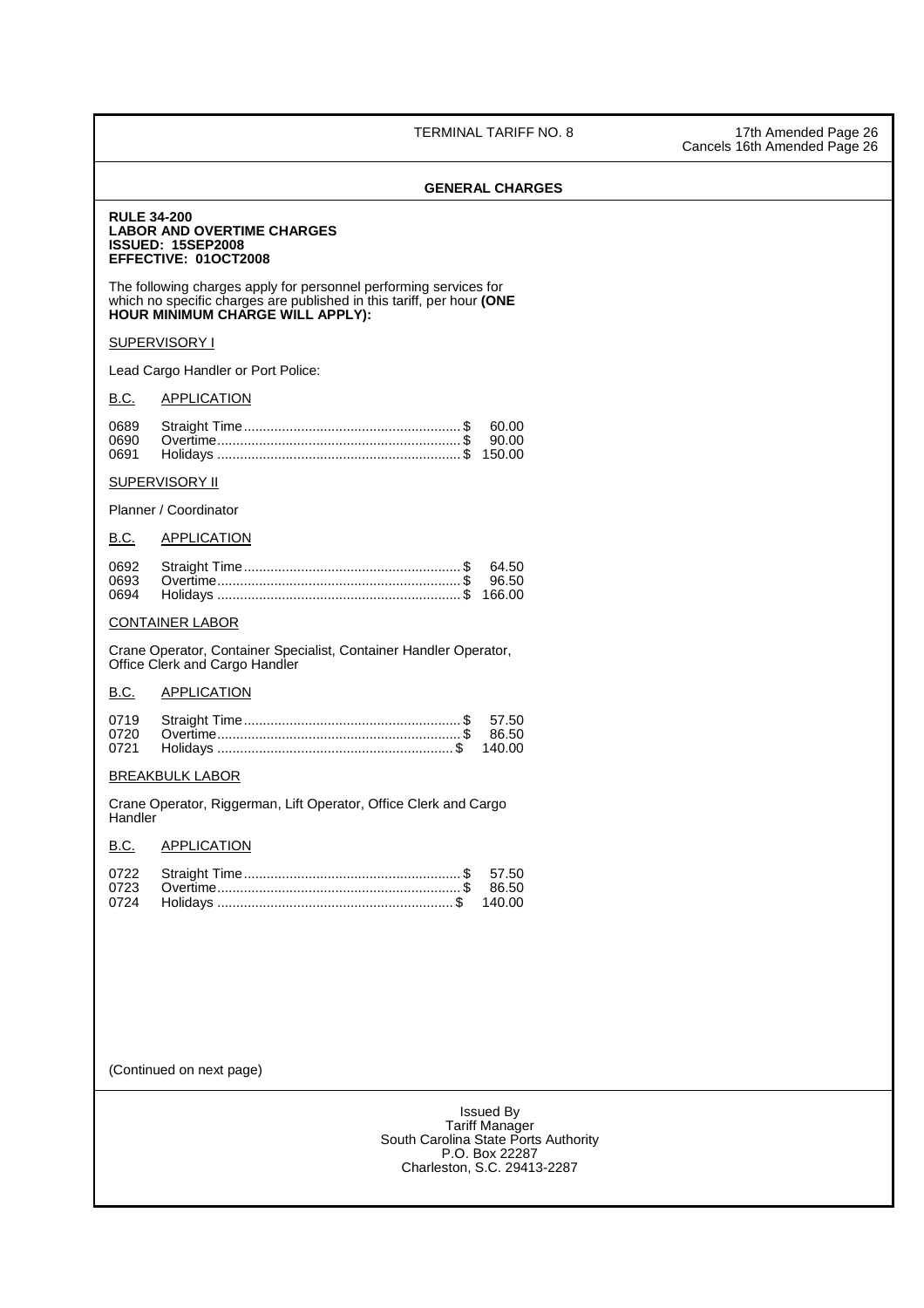TERMINAL TARIFF NO. 8 15th Amended Page 27

Cancels 14th Amended Page 27

## **GENERAL CHARGES**

## **RULE 34-200, CONT'D.**

#### STANDBY CHARGES

Container Cranes and Container Handlers

#### B.C. APPLICATION

The following charges apply for gangs performing services for which specific charges are published in this tariff and are in addition to the specific charges, per hour:

Hourly rates per man hour will apply until cargo is worked. Once the handling of cargo begins, the following hourly rates will be assessed:

#### B.C. APPLICATION

| 0695 |                                    | 90.00  |
|------|------------------------------------|--------|
| 0696 |                                    | 271.00 |
| 0700 |                                    |        |
| 0701 |                                    | 345.00 |
| 0702 | Three man gang, overtime \$ 145.00 |        |
| 0703 |                                    | 434.00 |
| 0704 |                                    |        |
| 0705 |                                    | 465.00 |
| 0706 |                                    | 172.00 |
| 0707 |                                    | 516.00 |
| 0708 |                                    | 189.00 |
| 0709 |                                    | 566.50 |

Authorization for overtime must be guaranteed with a cut-off time indicated by the customer, via fax, administrative message, etc., in writing. Billing for overtime, Monday through Friday, will commence at 5:00 p.m. with a minimum of one hour. Cargo which does not arrive at all will be billed at hourly man-hour rates from 5:00 p.m. to guaranteed cut-off time.

 A minimum of four (4) hours will be assessed when required to call out personnel or gangs in overtime or on holidays. Any materials required to perform services will be charged for at actual cost plus thirty percent (30%) for purchasing.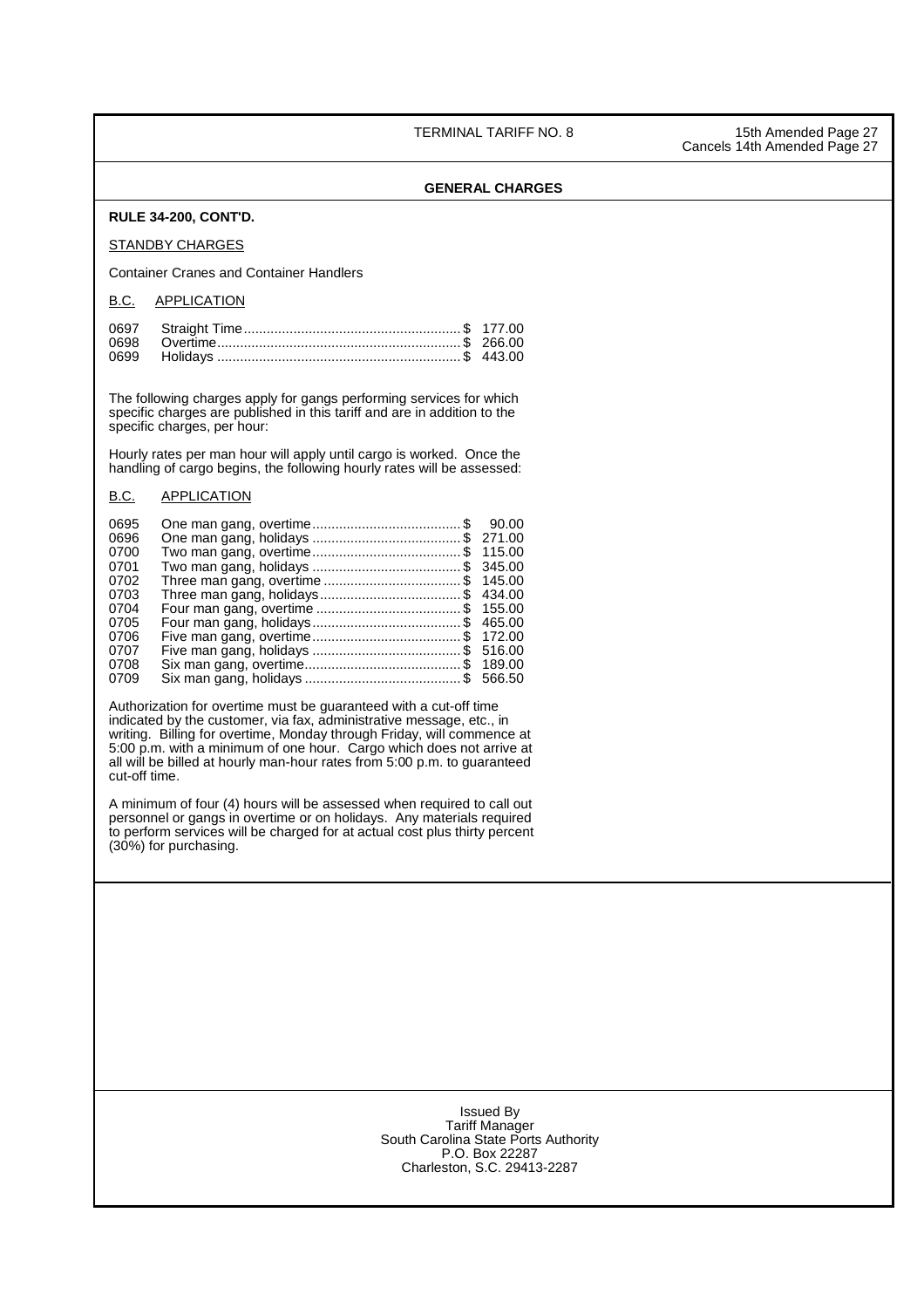TERMINAL TARIFF NO. 8 18th Amended Page 28

Cancels 17th Amended Page 28

# **GENERAL CHARGES RULE 34-205 MINIMUM CHARGES ISSUED: 15SEP2008 EFFECTIVE: 01OCT2008** Minimum charges for services performed by the Authority are as follows: All services, not otherwise shown ..................................... \$ 100.00 Furnishing water .................................................................... \$ 185.00 Handling ............................................................................ \$ 100.00 Storage ............................................................................ \$ 100.00 A separate inventory record is required for each mark on export cargo and minimum charges are applicable to each inventory record. A separate loading order is required for each shipment on import cargo and minimum charges are applicable to each loading order. The broker representing the cargo shall be responsible for preparing the loading order. If the Authority prepares the loading order, the charge as published in this tariff for that service will be assessed. **Minimum charges are also applicable to each invoice, service order or warehouse receipt. RULE 34-210 RENTAL OF EQUIPMENT ISSUED: 22MAR2012 EFFECTIVE: 22APR2012** The Authority will rent the following equipment at the charges shown based on availability. Type of equipment may vary by terminal. Weekend use and call outs will be billed for four hours minimum. B.C. APPLICATION **Container** crane: 0110 Straight time, per hour ......................................... \$ 1055.00 Minimum charge .................................................. \$ 1055.00 0111 Overtime, per hour ................................................ \$1,120.00 Minimum charge .................................................... \$1,450.00 **Container handling vehicle, including spreader:** The following billing codes do not apply to rubber-tired gantry cranes (RTG), bridge cranes, or transtainers. 0365 Straight time, per hour ........................................... \$ 271.00 Minimum charge .................................................... \$ 271.00 0366 Overtime, per hour ................................................ \$ 303.00 Minimum charge .................................................... \$ 606.00 Issued By Tariff Manager South Carolina State Ports Authority P.O. Box 22287 Charleston, S.C. 29413-2287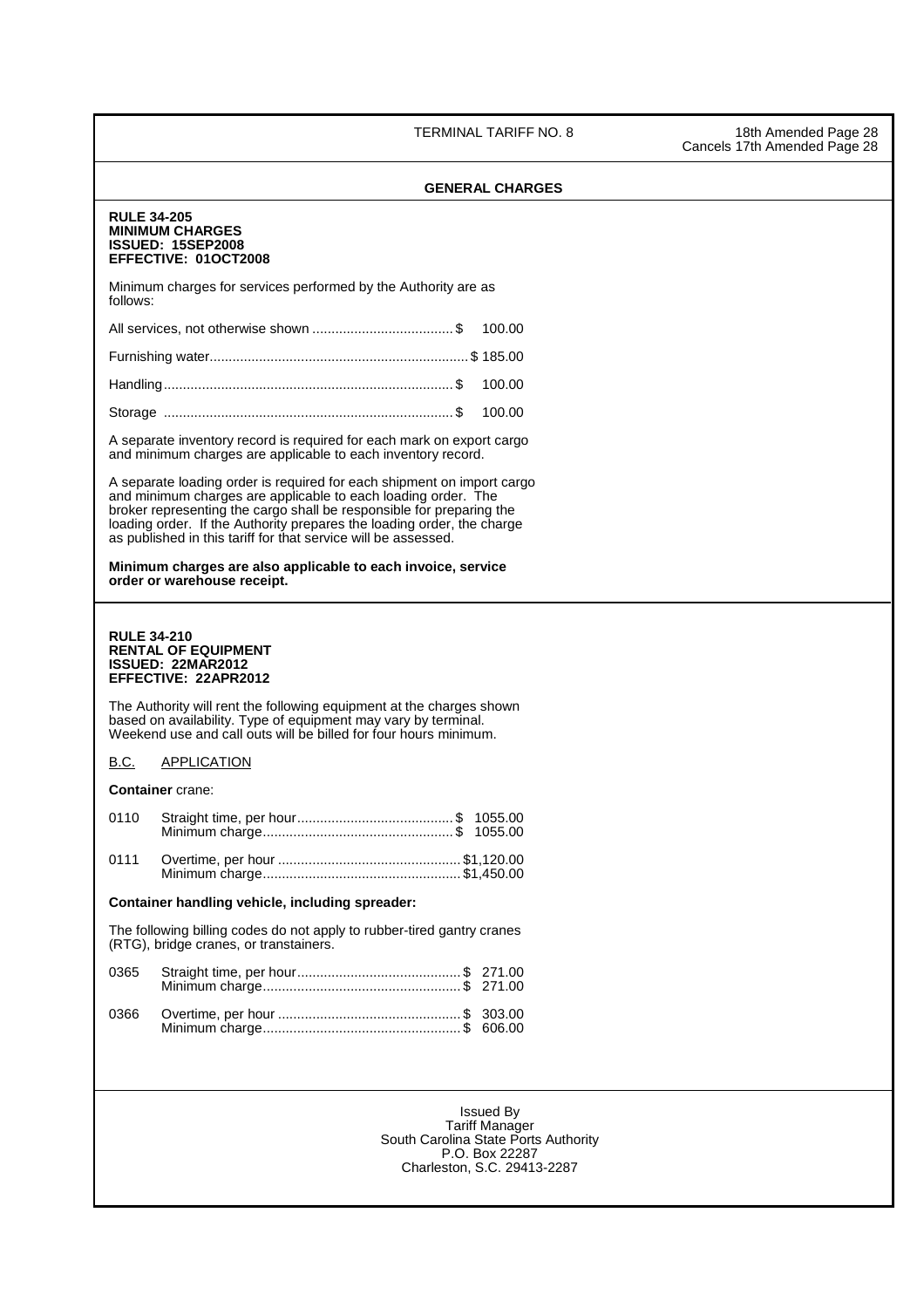TERMINAL TARIFF NO. 8 19th Amended Page 29

|                 | <b>GENERAL CHARGES</b>                                                           |  |
|-----------------|----------------------------------------------------------------------------------|--|
|                 | <b>RULE 34-210, CONT'D.</b>                                                      |  |
| B.C.            | <b>APPLICATION</b>                                                               |  |
|                 | Rubber-tired Gantry Cranes (RTG) for non-vessel operations use                   |  |
|                 |                                                                                  |  |
|                 |                                                                                  |  |
|                 |                                                                                  |  |
|                 | <b>Floating crane, 75 net ton capacity – currently inactive</b>                  |  |
| 0285            |                                                                                  |  |
| 0286            |                                                                                  |  |
|                 | <b>Miscellaneous</b>                                                             |  |
| 0350            | Additional charge on lifts exceeding<br>50,000 pounds, except containers<br>8.00 |  |
| <b>Sweepers</b> |                                                                                  |  |
| 0304            |                                                                                  |  |
| 0305            |                                                                                  |  |
|                 | Lowboy, 100 Net Ton, per calendar day                                            |  |
| 0306            |                                                                                  |  |
| 0307            |                                                                                  |  |
| 0308            |                                                                                  |  |
| 0309            |                                                                                  |  |
|                 | <b>Heavy Lift Mat</b>                                                            |  |
| 0299            |                                                                                  |  |
|                 | Hydraulic Boom Crane, 60 net ton capacity                                        |  |
|                 | 132.00<br>264.00                                                                 |  |
|                 | 164.00                                                                           |  |
|                 | 327.00                                                                           |  |
|                 | <b>Front End Loader</b>                                                          |  |
|                 | 100.00                                                                           |  |
|                 | 200.00<br>132.00                                                                 |  |
|                 | 264.00                                                                           |  |
|                 |                                                                                  |  |
|                 | <b>Issued By</b>                                                                 |  |
|                 | <b>Tariff Manager</b>                                                            |  |
|                 | South Carolina State Ports Authority                                             |  |
|                 | P.O. Box 22287<br>Charleston, S.C. 29413-2287                                    |  |
|                 |                                                                                  |  |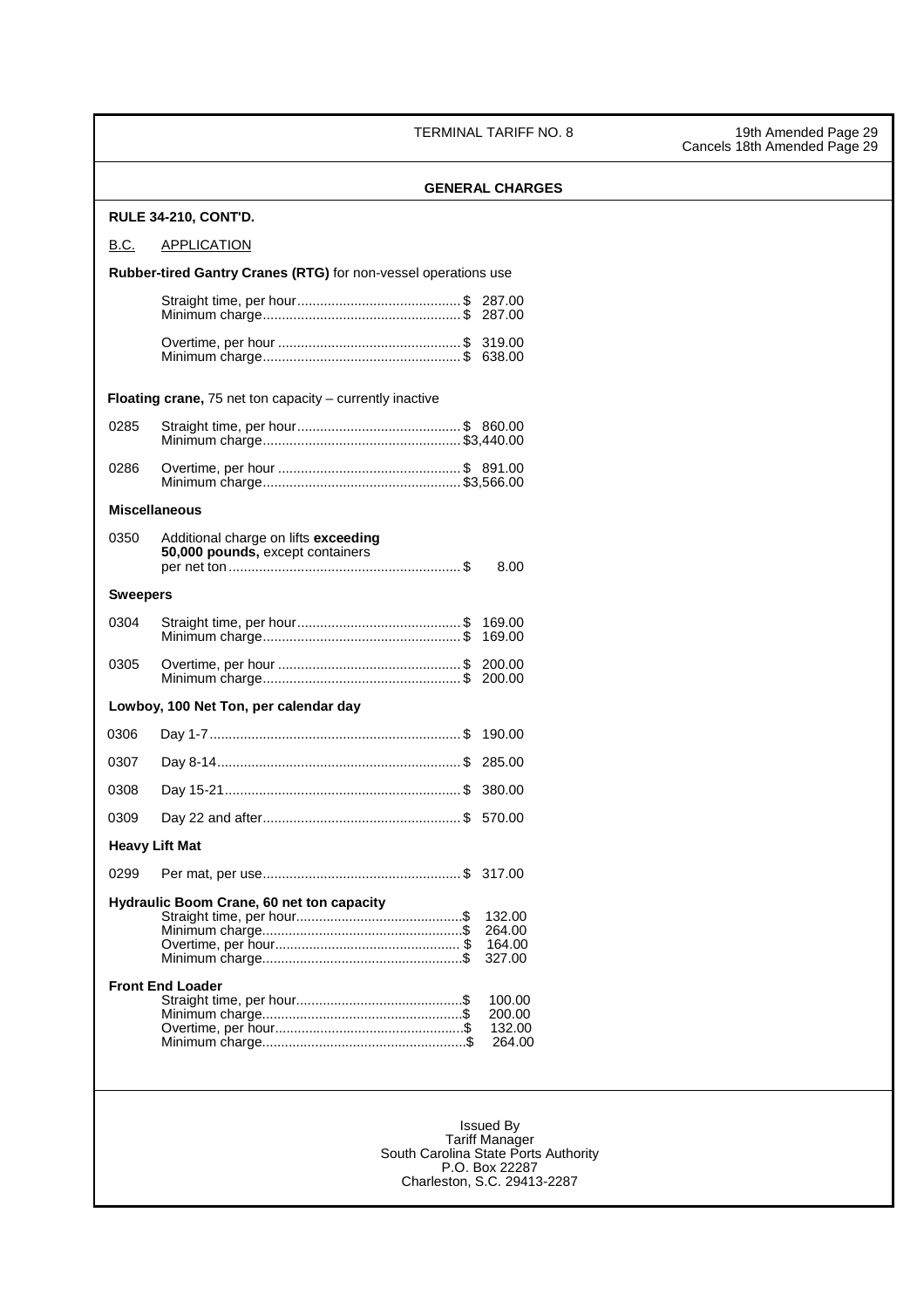TERMINAL TARIFF NO. 8 18th Amended Page 30 Cancels 17th Amended Page 30

|                     | <b>GENERAL CHARGES</b>                                                                                                                                                                                                                                                                                                                                                                                                                                                                                                                                                                                         |
|---------------------|----------------------------------------------------------------------------------------------------------------------------------------------------------------------------------------------------------------------------------------------------------------------------------------------------------------------------------------------------------------------------------------------------------------------------------------------------------------------------------------------------------------------------------------------------------------------------------------------------------------|
| <b>RULE 34-211</b>  | <b>HARBOR MASTER FEE</b><br><b>ISSUED: 15SEP2008</b><br>EFFECTIVE: 01OCT2008<br>In accordance with S.C. Code of Laws, Sec. 54-3-840, the Authority<br>will levy and collect from all vessels entering into and using the Port of<br>Charleston such fees and harbor or port charges to pay the Harbor<br>Master and port wardens for the services required of them and to<br>defray the necessary expenses attendant upon the execution of the<br>duties devolved upon it in relation to the regulations for the safety and<br>convenience of vessels entering said port and waters, or any of them.<br>127.00 |
| <b>RULE 34-212</b>  | <b>DOCKAGE CHARGES</b><br><b>ISSUED: 01DEC2013</b><br>EFFECTIVE: 01JAN2014<br>The following dockage charges are assessed against the vessels or<br>barges using Authority facilities:                                                                                                                                                                                                                                                                                                                                                                                                                          |
| <b>B.C.</b>         | <b>APPLICATION</b>                                                                                                                                                                                                                                                                                                                                                                                                                                                                                                                                                                                             |
|                     | <b>Vessels or Barges, NOS</b>                                                                                                                                                                                                                                                                                                                                                                                                                                                                                                                                                                                  |
| 0020                | Each 24-hour period or fractional part,<br>per linear foot or fractional part\$<br>9.90                                                                                                                                                                                                                                                                                                                                                                                                                                                                                                                        |
|                     | Minimum charge per 24-hour period or                                                                                                                                                                                                                                                                                                                                                                                                                                                                                                                                                                           |
| <b>Barges, LASH</b> |                                                                                                                                                                                                                                                                                                                                                                                                                                                                                                                                                                                                                |
| 0070                | Each barge per 24-hour period or fractional<br>125.00                                                                                                                                                                                                                                                                                                                                                                                                                                                                                                                                                          |
|                     |                                                                                                                                                                                                                                                                                                                                                                                                                                                                                                                                                                                                                |
|                     | <b>Issued By</b><br><b>Tariff Manager</b><br>South Carolina State Ports Authority<br>P.O. Box 22287<br>Charleston, S.C. 29413-2287                                                                                                                                                                                                                                                                                                                                                                                                                                                                             |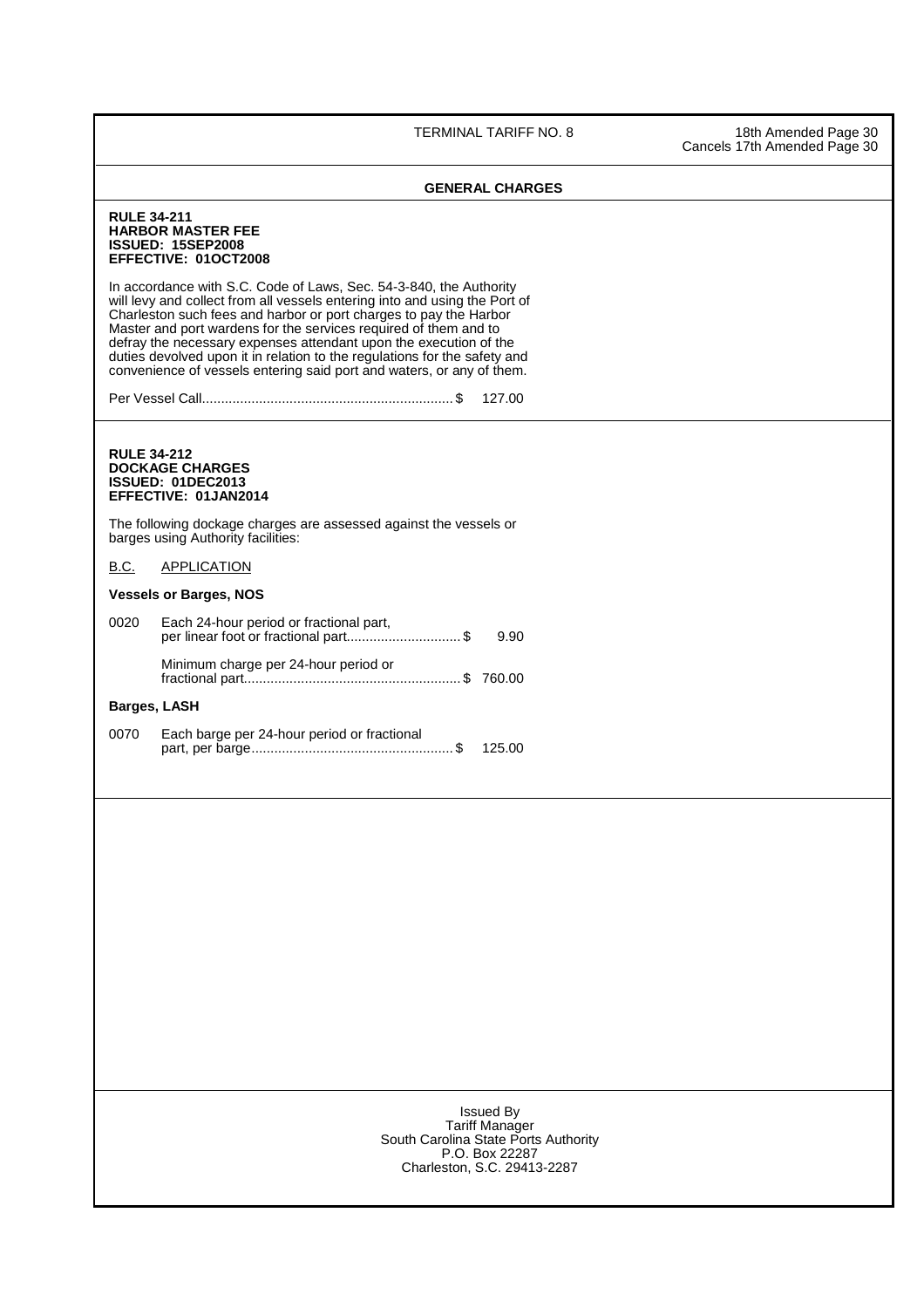TERMINAL TARIFF NO. 8 7th Amended Page 30A Cancels 6th Amended Page 30A

## **GENERAL CHARGES**

| TERMINAL SECURITY SURCHARGE<br>ISSUED: 01DEC2013<br>EFFECTIVE: 01JAN2013                                                                                                                                                                                                                                                                                                                                                                            |                   |
|-----------------------------------------------------------------------------------------------------------------------------------------------------------------------------------------------------------------------------------------------------------------------------------------------------------------------------------------------------------------------------------------------------------------------------------------------------|-------------------|
| The Authority will assess a terminal security surcharge to offset the<br>cost of federally mandated facility security measures. LASH, SEABEE<br>and other barges are exempt only when the barge-carrying vessel<br>(mother vessel) is assessed the Terminal Security Surcharge. The<br>surcharge, which will be invoiced to the steamship line and/or its agent,<br>who own the equipment, will be assessed per terminal call as provided<br>below: |                   |
|                                                                                                                                                                                                                                                                                                                                                                                                                                                     | the vessel (Note) |
| Noncellular and all other vessels,                                                                                                                                                                                                                                                                                                                                                                                                                  |                   |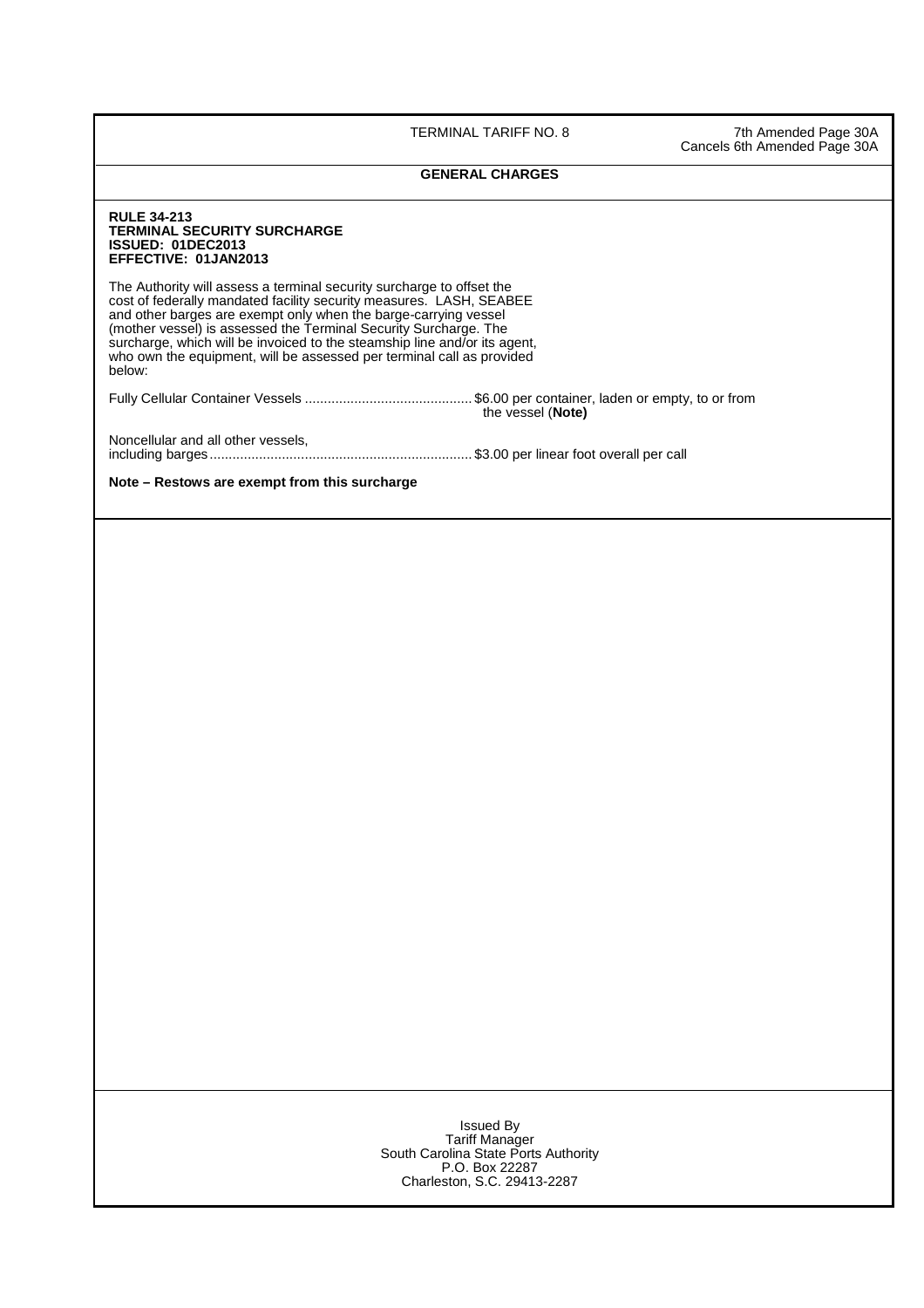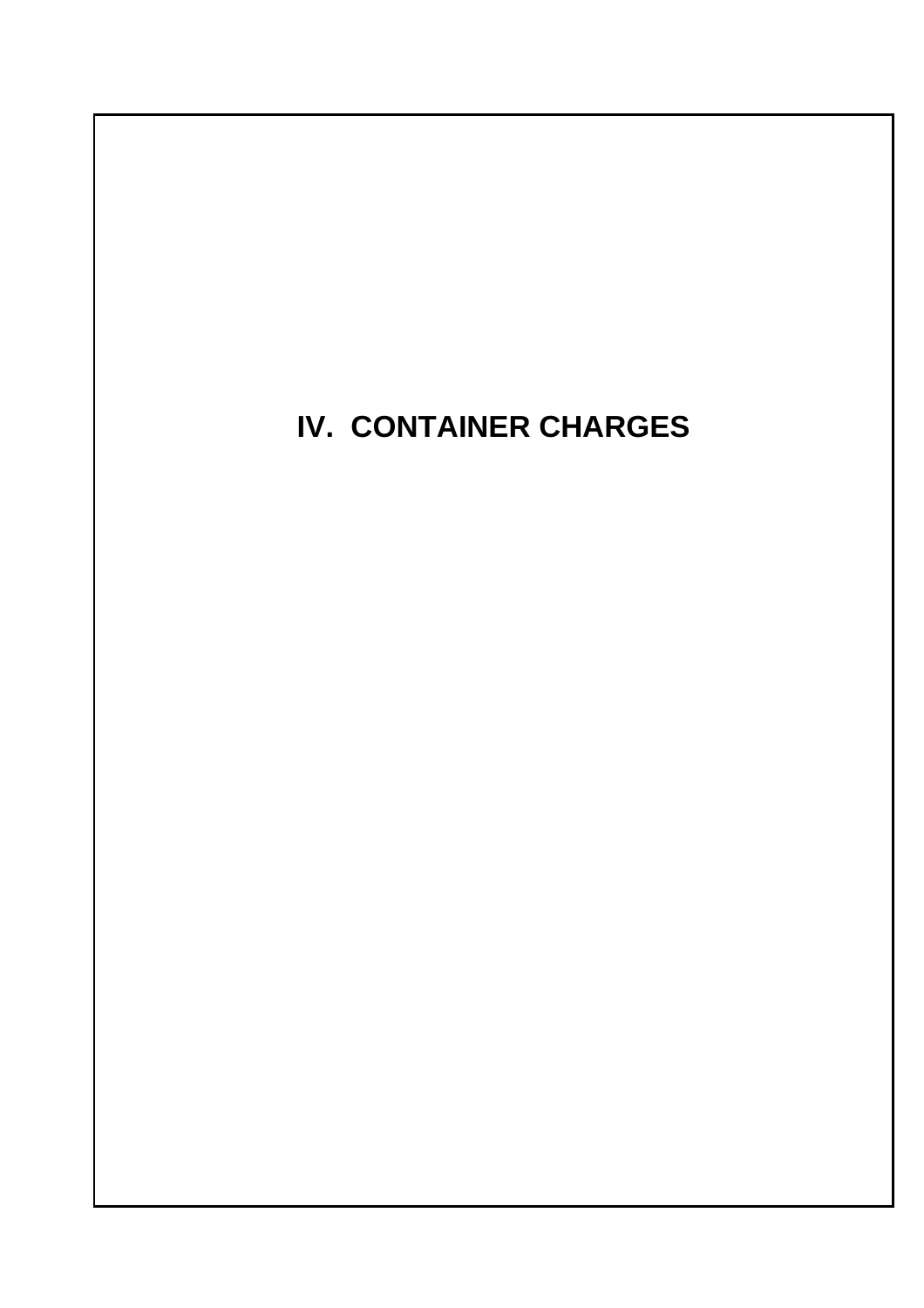| <b>RULE 34-215</b> | <b>CHARGES ON CONTAINERS AND CHASSIS</b><br><b>ISSUED: 31JAN2014</b><br>EFFECTIVE: 01FEB2014                                                                                                                                                                                                                                                              |       |
|--------------------|-----------------------------------------------------------------------------------------------------------------------------------------------------------------------------------------------------------------------------------------------------------------------------------------------------------------------------------------------------------|-------|
|                    | The following charges apply on containers or chassis, not exceeding<br>45 feet in length, not loaded in excess of their rated capacity, and<br>having the loaded or empty configuration that can be routinely handled<br>by conventional container handling yard equipment, owned or leased<br>by the steamship line and are assessed against the vessel. |       |
| service.           | The marrying, handling, grounding and/or switching of refrigerated<br>containers for the purposes of a pre-trip is considered a maintenance                                                                                                                                                                                                               |       |
|                    | Parties requesting yard work activities must allow 24 hours for<br>completion of the service requested. This does not include weekends<br>or holidays. Only single transactions will be allowed after 1600 hours<br>(4:00 p.m.) unless written authorization from the requesting party for<br>overtime is received.                                       |       |
| <b>B.C.</b>        | APPLICATION                                                                                                                                                                                                                                                                                                                                               |       |
| 2270               | Receiving containers, per container\$                                                                                                                                                                                                                                                                                                                     | 61.00 |
| 2280               | Delivering containers, per container\$                                                                                                                                                                                                                                                                                                                    | 61.00 |
| 2290               | Marrying containers, per container\$                                                                                                                                                                                                                                                                                                                      | 42.00 |
| 2300               | Grounding containers, per container \$                                                                                                                                                                                                                                                                                                                    | 42.00 |
| 2301               | Shift, loaded or empty container,<br>chassis, or piece(s) of equipment,                                                                                                                                                                                                                                                                                   | 19.00 |
| 2302               | Restow, loaded or empty container,<br>chassis, or piece(s) of equipment,                                                                                                                                                                                                                                                                                  |       |
|                    |                                                                                                                                                                                                                                                                                                                                                           | 19.00 |
| 2305               | Switching containers, per container\$                                                                                                                                                                                                                                                                                                                     | 42.00 |
| 2310               | Segregating containers, per container\$                                                                                                                                                                                                                                                                                                                   | 50.00 |
| 2320               | Handling containers, per container \$                                                                                                                                                                                                                                                                                                                     | 42.00 |
| 2250               | Service charge, per container \$ 190.00                                                                                                                                                                                                                                                                                                                   |       |
| 2380               | Receiving chassis, per chassis\$                                                                                                                                                                                                                                                                                                                          | 38.00 |
| 2390               | Delivering chassis, per chassis \$                                                                                                                                                                                                                                                                                                                        | 38.00 |
| 2400               | Handling chassis, per chassis\$                                                                                                                                                                                                                                                                                                                           | 42.00 |
|                    | (Continued on next page)                                                                                                                                                                                                                                                                                                                                  |       |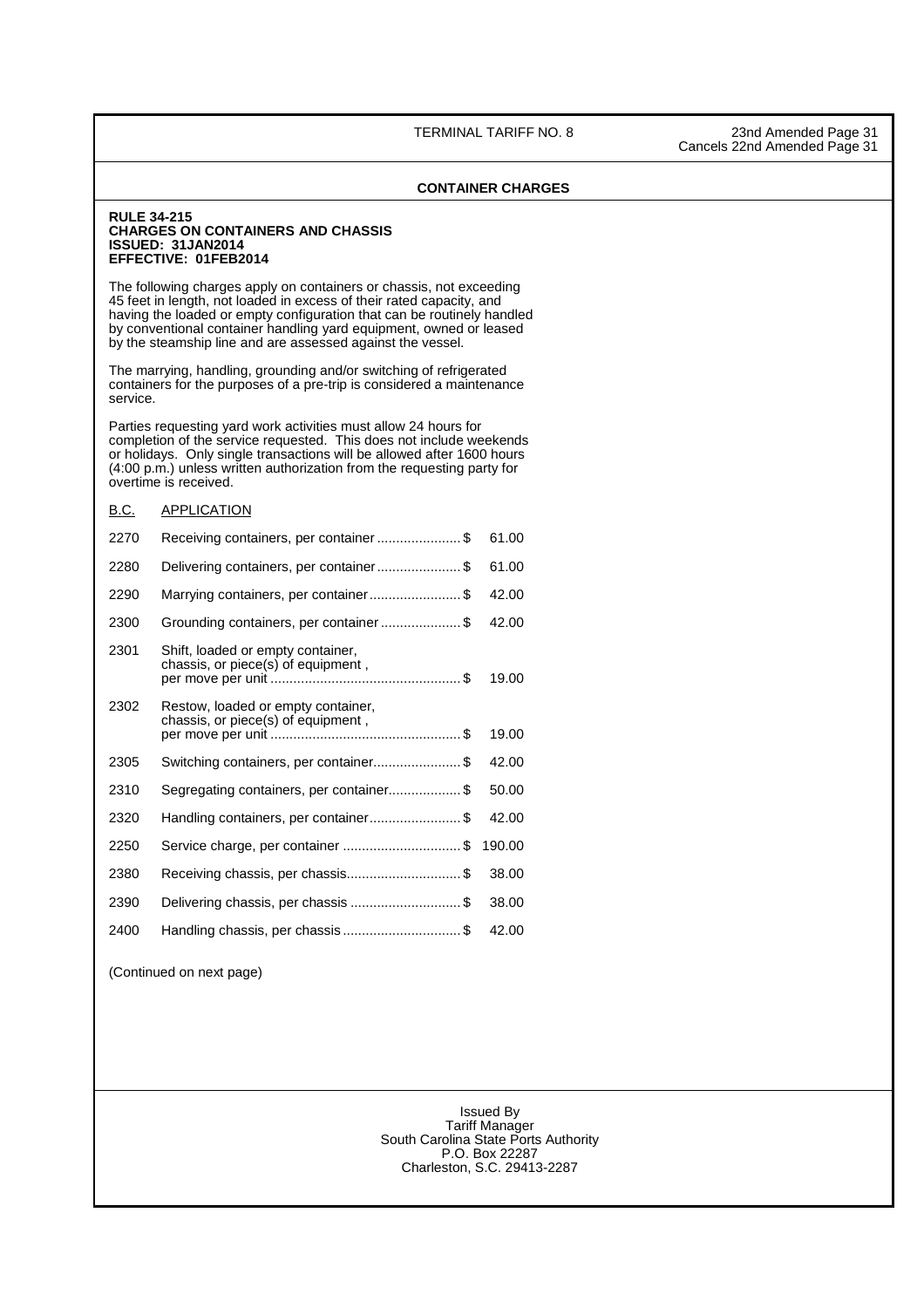TERMINAL TARIFF NO. 8 21st Amended Page 32

| 2335<br>2336<br>1470<br>1935<br>2340<br><b>B.C.</b><br>2345<br>2420<br><b>RULE 34-216</b> | <b>RULE 34-215, CONT'D.</b><br>Non-contract container unit fee,<br>Rigging fee, per container or chassis\$ 264.00<br>Occupying electrical outlet slot for<br>refrigerated containers, per 24-hour<br>calendar day period or fractional part\$<br>Weighing containers, per weighing\$<br>Per diem, per day or fractional part<br>thereof, per empty container or chassis \$<br>No container and/or chassis leases may be terminated on Authority<br>facilities except when such equipment is transferred directly to another<br>steamship line that agrees to accept all charges accruing subsequent<br>to the transfer. The following charges will be assessed against the<br>steamship line requesting the transfer:<br><b>APPLICATION</b><br>Non-vessel Delivery. Applicable to containers without prior or<br>subsequent vessel move via SCSPA Terminals:<br>APPLICATION<br>Container arrival and departure via<br>Container arrival and departure via rail carrier\$ 300.00 | <b>CONTAINER CHARGES</b><br>51.00<br>12.00<br>3.10<br>38.00<br>38.00 |  |  |
|-------------------------------------------------------------------------------------------|---------------------------------------------------------------------------------------------------------------------------------------------------------------------------------------------------------------------------------------------------------------------------------------------------------------------------------------------------------------------------------------------------------------------------------------------------------------------------------------------------------------------------------------------------------------------------------------------------------------------------------------------------------------------------------------------------------------------------------------------------------------------------------------------------------------------------------------------------------------------------------------------------------------------------------------------------------------------------------|----------------------------------------------------------------------|--|--|
|                                                                                           |                                                                                                                                                                                                                                                                                                                                                                                                                                                                                                                                                                                                                                                                                                                                                                                                                                                                                                                                                                                 |                                                                      |  |  |
|                                                                                           |                                                                                                                                                                                                                                                                                                                                                                                                                                                                                                                                                                                                                                                                                                                                                                                                                                                                                                                                                                                 |                                                                      |  |  |
|                                                                                           |                                                                                                                                                                                                                                                                                                                                                                                                                                                                                                                                                                                                                                                                                                                                                                                                                                                                                                                                                                                 |                                                                      |  |  |
|                                                                                           |                                                                                                                                                                                                                                                                                                                                                                                                                                                                                                                                                                                                                                                                                                                                                                                                                                                                                                                                                                                 |                                                                      |  |  |
|                                                                                           |                                                                                                                                                                                                                                                                                                                                                                                                                                                                                                                                                                                                                                                                                                                                                                                                                                                                                                                                                                                 |                                                                      |  |  |
|                                                                                           |                                                                                                                                                                                                                                                                                                                                                                                                                                                                                                                                                                                                                                                                                                                                                                                                                                                                                                                                                                                 |                                                                      |  |  |
|                                                                                           |                                                                                                                                                                                                                                                                                                                                                                                                                                                                                                                                                                                                                                                                                                                                                                                                                                                                                                                                                                                 |                                                                      |  |  |
|                                                                                           |                                                                                                                                                                                                                                                                                                                                                                                                                                                                                                                                                                                                                                                                                                                                                                                                                                                                                                                                                                                 |                                                                      |  |  |
|                                                                                           |                                                                                                                                                                                                                                                                                                                                                                                                                                                                                                                                                                                                                                                                                                                                                                                                                                                                                                                                                                                 |                                                                      |  |  |
|                                                                                           |                                                                                                                                                                                                                                                                                                                                                                                                                                                                                                                                                                                                                                                                                                                                                                                                                                                                                                                                                                                 |                                                                      |  |  |
|                                                                                           |                                                                                                                                                                                                                                                                                                                                                                                                                                                                                                                                                                                                                                                                                                                                                                                                                                                                                                                                                                                 |                                                                      |  |  |
|                                                                                           |                                                                                                                                                                                                                                                                                                                                                                                                                                                                                                                                                                                                                                                                                                                                                                                                                                                                                                                                                                                 |                                                                      |  |  |
|                                                                                           |                                                                                                                                                                                                                                                                                                                                                                                                                                                                                                                                                                                                                                                                                                                                                                                                                                                                                                                                                                                 |                                                                      |  |  |
|                                                                                           |                                                                                                                                                                                                                                                                                                                                                                                                                                                                                                                                                                                                                                                                                                                                                                                                                                                                                                                                                                                 |                                                                      |  |  |
|                                                                                           |                                                                                                                                                                                                                                                                                                                                                                                                                                                                                                                                                                                                                                                                                                                                                                                                                                                                                                                                                                                 |                                                                      |  |  |
|                                                                                           |                                                                                                                                                                                                                                                                                                                                                                                                                                                                                                                                                                                                                                                                                                                                                                                                                                                                                                                                                                                 |                                                                      |  |  |
|                                                                                           | <b>DEADLINE EQUIPMENT</b><br><b>ISSUED: 15SEP2008</b><br><b>EFFECTIVE: 01OCT2008</b><br>The following charges apply on empty containers or chassis units that                                                                                                                                                                                                                                                                                                                                                                                                                                                                                                                                                                                                                                                                                                                                                                                                                   |                                                                      |  |  |
|                                                                                           | stay in a "deadline" status for over fifteen (15) days.                                                                                                                                                                                                                                                                                                                                                                                                                                                                                                                                                                                                                                                                                                                                                                                                                                                                                                                         |                                                                      |  |  |
|                                                                                           | Days $16 - 30$ , per unit per day<br>\$<br>Days 31 - 45, per unit per day<br>Days 46 and over, per unit per day                                                                                                                                                                                                                                                                                                                                                                                                                                                                                                                                                                                                                                                                                                                                                                                                                                                                 | 5.50<br>11.00<br>27.75                                               |  |  |
|                                                                                           | These charges will be invoiced to the last known steamship line and/or<br>chassis pool operator for owned, leased, and pool equipment.                                                                                                                                                                                                                                                                                                                                                                                                                                                                                                                                                                                                                                                                                                                                                                                                                                          |                                                                      |  |  |
|                                                                                           | These charges are in addition to Per Diem.                                                                                                                                                                                                                                                                                                                                                                                                                                                                                                                                                                                                                                                                                                                                                                                                                                                                                                                                      |                                                                      |  |  |
|                                                                                           |                                                                                                                                                                                                                                                                                                                                                                                                                                                                                                                                                                                                                                                                                                                                                                                                                                                                                                                                                                                 |                                                                      |  |  |
|                                                                                           |                                                                                                                                                                                                                                                                                                                                                                                                                                                                                                                                                                                                                                                                                                                                                                                                                                                                                                                                                                                 |                                                                      |  |  |
|                                                                                           |                                                                                                                                                                                                                                                                                                                                                                                                                                                                                                                                                                                                                                                                                                                                                                                                                                                                                                                                                                                 | <b>Issued By</b><br><b>Tariff Manager</b>                            |  |  |
|                                                                                           |                                                                                                                                                                                                                                                                                                                                                                                                                                                                                                                                                                                                                                                                                                                                                                                                                                                                                                                                                                                 | South Carolina State Ports Authority<br>P.O. Box 22287               |  |  |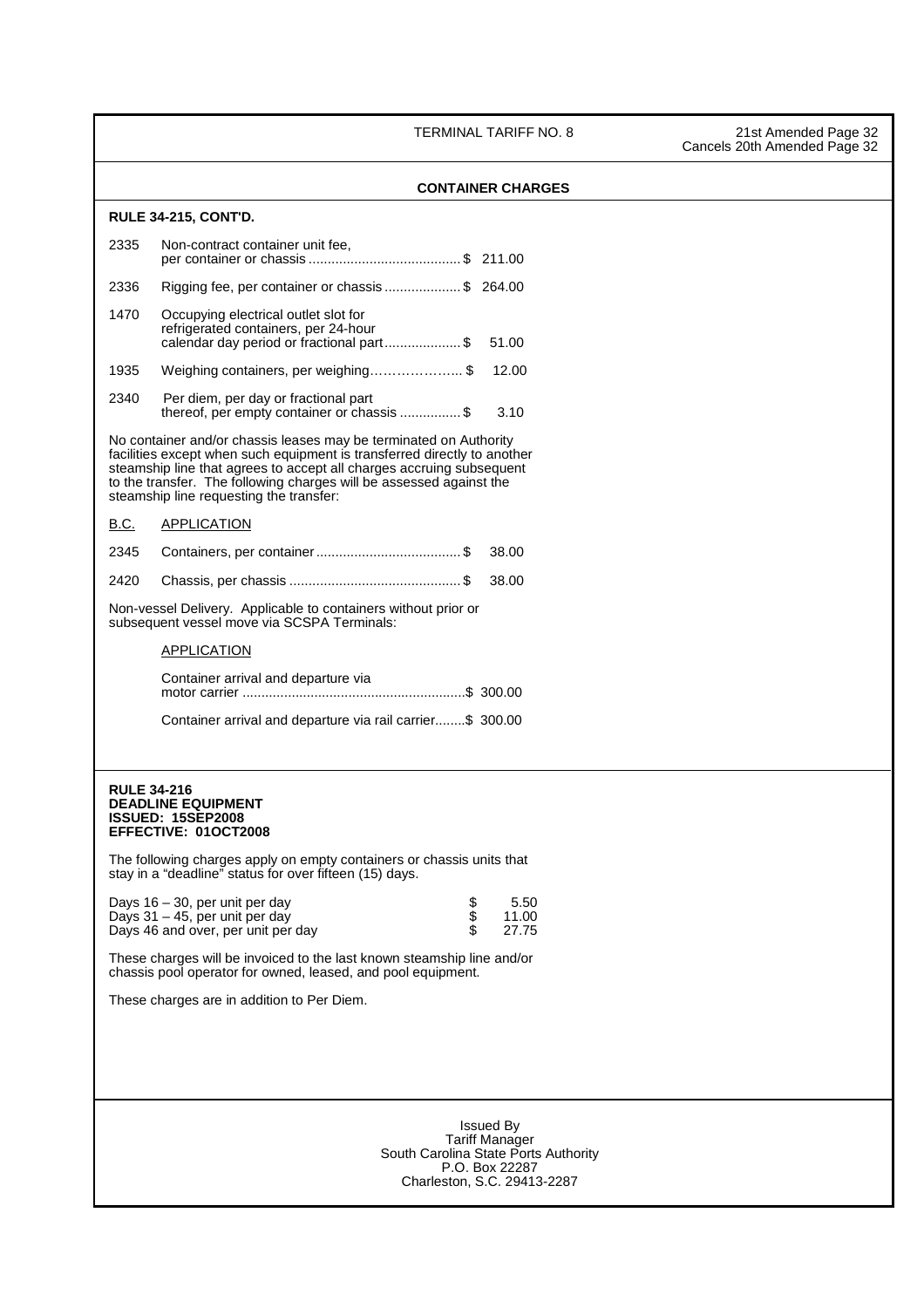## **CONTAINER CHARGES**

#### **RULE 34-220 FREE TIME, TERMINAL DEMURRAGE ISSUED: 23MAR2011 EFFECTIVE: 23APR2011**

#### **FREE TIME**

No free time will be allowed on empty containers and or chassis.

In view of the limited space for storing empty containers, utilization of such space will be strictly under the direction and control of South Carolina State Ports Authority terminal management. All steamship lines seeking to place empty containers on the terminal for storage must request permission from the Terminal Manager or Operations Manager prior to arrival of the containers.

 Free time for import loaded containers, on chassis or grounded in the terminal, shall be seven (7) calendar days. Free time for operating reefer containers, on chassis or grounded in the terminal, shall be five (5) calendar days. Free time will begin with the first 12:01 a.m. after receipt.

 Free time for export loaded containers, on chassis or grounded in the terminal, shall be ten (10) calendar days. Free time for operating reefer containers, on chassis or grounded in the terminal, shall be five (5) calendar days. Free time will begin with the first 12:01 a.m. after receipt.

Any loaded container on terminal after free time expires will accrue a daily charge payable by the steamship line carrier under the credit terms established in their terminal services contract.

## **DEMURRAGE RATE NON-REEFER LOADED CONTAINERS**

 The terminal demurrage rate for loaded containers, on chassis or grounded in the terminal, shall be \$10.00 per twenty-foot equivalent unit ("TEU") per day for each day of the first three calendar days of demurrage.

 Commencing on the fourth calendar day through the seventh calendar day of demurrage, the demurrage rate for each loaded container will be \$20.00 per TEU per day.

 Commencing on the eighth calendar day of demurrage and thereafter, the demurrage rate for each loaded container will be \$30.00 per TEU per day.

Containers exceeding 20' in length will be charged as two TEUs.

## **DEMURRAGE RATE OPERATING REEFERS**

 Commencing on the first calendar day of demurrage through the fourth calendar day demurrage, the demurrage rate for each operating reefer container will be \$75.00 per container per day.

Commencing on the fifth calendar day of demurrage and thereafter, the demurrage rate for each operating reefer container will be \$150.00 per container per day.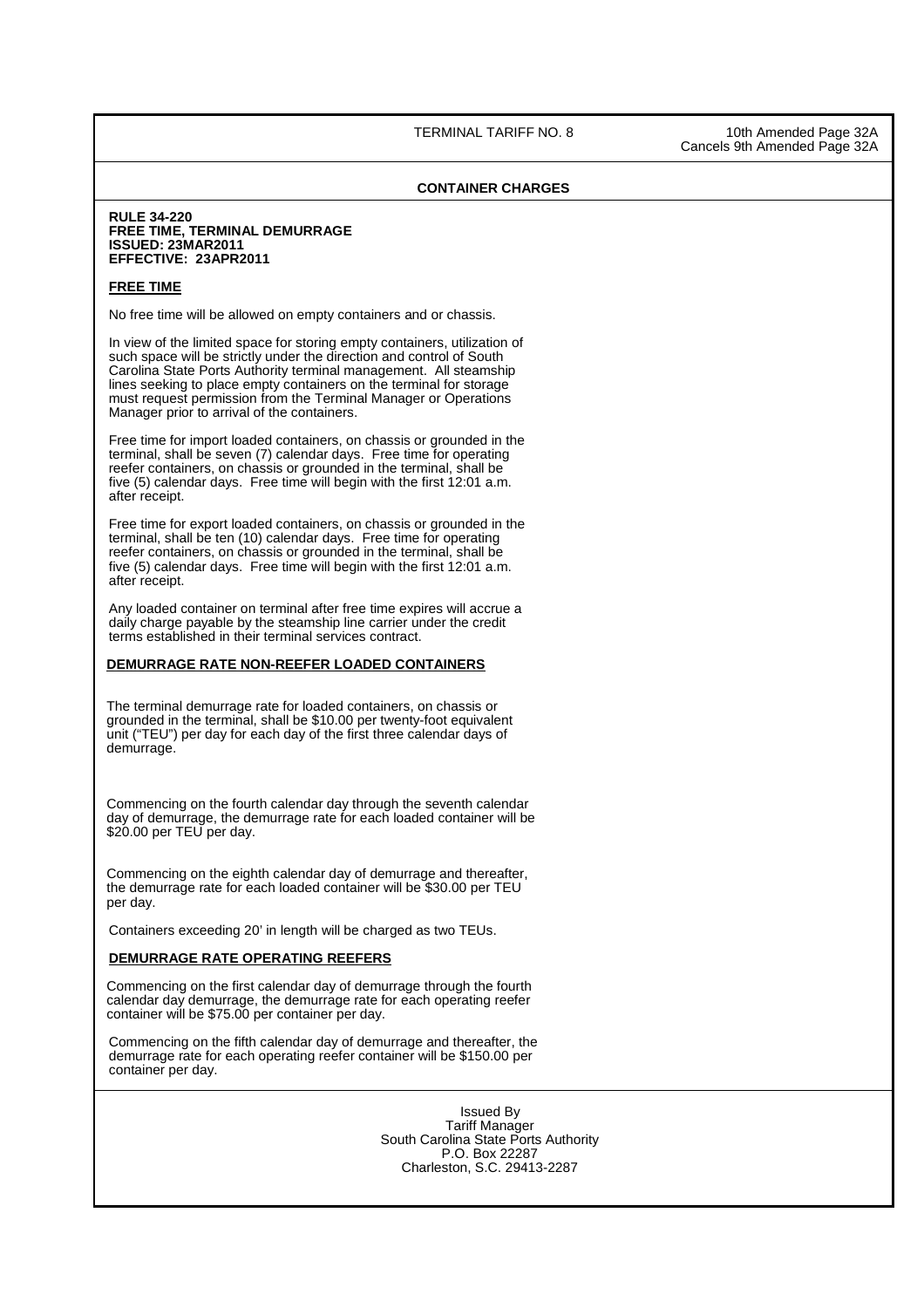ı

#### **CONTAINER CHARGES**

#### **RULE 34-220, CONT'D.**

#### LOADED EXPORT CONTAINERS

 Loaded export containers delivered to the terminal more than nine (9) days ahead of their vessel's expected arrival date will not be accepted into the terminal without the written approval of the South Carolina State Ports Authority terminal management.

Loaded export containers will also be assessed a handling charge whenever a unit already received into the terminal is rolled to a different liner service and requires repositioning in the terminal.

#### TRANSSHIPPED CONTAINERS

Prior to discharge, transshipped containers must be booked for the next vessel scheduled to call at the terminal in the appropriate liner service. A handling charge will apply to a transshipped container. Once transshipped containers have landed, demurrage charges will be assessed in the same manner as loaded export containers.

#### CONTAINER DEMURRAGE CREDIT

Any occurrence which results in the South Carolina State Ports Authority's inability to provide container services for 24 consecutive hours or more will result in a demurrage credit of one day, upon application, to the steamship line's account for affected loaded containers. Additional credit(s) shall be given if the closure or other occurrence continues for any further 24 consecutive hour periods. All applications for demurrage credit must be received within six months of the occurrence. Applications received after six months will be denied. When applying for credit, the individual steamship line must include vessel name, voyage number, date of occurrence and type of occurrence.

#### COMPUTATION OF TIME

Saturdays, Sundays and Holidays shall be included in the computation of free time, terminal demurrage, and storage.

#### Holiday Free Day and Terminal Demurrage

If a terminal is closed on a holiday as defined in Rule 34-045 ("Holiday"), then the Authority will extend an extra free day for demurrage at said terminal. If a terminal is open on a Holiday, then the extra free day for demurrage at said terminal shall not apply.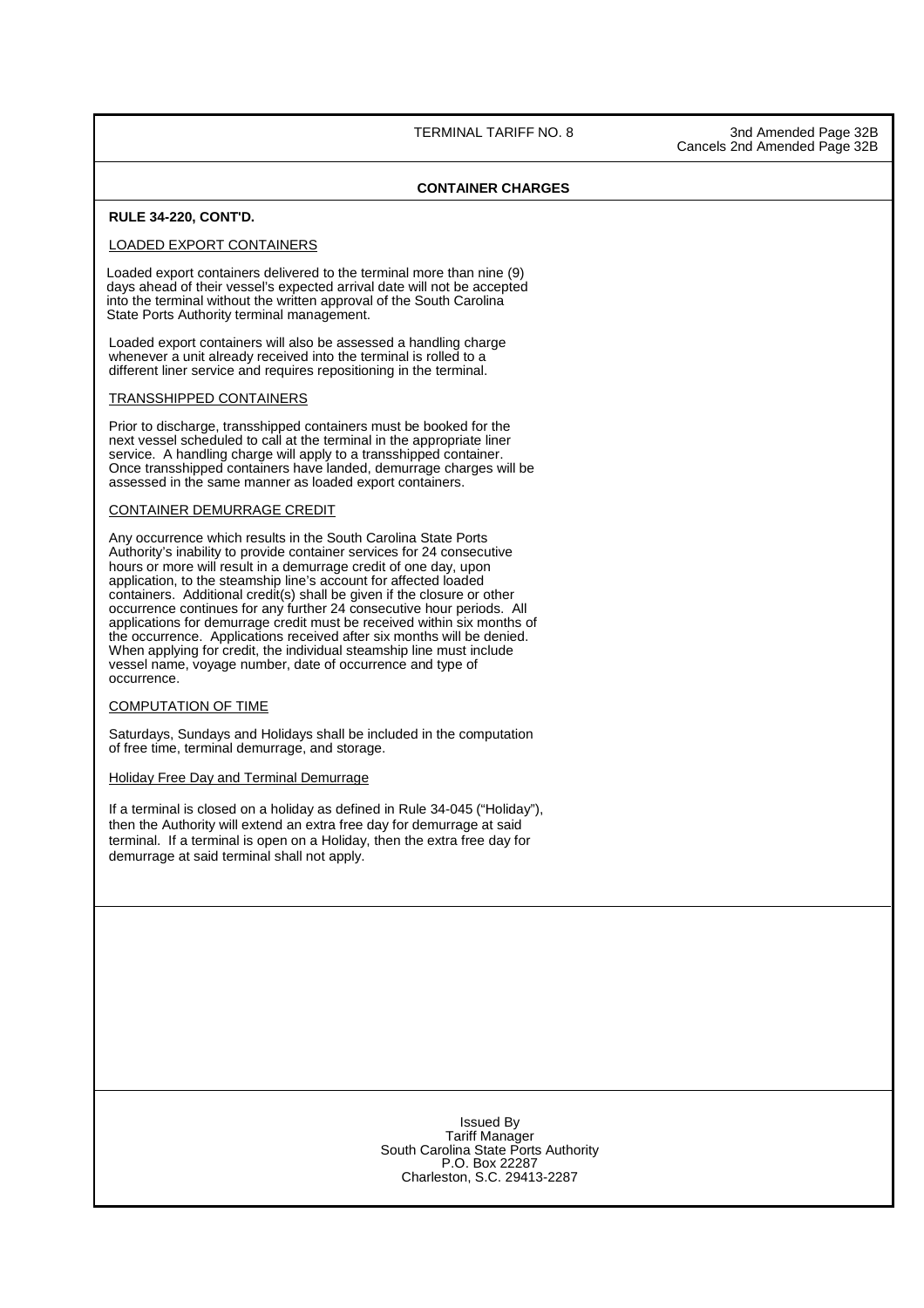TERMINAL TARIFF NO. 8 9th Amended Page 32C Cancels 8th Amended Page 32C

## **CONTAINER CHARGES**

#### **RULE 34-221 LATE AND WEEKEND GATE LABOR CHARGES ISSUED: 01DEC2013 EFFECTIVE: 01JAN2014**

Operating hours for receipt and delivery of containers are 0700-1800 Monday–Friday, holidays excepted. Steamship lines requiring receipt and delivery of containers during non-operating hours will be assessed the following. Gates may not be ordered one hour at time unless extended at end of day, weekday callouts will be for minimum of 4 hours. Rates are per hour or part thereof. See Rule 34-210 for equipment rental charges where applicable.

## B.C. APPLICATION

- 2510 Weekday gates, per hour \$506.00 Minimum charge - \$506.00
- 2511 Weekend gates, Minimum charge \$1,851.30 (up to 4 hours) Weekend gates, per hour - \$371.80 (hour 4-8) Weekend gates, per hour - \$506.00 (after 8 hours)

## **RULE 34-222 HOLIDAY GATE LABOR CHARGES ISSUED: 13DEC2011 EFFECTIVE: 13JAN2012**

Customer-requested holiday gate charges will be allocated to the Steamship lines based on participation and total cost. Notices requiring feedback on participation will be sent to the lines prior to each holiday. See Rule 34-045 for applicable holidays.

#### **RULE 34-225 MISCELLANEOUS CHARGES FOR CONTAINERS ISSUED: 01DEC2013 EFFECTIVE: 01JAN2014**

The following services will be performed by the Authority at the charges shown:

| B.C. | <b>APPLICATION</b>                                                                            |        |
|------|-----------------------------------------------------------------------------------------------|--------|
| 1519 | Opening and closing containers for USDA inspection, per opening and closing\$                 | 100.00 |
| 1524 | Opening and closing containers per customers' request, per opening and closing\$              | 100.00 |
| B.C. | <b>APPLICATION</b>                                                                            |        |
|      | Vanning and Devanning for Customs and/or USDA Inspection                                      |        |
| 1522 |                                                                                               |        |
| 1523 |                                                                                               |        |
| 1566 | Preparation of documents (i.e., Equipment Interchange Receipts, Equipment Interchange         | 100.00 |
| 9010 | Customs facilitation fee, including VACIS exam facilitation, per container inspected\$ 206.00 |        |
| 9011 |                                                                                               |        |
| 1935 |                                                                                               |        |
|      | Scale ticket includes total gross vehicle weight.                                             |        |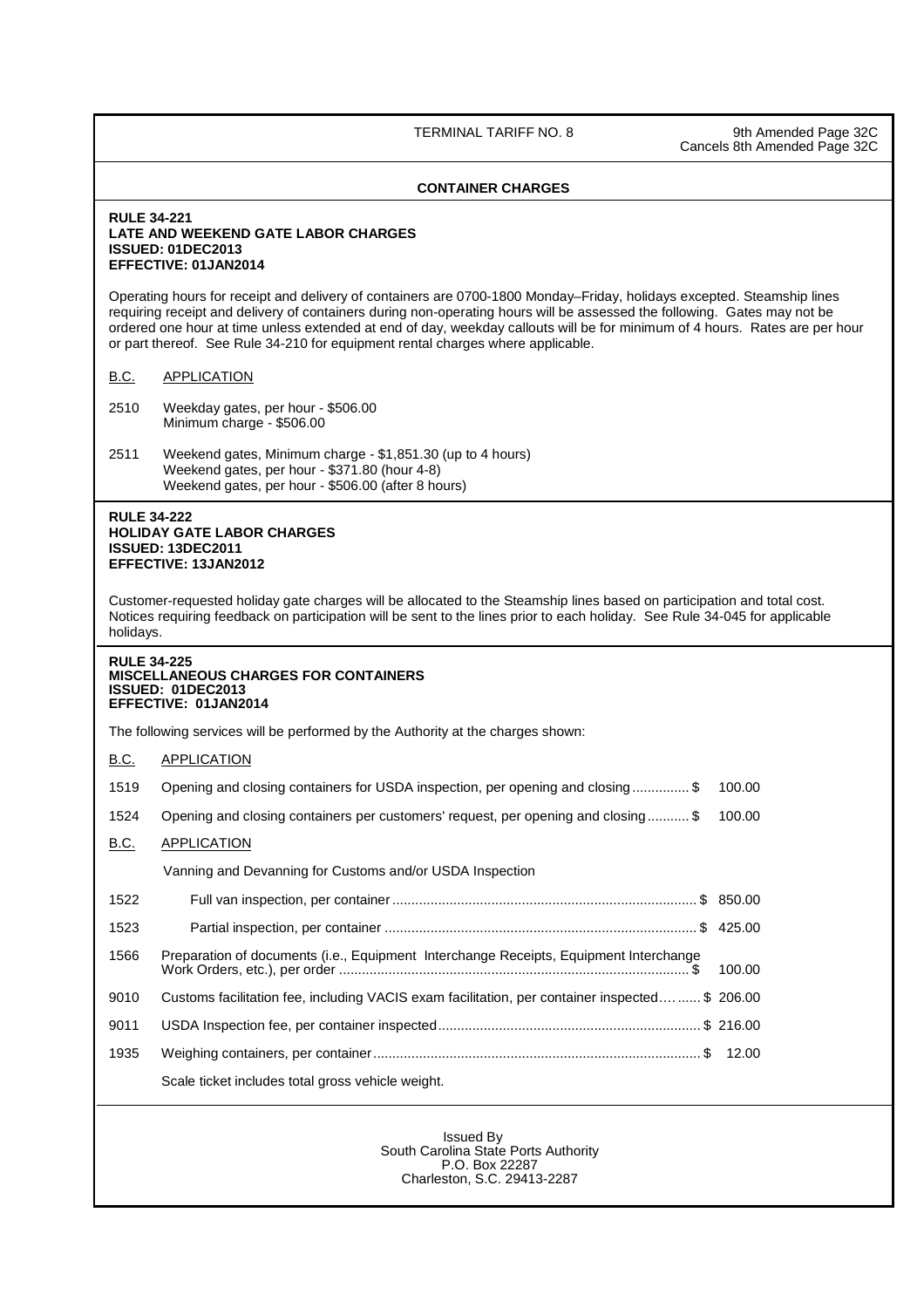| TERMINAL TARIFF NO. 8                                                                                                       | 19th Amended Page 33<br>Cancels 18th Amended Page 33 |
|-----------------------------------------------------------------------------------------------------------------------------|------------------------------------------------------|
| <b>CONTAINER CHARGES</b>                                                                                                    |                                                      |
| <b>RULE 34-230</b><br>STEVEDORE USAGE CHARGES FOR CONTAINERS<br><b>ISSUED: 15SEP2008</b><br>EFFECTIVE: 01OCT2008            |                                                      |
| The following stevedore usage charges are assessed against all stevedores using Authority facilities.                       |                                                      |
| <b>B.C.</b><br><b>APPLICATION</b>                                                                                           |                                                      |
| 0078<br>0.53                                                                                                                |                                                      |
| <b>RULE 34-235</b><br><b>WHARFAGE CHARGES FOR CONTAINERS</b><br><b>ISSUED: 01DEC2013</b><br>EFFECTIVE: 01JAN2014            |                                                      |
| <b>B.C.</b><br><b>APPLICATION</b>                                                                                           |                                                      |
| 0092<br>4.45                                                                                                                |                                                      |
|                                                                                                                             |                                                      |
|                                                                                                                             |                                                      |
|                                                                                                                             |                                                      |
|                                                                                                                             |                                                      |
|                                                                                                                             |                                                      |
|                                                                                                                             |                                                      |
|                                                                                                                             |                                                      |
|                                                                                                                             |                                                      |
|                                                                                                                             |                                                      |
|                                                                                                                             |                                                      |
|                                                                                                                             |                                                      |
|                                                                                                                             |                                                      |
|                                                                                                                             |                                                      |
|                                                                                                                             |                                                      |
|                                                                                                                             |                                                      |
|                                                                                                                             |                                                      |
|                                                                                                                             |                                                      |
|                                                                                                                             |                                                      |
|                                                                                                                             |                                                      |
| <b>Issued By</b><br>Tariff Manager<br>South Carolina State Ports Authority<br>P.O. Box 22287<br>Charleston, S.C. 29413-2287 |                                                      |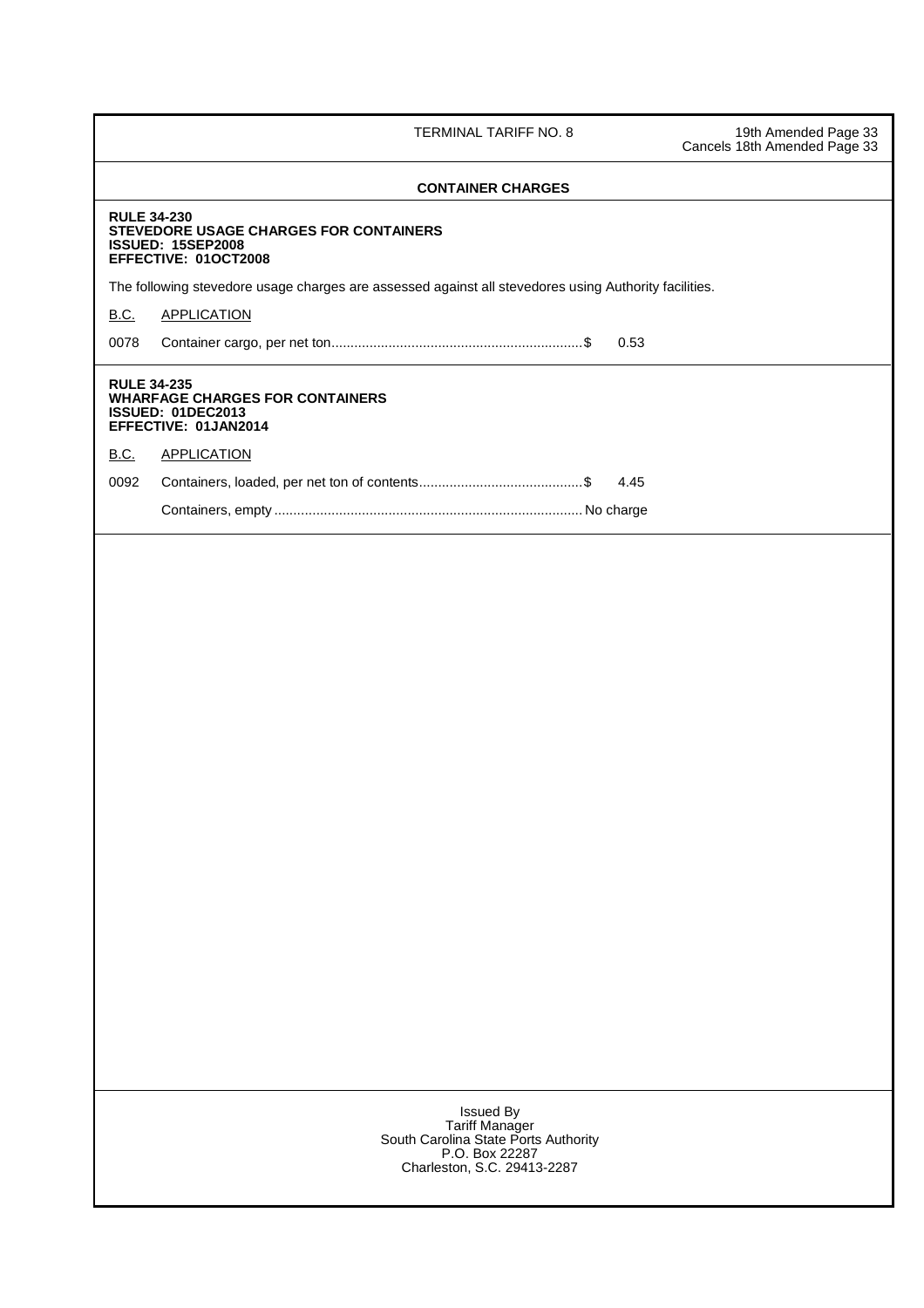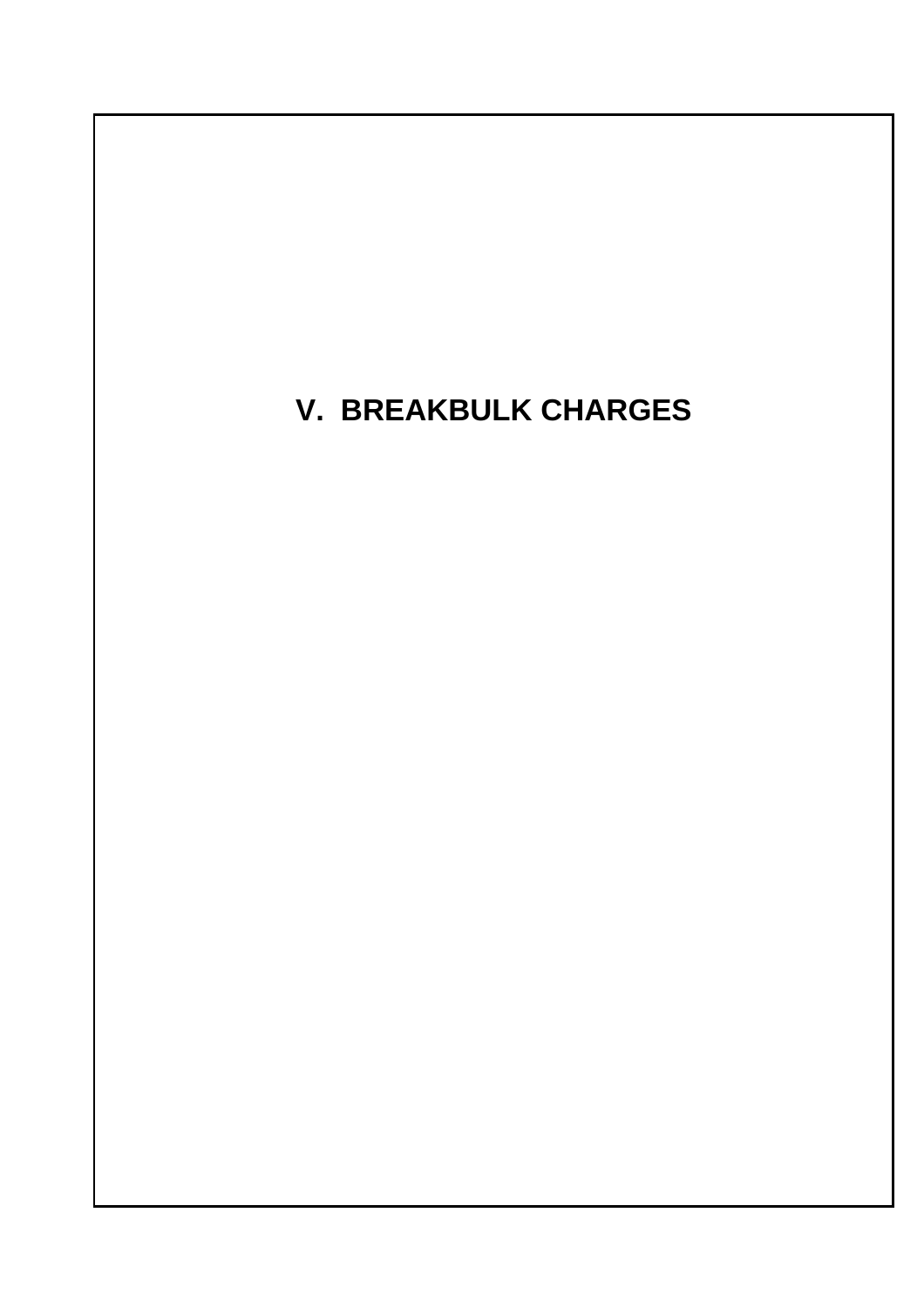TERMINAL TARIFF NO. 8 17th Amended Page 34 Cancels 16th Amended Page 34

## **BREAKBULK CHARGES**

#### **RULE 34-245 WHARFAGE CHARGES FOR BREAKBULK CARGO ISSUED: 01DEC2013 EFFECTIVE: 01JAN2014**

## **B.C. APPLICATION**

0090 Articles not otherwise shown, per net ton..............\$ 4.45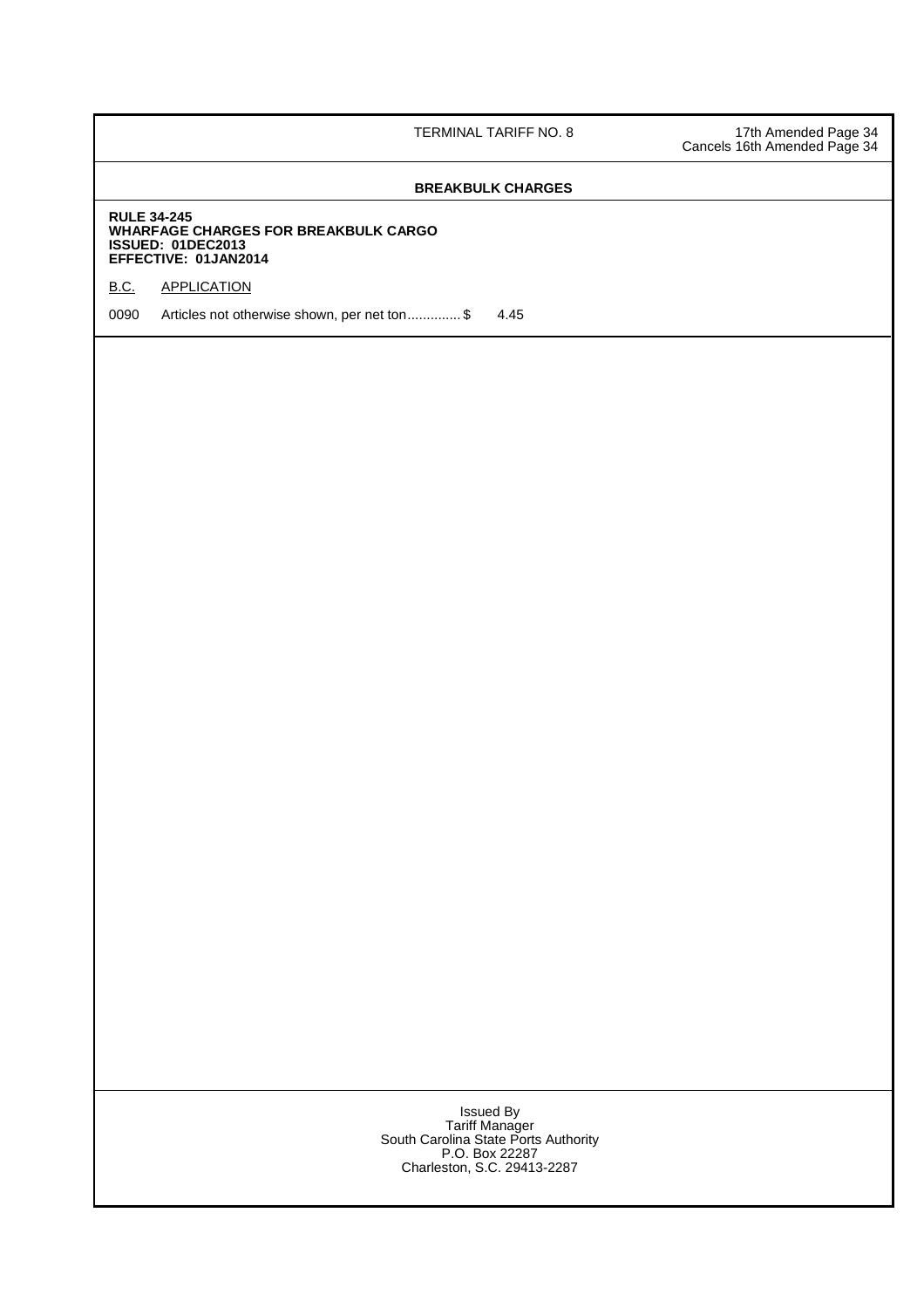TERMINAL TARIFF NO. 8 20th Amended Page 35 Cancels 19th Amended Page 35

|              | <b>BREAKBULK CHARGES</b>                                                                                                                                                                                                                 |  |
|--------------|------------------------------------------------------------------------------------------------------------------------------------------------------------------------------------------------------------------------------------------|--|
|              | <b>RULE 34-250</b><br>STEVEDORE USAGE CHARGES FOR BREAKBULK CARGO<br><b>ISSUED: 15SEP2008</b><br>EFFECTIVE: 01OCT2008                                                                                                                    |  |
|              | The following stevedore usage charges are assessed against all<br>stevedores using Authority facilities:                                                                                                                                 |  |
| <b>B.C.</b>  | <b>APPLICATION</b>                                                                                                                                                                                                                       |  |
| 0080         | Breakbulk cargo, per net ton \$<br>0.53                                                                                                                                                                                                  |  |
| 0079         | Direct shipside breakbulk cargo,<br>1.95                                                                                                                                                                                                 |  |
| <b>USAGE</b> | <b>RULE 34-251</b><br><b>ISSUED: 19JUL2013</b><br>EFFECTIVE: 19JUL2013<br>The following charge will be accessed against all cargo handled on the                                                                                         |  |
|              | Authority facilities by outside vendors or operators:                                                                                                                                                                                    |  |
| <b>B.C.</b>  | <b>APPLICATION</b>                                                                                                                                                                                                                       |  |
| 0086         | Breakbulk cargo, per net ton\$<br>0.53                                                                                                                                                                                                   |  |
|              | MISCELLANEOUS CHARGES FOR BREAKBULK CARGO<br><b>ISSUED: 15SEP2008</b><br>EFFECTIVE: 01OCT2008<br>The following services will be performed by the Authority at the                                                                        |  |
| <b>B.C.</b>  | charges shown:<br><b>APPLICATION</b>                                                                                                                                                                                                     |  |
| 0910         | Attaching labels or tags furnished<br>and prepared by shipper or consignee,<br>1.05                                                                                                                                                      |  |
| 0940         | Attaching labels or tags furnished<br>and prepared by the Authority, per<br>2.30                                                                                                                                                         |  |
| 1400         | Blocking or bracing corestock,<br>hardboard, plywood or veneer in                                                                                                                                                                        |  |
| 1450         | Drayage of steamship line container,<br>coordinated by the Authority per the<br>customer's request, within<br>the terminal(s), in conjunction with<br>stripping/stuffing cargo, includes<br>administrative costs, per container\$ 182.75 |  |
| 1475         | Equipment washing, per hour, in straight-time\$ 105.50                                                                                                                                                                                   |  |
|              | (Continued on next page)                                                                                                                                                                                                                 |  |
|              | <b>Issued By</b><br><b>Tariff Manager</b>                                                                                                                                                                                                |  |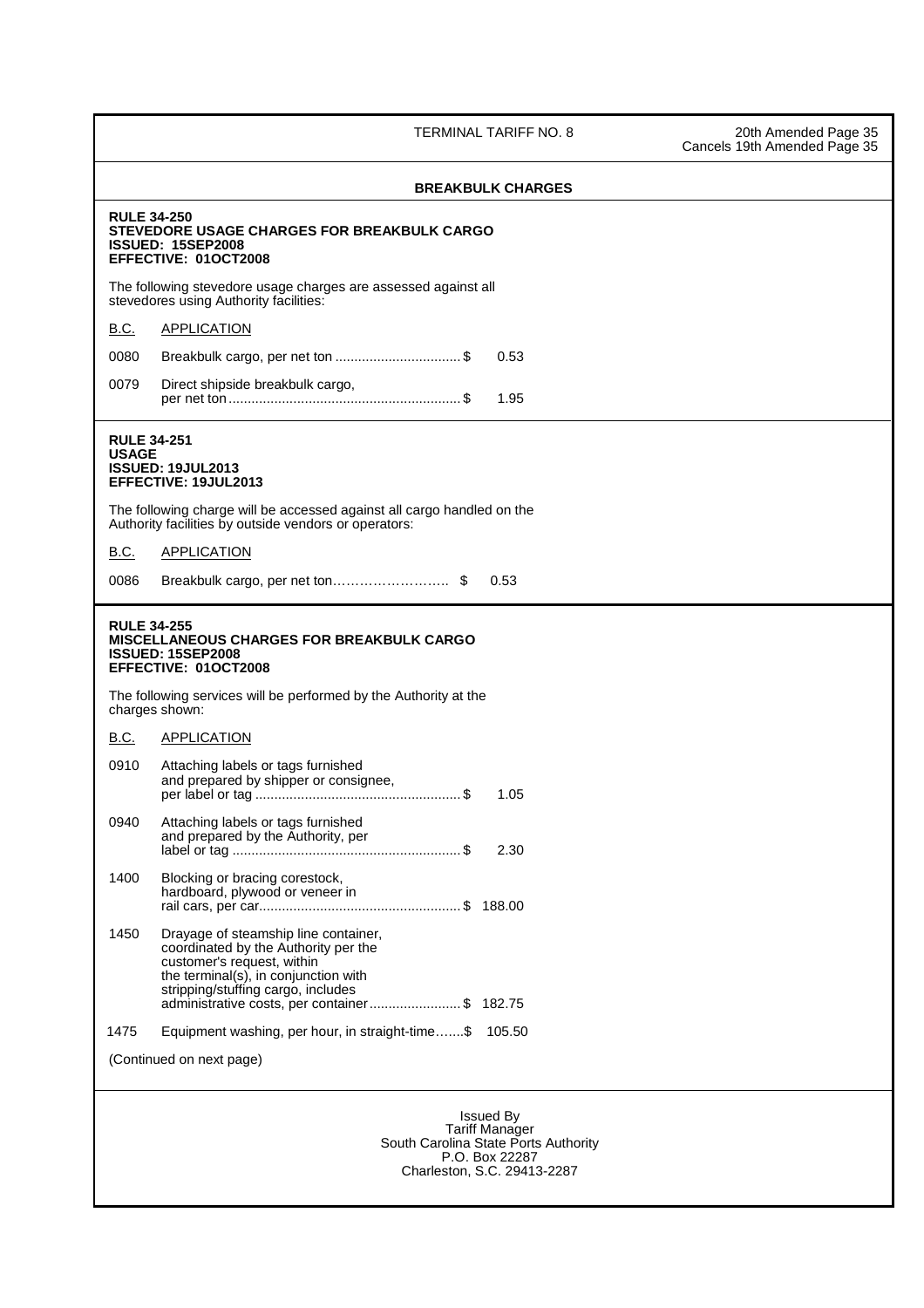TERMINAL TARIFF NO. 8 19th Amended Page 36 Cancels 17th Amended Page 36

|             |                                                                                                                                                                                        | <b>BREAKBULK CHARGES</b> |
|-------------|----------------------------------------------------------------------------------------------------------------------------------------------------------------------------------------|--------------------------|
|             | <b>RULE 34-255, CONT'D.</b>                                                                                                                                                            |                          |
| 1480        | Furnishing fresh water, per net ton\$                                                                                                                                                  | 5.85                     |
| 0099        | Measuring cargo, per package or unit\$                                                                                                                                                 | 12.10                    |
| 1563        | Preparation of documents (i.e., loading<br>order, service order, etc.), per order \$ 100.00                                                                                            |                          |
| 1565        | Preparing transfer of ownership,                                                                                                                                                       |                          |
| <b>B.C.</b> | <b>APPLICATION</b>                                                                                                                                                                     |                          |
| 1620        | Removing and replacing covers on<br>covered gondola cars, per car\$ 155.00                                                                                                             |                          |
| 1630        | Removing rubbish, per load \$ 400.00                                                                                                                                                   |                          |
| 1635        | Removing disposal waste material from a<br>vehicle or machine, per vehicle or machine  \$ 171.75                                                                                       |                          |
| 1640        | Securing chains on rail chain cars,                                                                                                                                                    |                          |
| 1660        | Servicing vehicles, per vehicle \$                                                                                                                                                     | 100.00                   |
| 1650        | Unsecuring rolling stock cargo and<br>cleaning rail cars, per rail car \$ 160.50                                                                                                       |                          |
| 1930        | Weighing trucks, per weighing \$                                                                                                                                                       | 12.10                    |
|             | Scale ticket includes total gross vehicle weight.                                                                                                                                      |                          |
|             | If it is necessary to handle cargo in order to perform any of the services<br>listed in this rule, an applicable handling charge will be assessed on<br>that portion actually handled. |                          |
|             |                                                                                                                                                                                        |                          |
|             |                                                                                                                                                                                        |                          |
|             |                                                                                                                                                                                        |                          |
|             |                                                                                                                                                                                        |                          |
|             |                                                                                                                                                                                        |                          |
|             |                                                                                                                                                                                        |                          |
|             |                                                                                                                                                                                        |                          |
|             |                                                                                                                                                                                        |                          |
|             |                                                                                                                                                                                        |                          |
|             |                                                                                                                                                                                        |                          |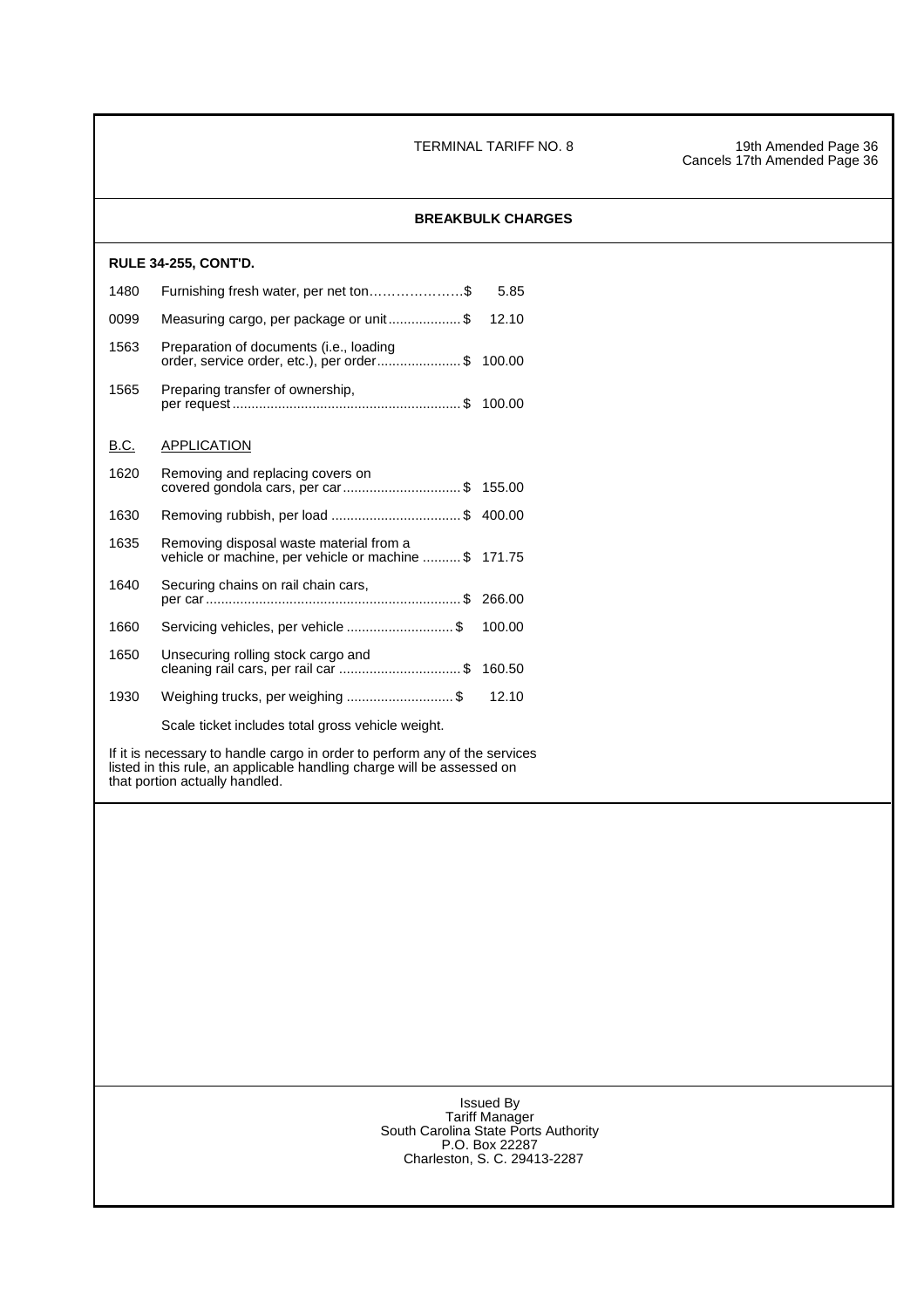TERMINAL TARIFF NO. 8 16th Amended Page 37 Cancels 15th Amended Page 37

#### **BREAKBULK CHARGES - HANDLING AND STORAGE**

#### **RULE 34-260 ARTICLES, NOT OTHERWISE SHOWN - BREAKBULK CHARGES ISSUED: 01DEC2013 EFFECTIVE: 01JAN2014**

|                                                   | B.C. | <b>HANDLING</b> | <b>STORAGE</b>    |
|---------------------------------------------------|------|-----------------|-------------------|
| Loose or in packages:                             |      |                 |                   |
| Each piece or package<br>not exceeding 100 pounds | 3020 | \$54.50         | \$.55<br>\$.30a   |
| Each piece or package<br>exceeding 100 pounds     | 3120 | \$27.00         | $\$.55$<br>\$.30a |
| On pallets                                        | 3130 | \$16.25         | \$.55<br>\$.30a   |

(a) Open storage

#### **RULE 34-265 ACIDS OR CHEMICALS - BREAKBULK CHARGES ISSUED: 15SEP2008 EFFECTIVE: 01OCT2008**

|                     | B.C. | HANDLING | <b>STORAGE</b> |
|---------------------|------|----------|----------------|
| Not otherwise shown | 3340 | \$17.05  | \$.44          |
| In jumbo bags       | 3360 | \$12.65  | \$.44          |
| On pallets          | 3390 | \$11.95  | \$.44          |

#### **RULE 34-270 AGGREGATES: ALLOYS, BRICK, CEMENTS, FELDSPAR, GRANITE, GRAVEL, MARBLE, MICA, MORTAR, ORES, SAND, STONE, SULPHUR, OR TALC - BREAKBULK CHARGES ISSUED: 01DEC2013 EFFECTIVE: 01JAN2013**

|                           | B.C. | <b>HANDLING</b> | <b>STORAGE</b> |
|---------------------------|------|-----------------|----------------|
| Not otherwise shown       | 4080 | \$17.20         | \$.27          |
| In jumbo bags             | 4100 | \$11.50         | \$.27          |
| On pallets                | 4110 | \$11.00         | \$.27          |
| Blocks, forkliftable only | 4105 | \$7.75          | \$.82          |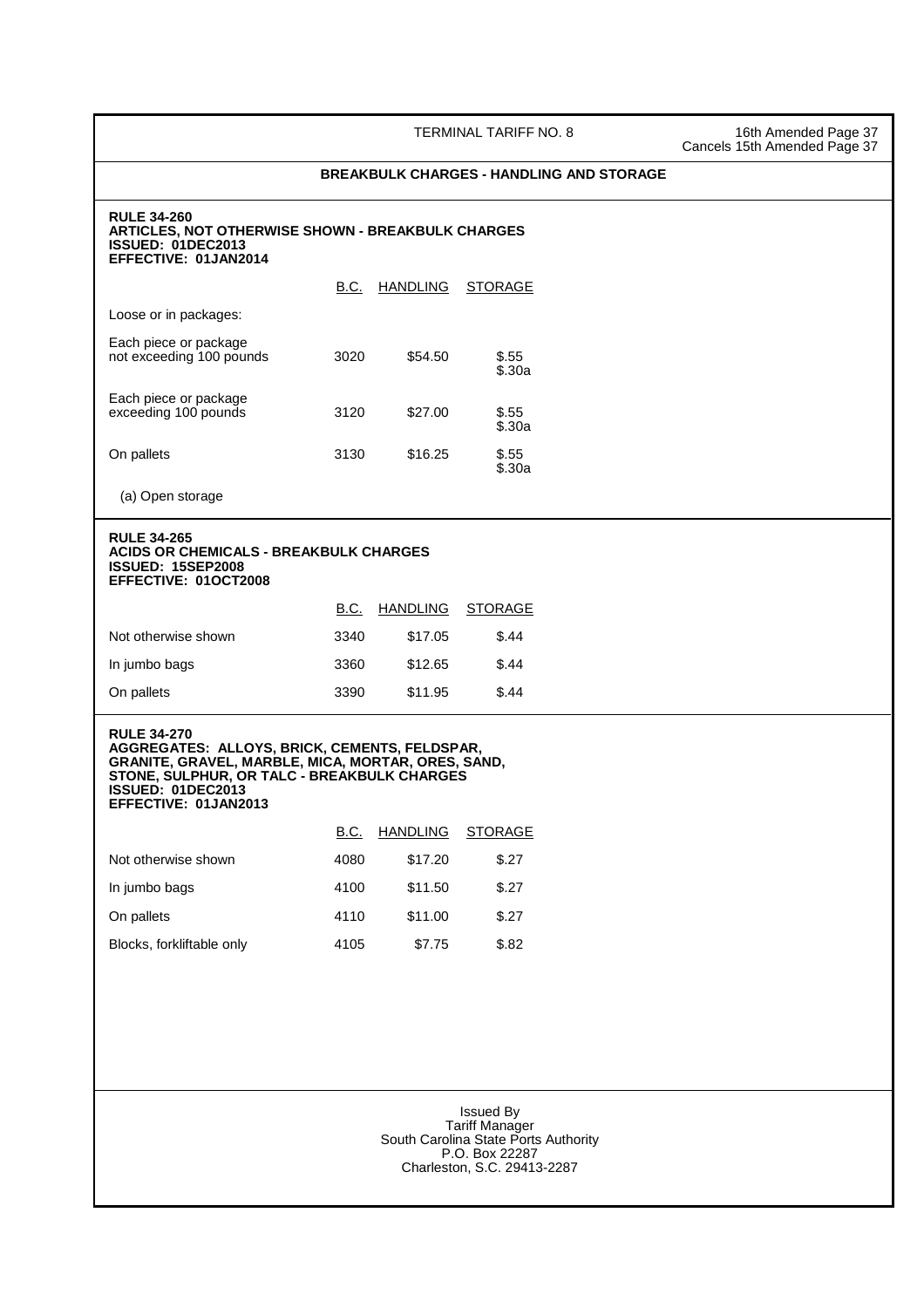TERMINAL TARIFF NO. 8 18th Amended Page 38

Cancels 17th Amended Page 38

#### **BREAKBULK CHARGES - HANDLING AND STORAGE**

#### **RULE 34-275 ALUMINUM, BRASS, BRONZE, COPPER, LEAD, MAGNESIUM OR ZINC ARTICLES - BREAKBULK CHARGES ISSUED: 01DEC2013 EFFECTIVE: 01JAN2013**

| Angles, bars, beams, billets,<br>blooms, cable, cathodes,<br>channels, coils, ingots, pigs,<br>plate, rods, scrap, other than | B.C. | <b>HANDLING</b> | STORAGE         |
|-------------------------------------------------------------------------------------------------------------------------------|------|-----------------|-----------------|
| in bulk, sheet, slabs, wire,<br>wire rope or wire strand                                                                      | 3480 | \$10.75         | \$.31<br>\$.26a |
| In lots of 200 net tons<br>or more; one movement<br>one shipper, one consignee<br>on one vessel                               | 3481 | \$10.10         | \$.31<br>\$.26a |
| In lots of 1,000 net tons<br>or more; one movement<br>one shipper, one consignee<br>on one vessel                             | 3482 | \$9.50          | \$.31<br>\$.26a |

(a) Open storage

#### **RULE 34-280 BOATS - BREAKBULK CHARGES ISSUED: 19JUL2013 EFFECTIVE: 19JUL2013**

Length in feet: All boats must be cradled or on boat trailers. Length is calculated on the longest point including the cradle or trailer.

|                              | B.C. | <b>HANDLING</b> | <b>STORAGE</b> |
|------------------------------|------|-----------------|----------------|
| Each boat 25' and under      | 3487 | \$125.00        | \$25.00        |
| Each boat 25'1" through 31'  | 3488 | \$150.00        | \$25.00        |
| Each boat 31'1" through 40'  | 3489 | \$300.00        | \$25.00        |
| Each boat 40'1" through 50'  | 3490 | \$600.00        | \$25.00        |
| Boat masts, cradles or keels | 3485 | \$200.00        | \$25.00        |
|                              |      |                 |                |

**Ten (10) days free time allowed on import or export.**

**Note: Above rates are applicable only when boats or boat masts etc. can be forklifted. Rates are per unit (boat, mast etc), storage rates are for open storage per unit per day.**

**Note: Prior arrangements must be made before lifting boats to or from water. This service is performed by stevedoring companies.**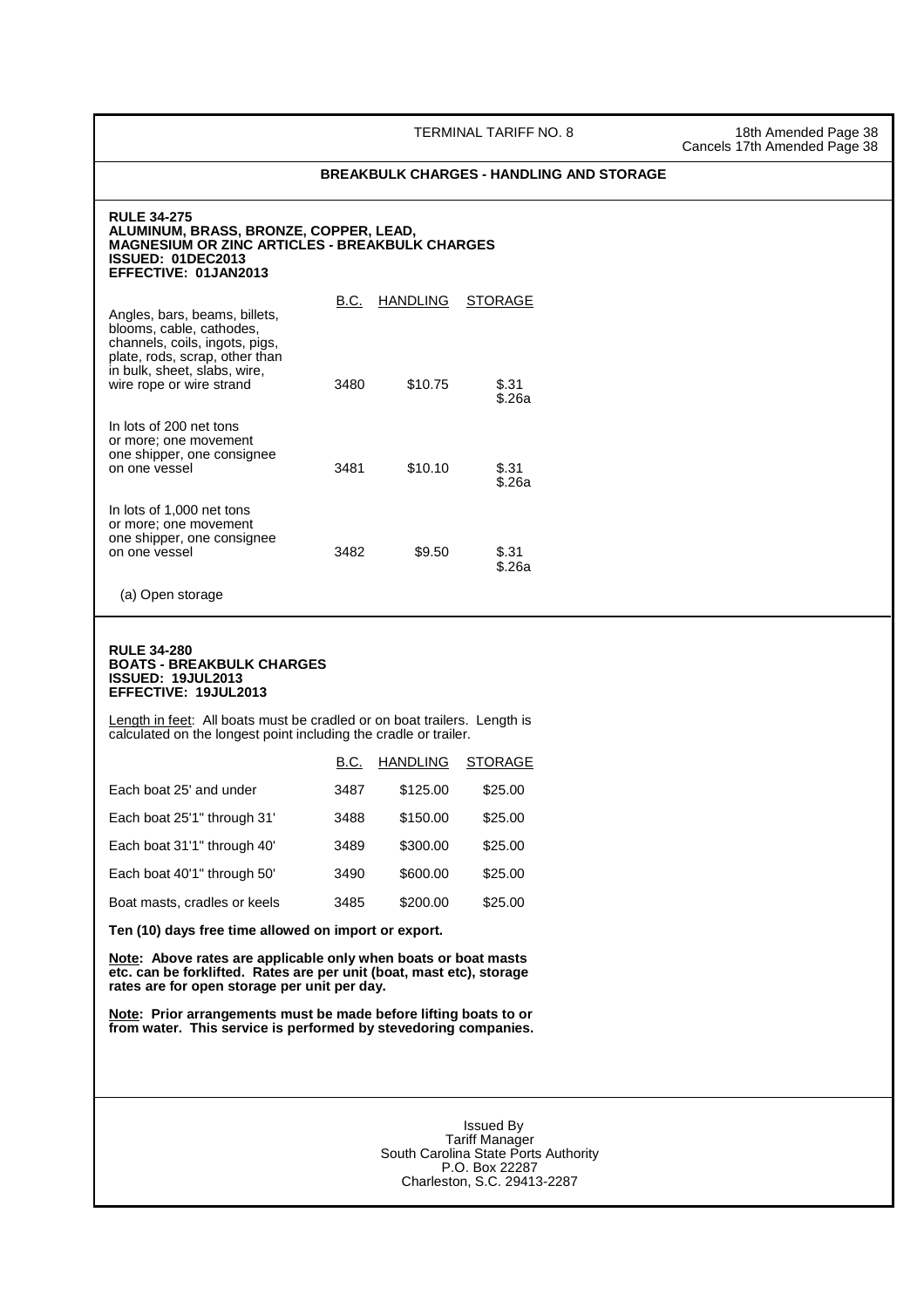TERMINAL TARIFF NO. 8 15th Amended Page 39 Cancels 14th Amended Page 39

# **BREAKBULK CHARGES - HANDLING AND STORAGE RULE 34-285 CARBON ANODE BLOCKS, CATHODES OR ELECTRODES AND PARTS - BREAKBULK CHARGES ISSUED: 15SEP2008 EFFECTIVE: 01OCT2008** B.C. HANDLING STORAGE In packages 6.27 **4760** \$16.25 \$.27 On pallets 6.27 **RULE 34-290 CLAY - BREAKBULK CHARGES ISSUED: 01DEC2013 EFFECTIVE: 01JAN2014** B.C. HANDLING STORAGE In standard packages 4090 \$15.10 \$.23 In jumbo bags 6.23 On pallets 6.23 **RULE 34-295 COTTON OR COTTON LINTERS - BREAKBULK CHARGES ISSUED: 15SEP2008 EFFECTIVE: 01OCT2008 B.C. HANDLING STORAGE** In bales or pallets 4560 \$12.50 \$.30 **RULE 34-300 CRUDE OR SYNTHETIC RUBBER - BREAKBULK CHARGES ISSUED: 01DEC2013 EFFECTIVE: 01JAN2014 B.C. HANDLING STORAGE** In packages 6.25 On pallets 6.25 **RULE 34-305 FIBER - BREAKBULK CHARGES ISSUED: 15SEP2008 EFFECTIVE: 01OCT2008 B.C. HANDLING STORAGE** Synthetic, in packages 4920 \$14.40 \$.32 Issued By Tariff Manager South Carolina State Ports Authority P.O. Box 22287 Charleston, S.C. 29413-2287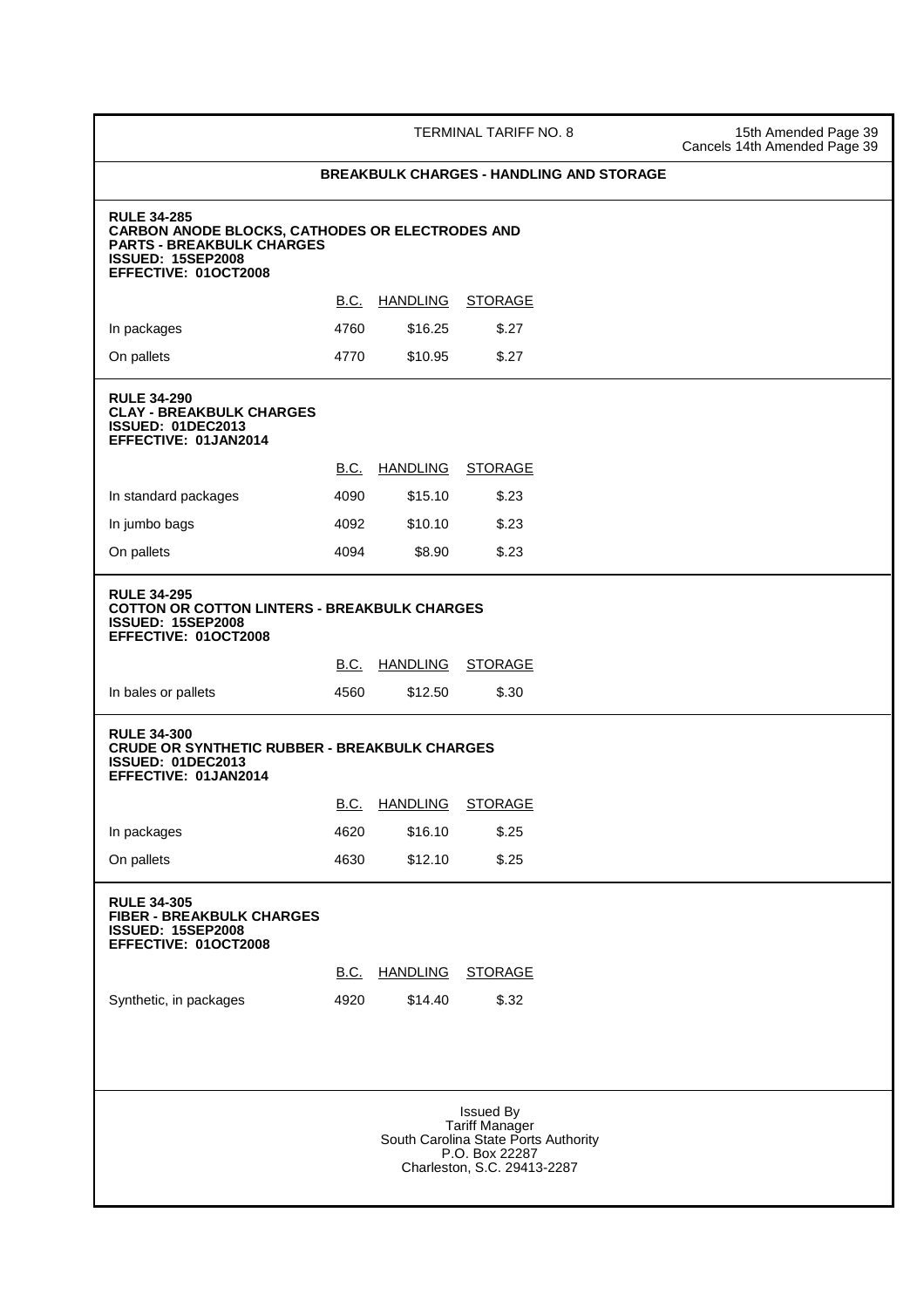TERMINAL TARIFF NO. 8 16th Amended Page 40 Cancels 15th Amended Page 40

| <b>ISSUED: 01DEC2013</b><br>EFFECTIVE: 01JAN2014                                                                         |              | FERTILIZER OR FERTILIZER MATERIALS - BREAKBULK |                |  |  |
|--------------------------------------------------------------------------------------------------------------------------|--------------|------------------------------------------------|----------------|--|--|
|                                                                                                                          | <u>B.C.</u>  | <b>HANDLING</b>                                | <b>STORAGE</b> |  |  |
| Not otherwise shown                                                                                                      | 4780         | \$15.00                                        | \$.24          |  |  |
| Jumbo bags                                                                                                               | 4790         | \$11.40                                        | \$.24          |  |  |
| <b>Pallets</b>                                                                                                           | 4810         | \$10.10                                        | \$.24          |  |  |
| <b>RULE 34-315</b><br><b>FOODSTUFFS - BREAKBULK CHARGES</b><br><b>ISSUED: 15SEP2008</b><br>EFFECTIVE: 01OCT2008          |              |                                                |                |  |  |
|                                                                                                                          | <b>B.C.</b>  | <b>HANDLING</b>                                | <b>STORAGE</b> |  |  |
| Not otherwise shown,<br>in packages                                                                                      | 4940<br>4941 | \$17.00<br>$**$ \$21.20                        | \$.27<br>\$.27 |  |  |
| Not otherwise shown,<br>on pallets                                                                                       | 4960<br>4961 | \$10.65<br>**\$14.90                           | \$.27<br>\$.27 |  |  |
| Frozen, in packages*                                                                                                     | 5020         | \$26.85                                        | $\star$        |  |  |
| Frozen, on pallets*                                                                                                      | 5040         | \$13.30                                        | $\star$        |  |  |
| *No Storage Allowed<br>**USDA Aid Cargo Only - Covers Handling and Wharfage<br><b>RULE 34-320</b>                        |              |                                                |                |  |  |
| <b>GLASS - BREAKBULK CHARGES</b><br><b>ISSUED: 01DEC2013</b>                                                             |              |                                                |                |  |  |
| EFFECTIVE: 01JAN2014                                                                                                     |              |                                                |                |  |  |
|                                                                                                                          |              | B.C. HANDLING STORAGE                          |                |  |  |
| Not otherwise shown,<br>in packages                                                                                      | 5120         | \$39.15                                        | \$.67          |  |  |
| Exceeding 120 inches<br>in outside measurement<br>when the two greatest<br>dimensions are added<br>together, in packages | 7100         | \$78.30                                        | \$.67          |  |  |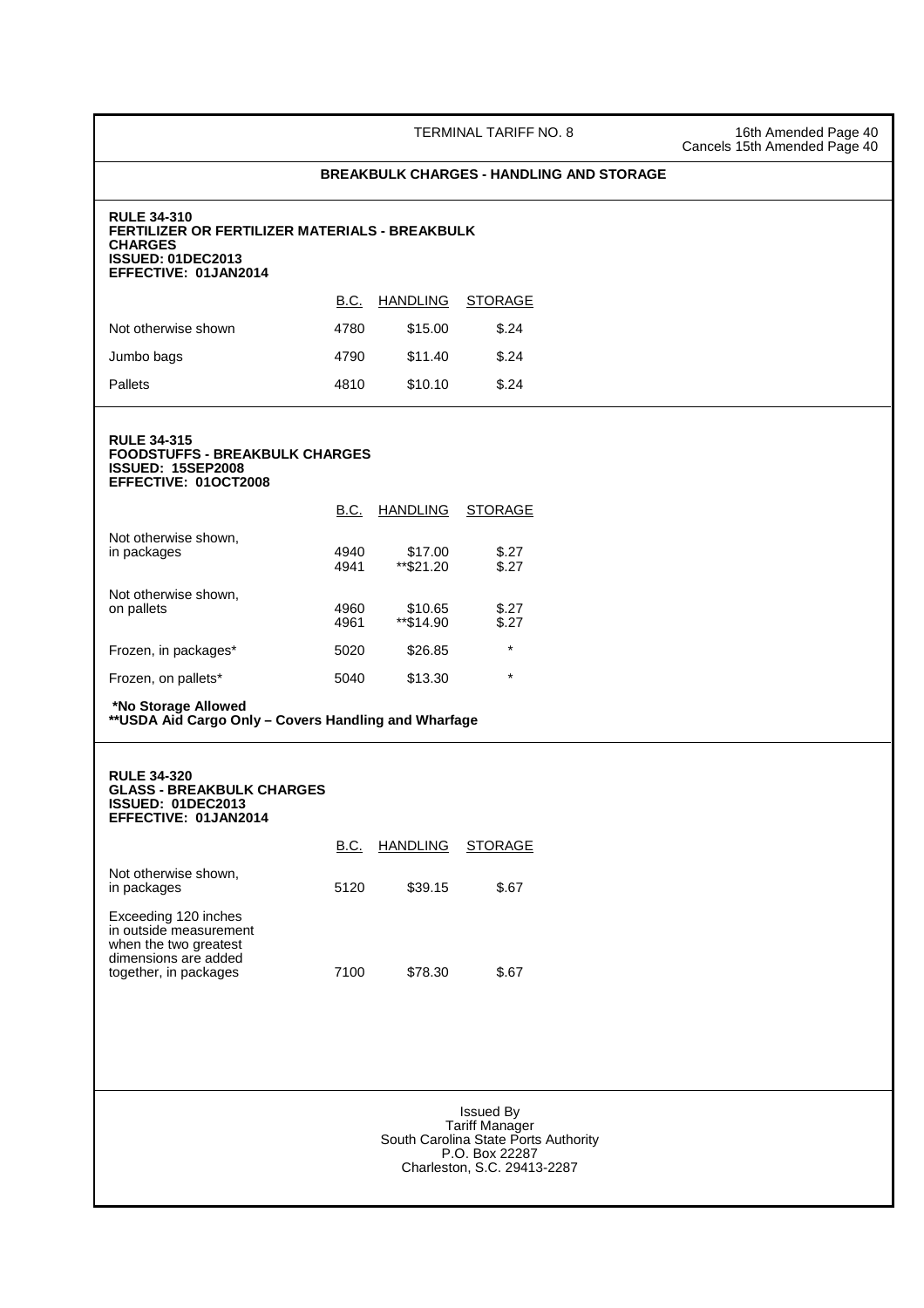TERMINAL TARIFF NO. 8 17th Amended Page 41 Cancels 16th Amended Page 41

# **BREAKBULK CHARGES - HANDLING AND STORAGE**

#### **RULE 34-325 HAZARDOUS COMMODITIES - BREAKBULK CHARGES ISSUED: 03DEC2013 EFFECTIVE: 01JAN2014**

Loose or in packages:

|                                                                        | B.C. | <b>HANDLING</b> | STORAGE          |
|------------------------------------------------------------------------|------|-----------------|------------------|
| Each piece or package<br>not exceeding 50 pounds                       | 5350 | \$70.20         | \$1.03<br>\$.52a |
| Each piece or package<br>exceeding 50, but<br>not exceeding 100 pounds | 5351 | \$45.95         | \$1.03<br>\$.52a |
| Each piece or package<br>exceeding 100 pounds                          | 5352 | \$30.30         | \$1.03<br>\$.52a |
| On pallets                                                             | 5353 | \$21.80         | \$1.03<br>\$.52a |

(a) Open Storage

| NOTE: where hazardous cargo also falls into another commodity<br>category the greater handling charges of the two will be applied           |                                                                                                                             |  |  |  |
|---------------------------------------------------------------------------------------------------------------------------------------------|-----------------------------------------------------------------------------------------------------------------------------|--|--|--|
| <b>RULE 34-330</b><br>HOUSEHOLD GOODS OR PERSONAL EFFECTS - BREAKBULK<br><b>CHARGES</b><br><b>ISSUED: 01DEC2013</b><br>EFFECTIVE: 01JAN2014 |                                                                                                                             |  |  |  |
|                                                                                                                                             | B.C. HANDLING<br><b>STORAGE</b>                                                                                             |  |  |  |
| In packages                                                                                                                                 | \$45.40<br>\$.90<br>5360                                                                                                    |  |  |  |
| See Rule 34-075 - RESPONSIBILITY FOR CHARGES, Page 8                                                                                        |                                                                                                                             |  |  |  |
|                                                                                                                                             |                                                                                                                             |  |  |  |
|                                                                                                                                             |                                                                                                                             |  |  |  |
|                                                                                                                                             |                                                                                                                             |  |  |  |
|                                                                                                                                             |                                                                                                                             |  |  |  |
|                                                                                                                                             |                                                                                                                             |  |  |  |
|                                                                                                                                             |                                                                                                                             |  |  |  |
|                                                                                                                                             |                                                                                                                             |  |  |  |
|                                                                                                                                             |                                                                                                                             |  |  |  |
|                                                                                                                                             | <b>Issued By</b><br>Tariff Manager<br>South Carolina State Ports Authority<br>P.O. Box 22287<br>Charleston, S.C. 29413-2287 |  |  |  |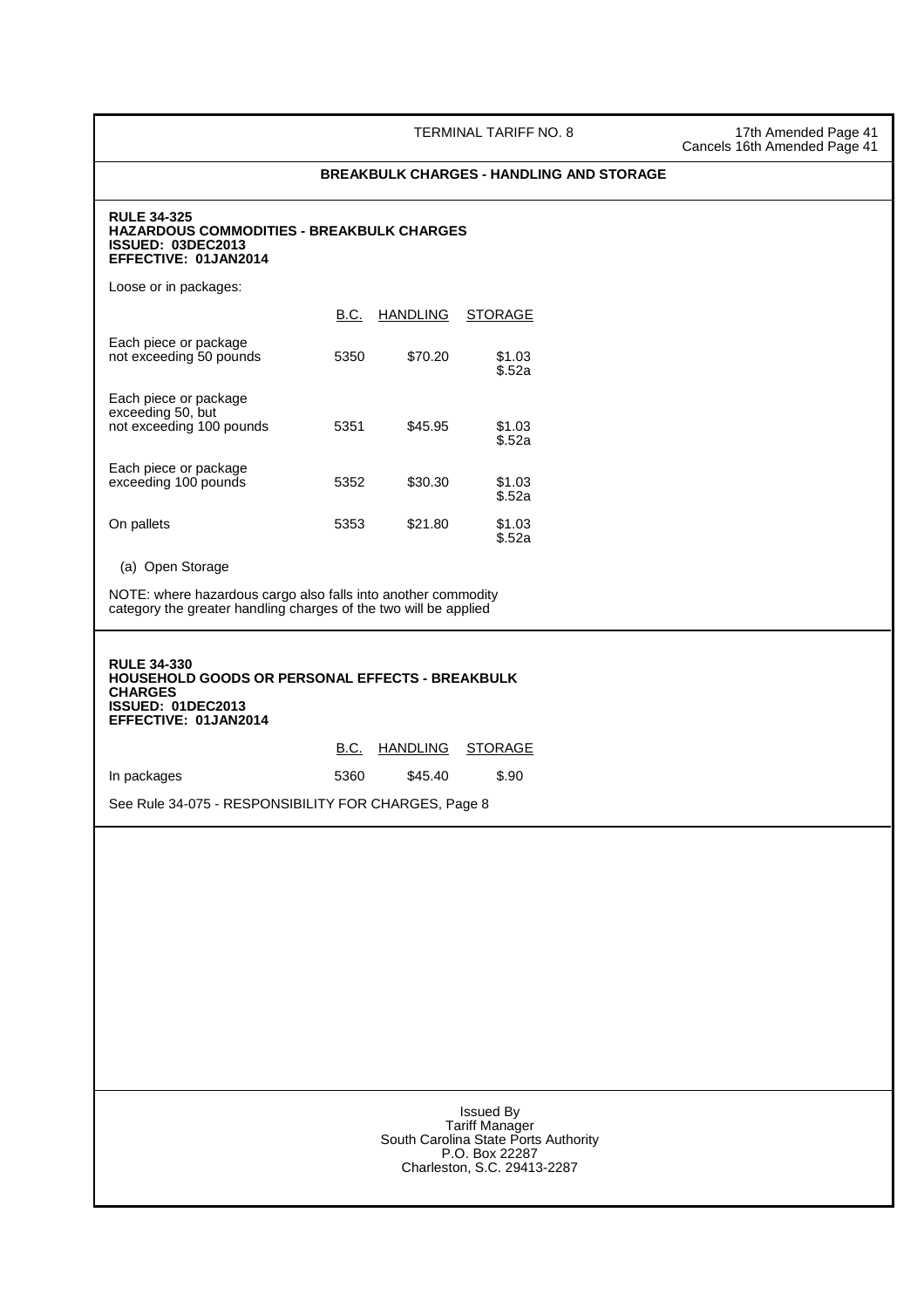TERMINAL TARIFF NO. 8 13th Amended Page 42 Cancels 12th Amended Page 42

# **BREAKBULK CHARGES - HANDLING AND STORAGE IRON OR STEEL ARTICLES - BREAKBULK CHARGES ISSUED: 15SEP2008 EFFECTIVE: 01OCT2008**

B.C. HANDLING STORAGE Anchors, angles, bars, beams, billets, blooms, cable, channels, girders, piling, plates, rails, rods, scrap, other than in bulk, sheet, slabs, wire, wire rope or wire strand 5400 \$9.20 \$.21 \$.19a Coils, ingots, or pigs 5420 \$8.90 \$2.21  $$.19a$ Barbed wire, fencing or mesh: In rolls or packages  $\begin{array}{ccc}\n\text{In rolls or packages} \\
\text{On pellets} \\
\text{On pellets} \\
\text{S27}\n\end{array}$ On pallets Bolts, nails, nuts, screws, spikes or washers: In packages 6520 \$20.80 \$27<br>On pallets 5540 \$14.00 \$27 On pallets Cast iron ingot molds 5550 \$12.50 \$.26 \$.24a Pipe or tubing  $5560$  \$9.20 \$.21 (a) Open storage

**RULE 34-335**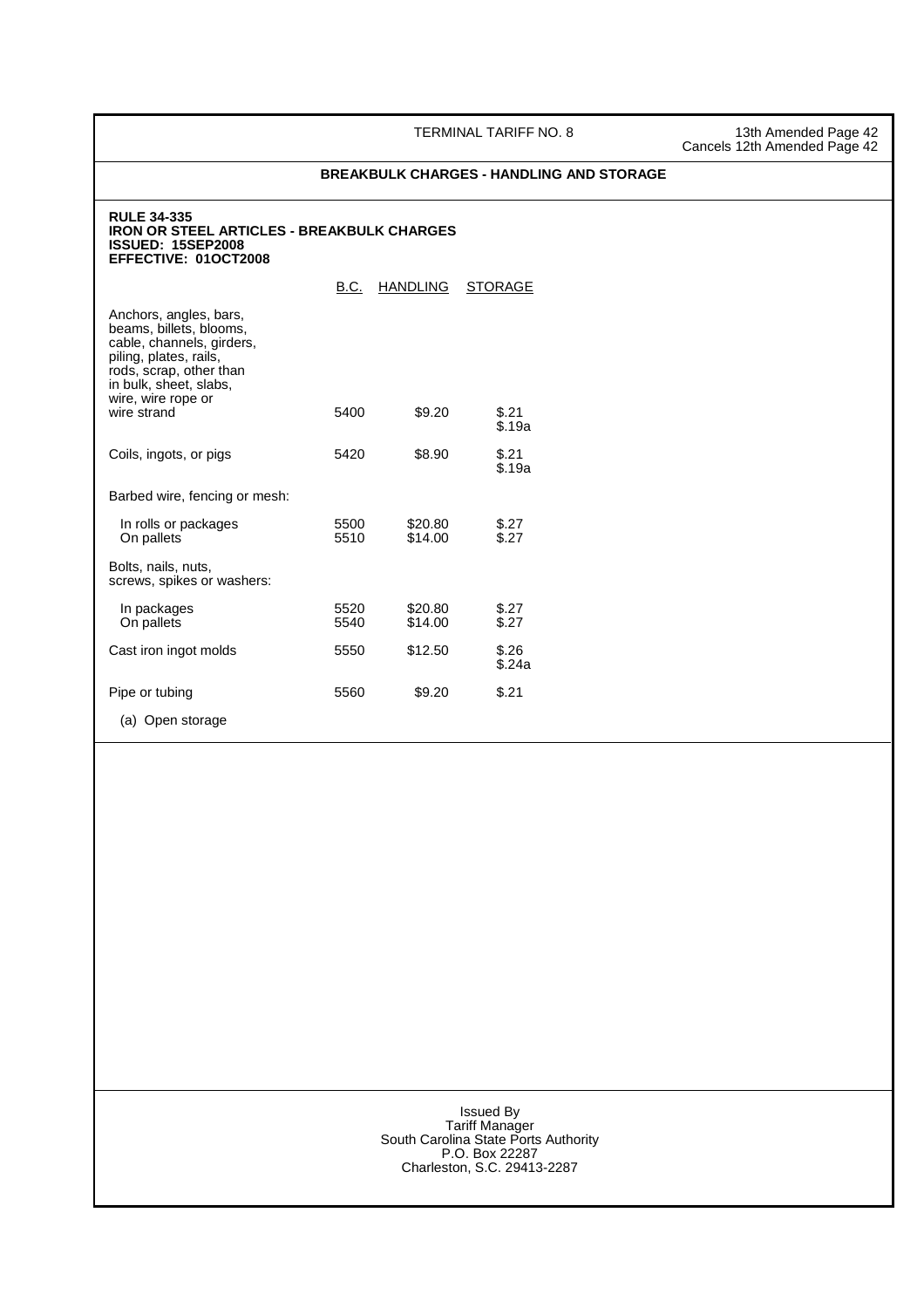TERMINAL TARIFF NO. 8 16th Amended Page 43

Cancels 15th Amended Page 43

#### **BREAKBULK CHARGES - HANDLING AND STORAGE**

#### **RULE 34-340 LUMBER AND RELATED ARTICLES - BREAKBULK CHARGES ISSUED: 01DEC2013 EFFECTIVE: 01JAN2014**

B.C. HANDLING STORAGE Corestock, doorskins, drawer sides, panels, paneling, plywood, veneer, wood molding, dimension stock, wooden billets, handles, dowels, or staves in packages or bundles for forklift handling 5600 \$10.15 \$.23 Boards: fiber, hard, particle or wall<br>barticle or wall by the second state of the second state of the second state of the second state state of the s Lumber or Timber, not otherwise shown 5625 \$17.00 \$.23 \$.18a Lumber or Timber, steel strapped bundles 5660 \$13.55 \$.23 \$.18a Lumber or Timber, skidded, in steel strapped bundles 5670 \$8.45 \$23 \$.18a Lumber or Timber, creosoted 5680 \$19.40 \$.28a

 **Lumber will be received or delivered on the basis of bundle count only, and the Authority will not be liable for the board footage, weight, species, quality, or grade said to be contained in such count.**

(a) Open storage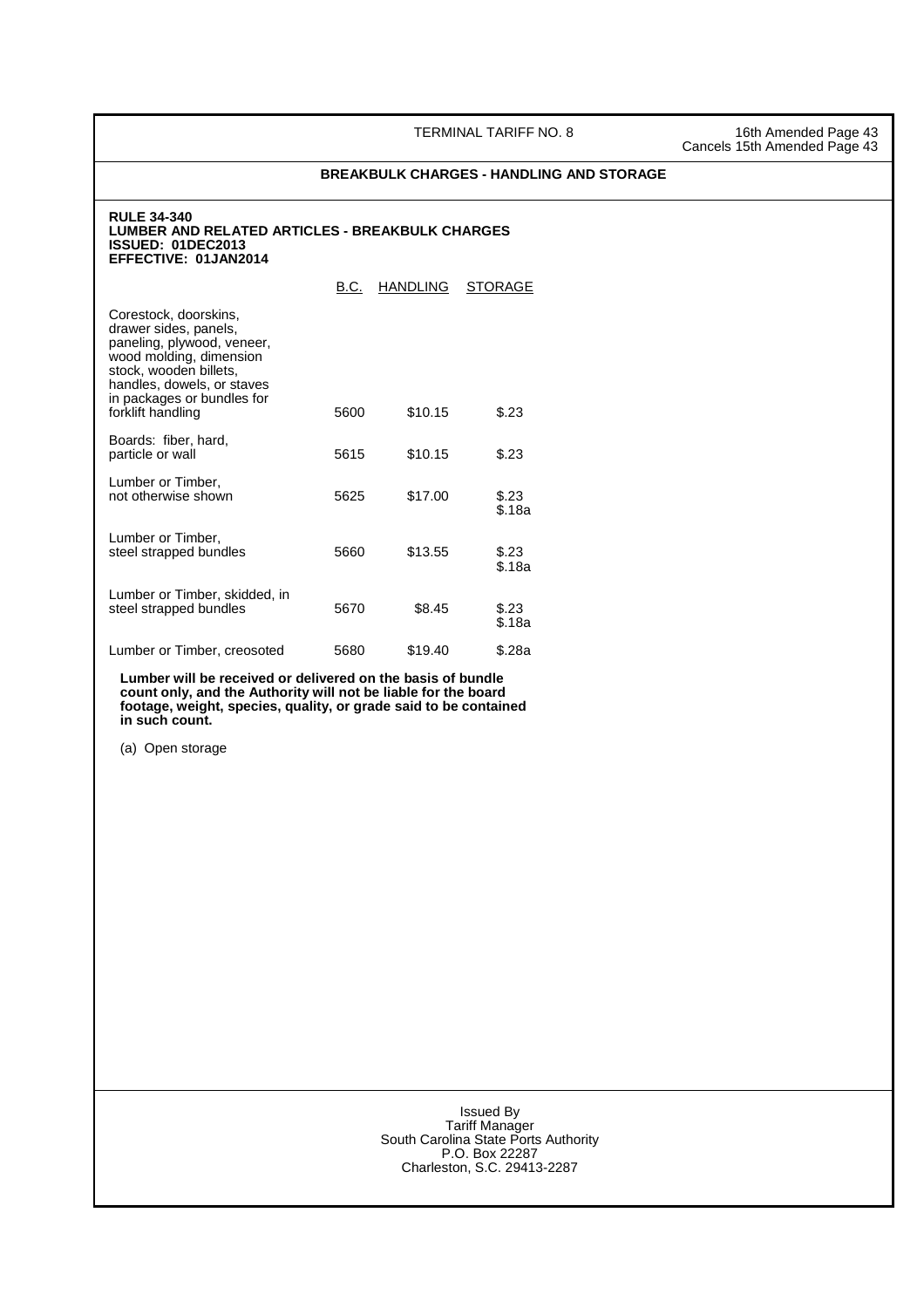TERMINAL TARIFF NO. 8 18th Amended Page 44

Cancels 17th Amended Page 44

## **BREAKBULK CHARGES - HANDLING AND STORAGE RULE 34-345 MACHINERY, MACHINES OR PARTS - BREAKBULK CHARGES ISSUED: 01DEC2012 EFFECTIVE: 01JAN2013** B.C. HANDLING STORAGE **Machinery, Machines or Parts, Fork-lifted or lifted with other SCSPA equipment of similar capacity.** 3420 \$14.40 \$.50 \$.25a **Self propelled units, received/delivered by truck to/from point of rest**. Units up to 50,000 lbs. 3421 \$125.00b \$25.00ac (days 1-15) \$52.75ac (days 16-30) \$110.00ac (days 31 and greater) Units 50,001 lbs. and greater 3422 \$125.00b \$50.00ac (days 1-15) \$110.00ac (days 16-30) \$211.00ac (days 31 and greater) **Machinery, Machines or Parts, Crane Lifted Only**  Open Storage 3423 See Rule \$110.00ac (days 1-30)<br>34-135 \$211.00ac (days 31 an \$211.00ac (days 31 and greater) High Dock Storage 3424 See Rule \$320.00ac (first day and greater)<br>34-135 34-135 **If a mobile unit is driven on or off a conveyance and another piece(s) is forklifted on or off the same conveyance, the piece(s) forklifted will be invoiced at tariff with a minimum charge applicable. \*Storage calculated after expiration of free time.** (a) Open storage (b) Per unit (c) Per unit per day **RULE 34-350 MILITARY MISCELLANEOUS CARGO - BREAKBULK CHARGES ISSUED: 01DEC2013 EFFECTIVE: 01JAN2014 B.C. HANDLING STORAGE** Military Miscellaneous Cargo 5834 \$14.40 \$.50 \$.25a (a) Open storage NOTE: where cargo for the U. S. Military also falls into another commodity category the lesser handling charges of the two will be applied Issued By Tariff Manager South Carolina State Ports Authority P.O. Box 22287 Charleston, S.C. 29413-2287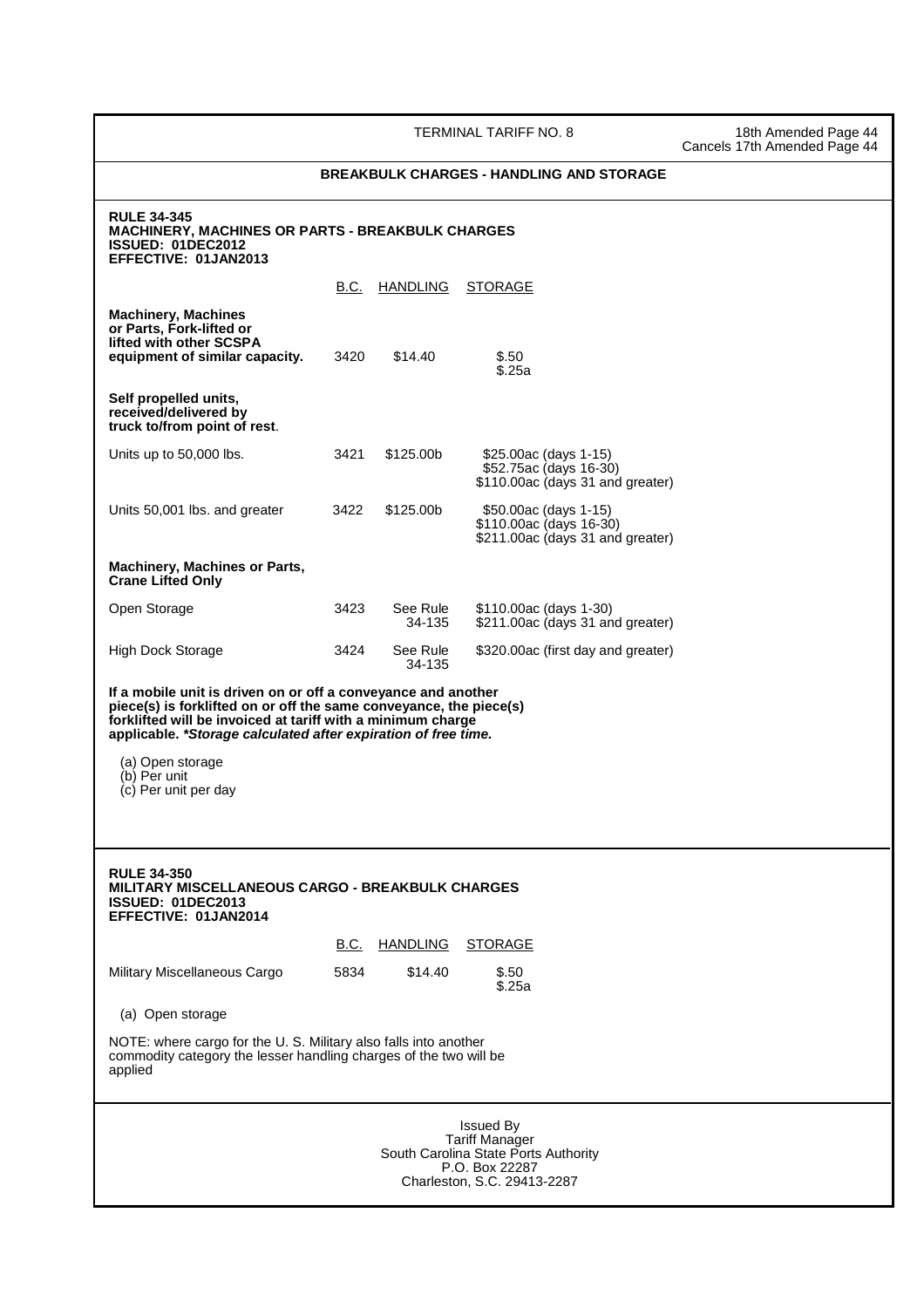|                                                                                                                           |             |                  | TERMINAL TARIFF NO. 8                           | 16th Amended Page 45<br>Cancels 15th Amended Page 45 |
|---------------------------------------------------------------------------------------------------------------------------|-------------|------------------|-------------------------------------------------|------------------------------------------------------|
|                                                                                                                           |             |                  | <b>BREAKBULK CHARGES - HANDLING AND STORAGE</b> |                                                      |
| <b>RULE 34-355</b><br><b>NAVAL STORES OR OILS - BREAKBULK CHARGES</b><br><b>ISSUED: 15SEP2008</b><br>EFFECTIVE: 01OCT2008 |             |                  |                                                 |                                                      |
|                                                                                                                           | <b>B.C.</b> | <b>HANDLING</b>  | <b>STORAGE</b>                                  |                                                      |
| In packages                                                                                                               | 5780        | \$16.25          | \$27                                            |                                                      |
| On pallets                                                                                                                | 5810        | \$11.80          | \$.27                                           |                                                      |
| <b>RULE 34-360</b><br>PAPER OR PAPER ARTICLES - BREAKBULK CHARGES<br><b>ISSUED: 01DEC2013</b><br>EFFECTIVE: 01JAN2014     |             |                  |                                                 |                                                      |
|                                                                                                                           | <b>B.C.</b> | HANDLING STORAGE |                                                 |                                                      |
| Linerboard, paperboard,<br>pulpboard or milk carton<br>stock in rolls                                                     | 5840        | \$8.15           | \$.21                                           |                                                      |
| Newsprint, printing or<br>wrapping paper in rolls<br>or on pallets                                                        | 5900        | \$10.00          | \$.26                                           |                                                      |
|                                                                                                                           |             |                  |                                                 |                                                      |
|                                                                                                                           |             |                  |                                                 |                                                      |
|                                                                                                                           |             |                  |                                                 |                                                      |
|                                                                                                                           |             |                  | Issued By                                       |                                                      |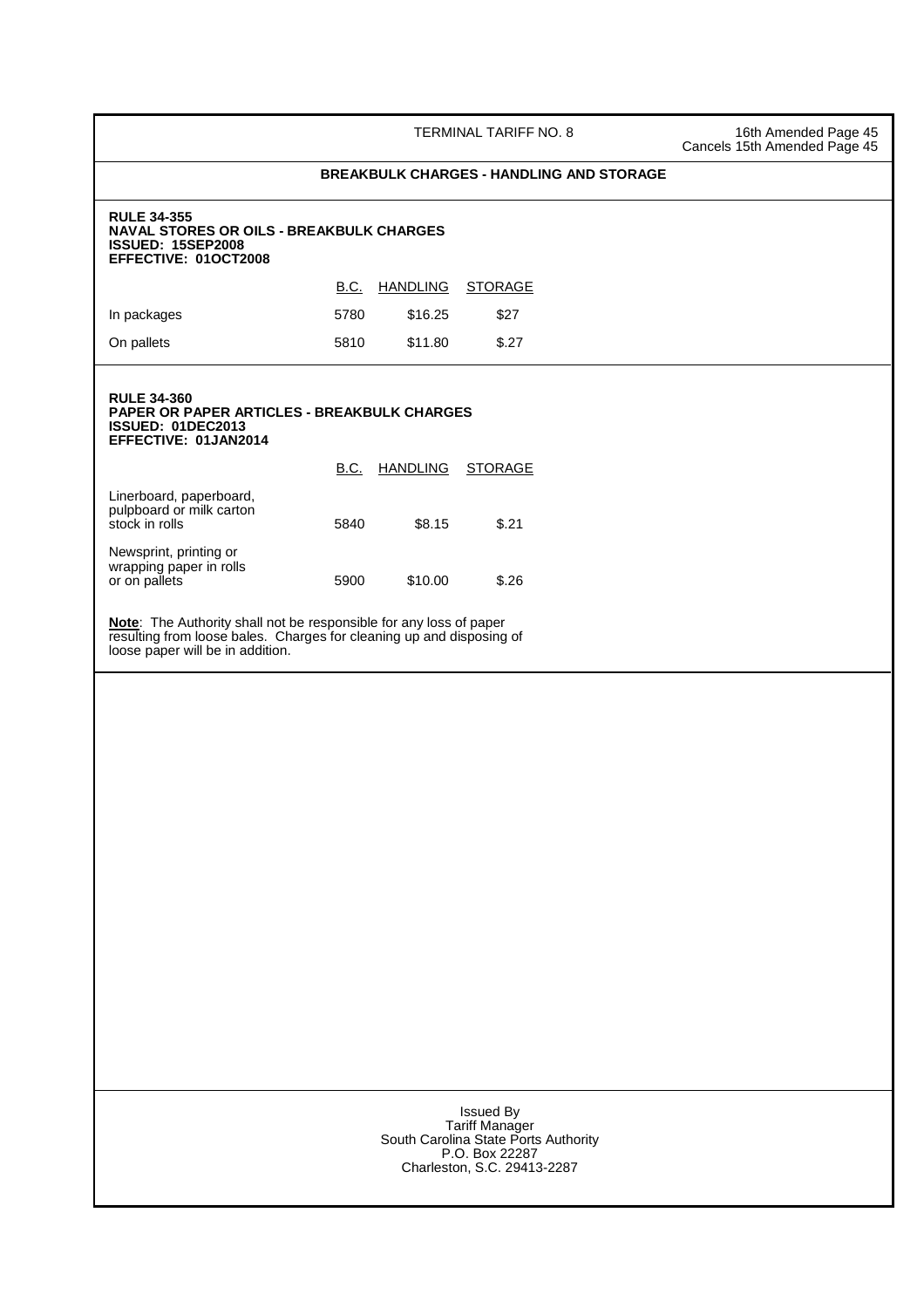TERMINAL TARIFF NO. 8 13th Amended Page 46 Cancels 12th Amended Page 46

#### **BREAKBULK CHARGES - HANDLING AND STORAGE**

#### **RULE 34-365 PLASTIC MATERIALS - BREAKBULK CHARGES ISSUED: 01DEC2013 EFFECTIVE: 01JAN2014**

Acetate or cellulose flakes Cellulose acetate Nylon, polyester or synthetic polymer Synthetic resin

|                             | B.C. | <b>HANDLING</b> | <b>STORAGE</b> |
|-----------------------------|------|-----------------|----------------|
| Not otherwise shown         | 5980 | \$15.75         | \$.26          |
| In drums                    | 5990 | \$14.70         | \$.26          |
| In jumbo bags               | 6000 | \$10.70         | \$.26          |
| On pallets                  | 6010 | \$10.25         | \$.26          |
| Cellulose film, in packages | 6040 | \$15.75         | \$.26          |

#### **RULE 34-366 SHIPPER OWNED CONTAINERS - BREAKBULK CHARGES ISSUED: 01DEC2013 EFFECTIVE: 01JAN2014**

SOCs or separate shipper owned chassis or bundled flatracks at breakbulk terminals

|                                   | B.C. | HANDLING | <b>STORAGE</b> |
|-----------------------------------|------|----------|----------------|
| Up to and including 20' in length | 6100 | \$125.00 | \$25.00a       |
| Over 20' in length                | 6101 | \$250.00 | \$25.00a       |

(a) Per unit per day. Bundled equipment will count as 1 unit per bundle.

## **RULE 34-370 TEXTILES OR RELATED ARTICLES - BREAKBULK CHARGES ISSUED: 15SEP2008 EFFECTIVE: 01OCT2008**

|                   | B.C. | HANDLING STORAGE |       |
|-------------------|------|------------------|-------|
| In bales or rolls | 6230 | \$15.80          | \$.32 |
| On pallets        | 6250 | \$14.00          | \$.27 |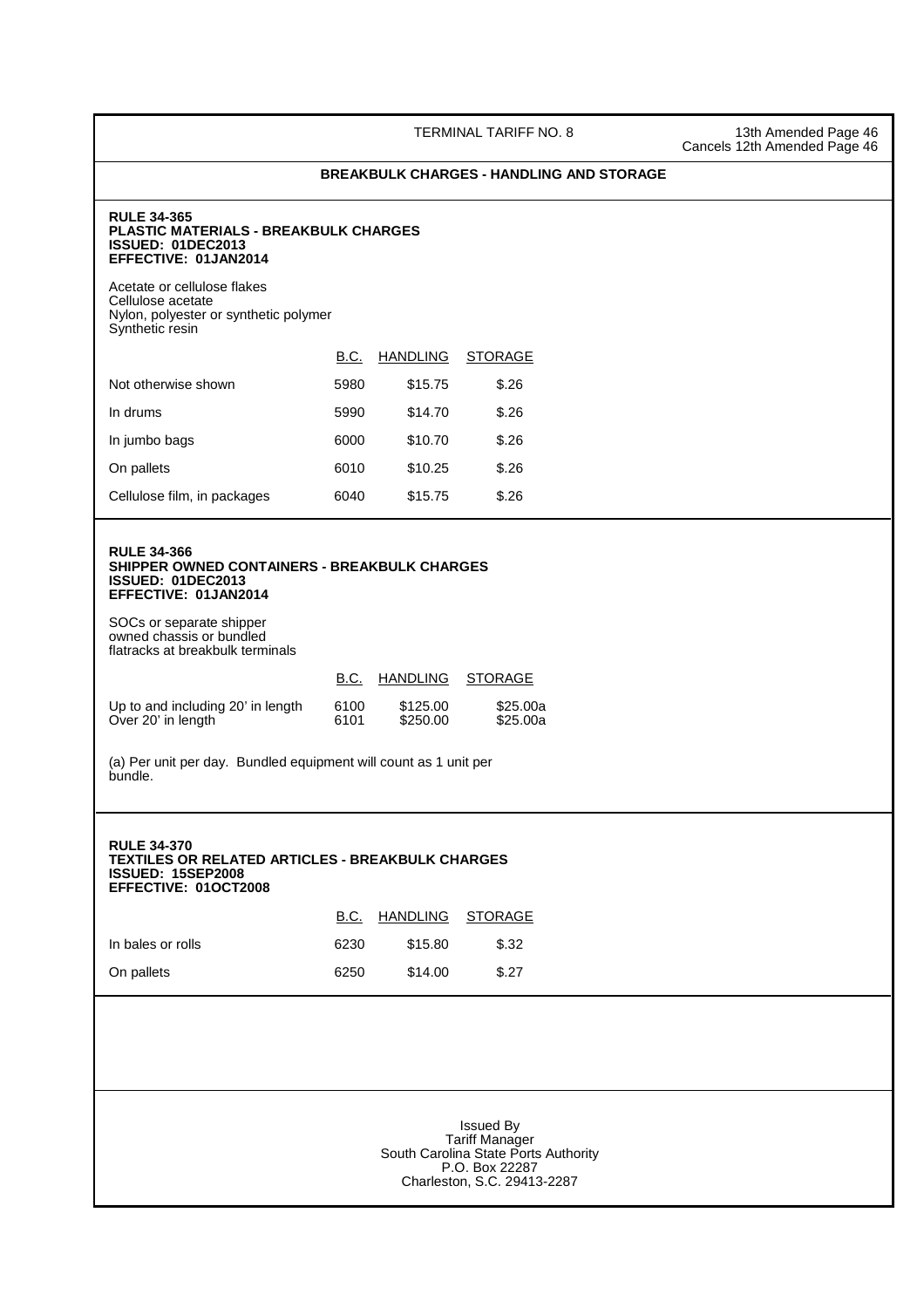TERMINAL TARIFF NO. 8 20th Amended Page 47 Cancels 19th Amended Page 47

#### **BREAKBULK CHARGES - HANDLING AND STORAGE**

#### **RULE 34-375 VEHICLES, MOTOR AND PARTS - BREAKBULK CHARGES ISSUED: 19JUL2013 EFFECTIVE: 19JUL2013**

 Ambulances, Automobiles, Buses, Hearses, Jet Skis, Trucks, Motorcycles, Recreational Vehicles, Scooters, Snow/Ice Vehicles, All Terrain Vehicles and Privately Owned Vehicles (POVs)

|                                                                           | B.C. | <b>HANDLING</b> | <b>STORAGE</b>        |
|---------------------------------------------------------------------------|------|-----------------|-----------------------|
| Not exceeding<br>10,000 pounds each                                       | 6575 | \$50,00b        | \$20.00c<br>\$10.00ac |
| Exceeding<br>10,000 pounds each                                           | 6585 | \$125,00b       | \$20,00ac             |
| Bus Shells, non-mobile &<br>trailers less than 45' in length              | 6590 | \$125,00b       | \$25,00ac             |
| Bus Shells, non-mobile, & trailers<br>45' up to & including 60' in length | 6591 | \$187.45b       | \$25,00ac             |
| <b>Vehicle Parts</b>                                                      | 6525 | \$14.50         | \$.46<br>\$.23a       |
| Export piggybacked<br>vehicles, per vehicle                               | 6595 | \$125,00b       | \$25,00ac             |

**Ten (10) days free time allowed on import or export cargo.** 

See Rule 34-075 – RESPONSIBILITY FOR CHARGES

**Minimum storage charges not applicable on billing codes 6575, 6585, 6590, 6591 and 6595.**

(a) Open storage

 (b) Per vehicle (c) Storage charge per vehicle per day

#### **RULE 34-380 WOODPULP - BREAKBULK CHARGES ISSUED: 01DEC2013 EFFECTIVE: 01JAN2014**

|                     | B.C. | HANDLING STORAGE |       |
|---------------------|------|------------------|-------|
| Not otherwise shown | 6720 | \$8.00           | \$.21 |
| Pre-unitized        | 6730 | \$7.20           | \$.21 |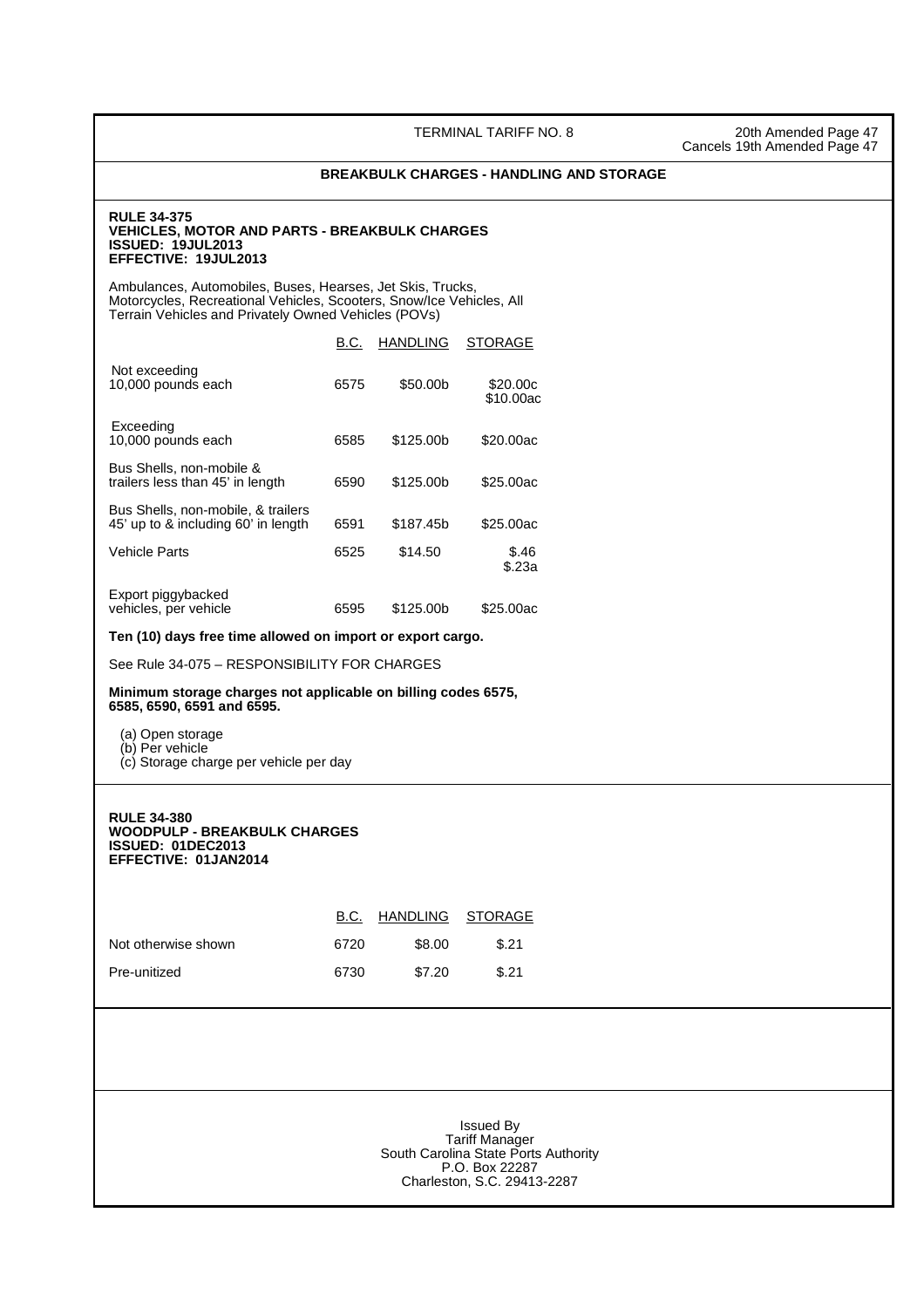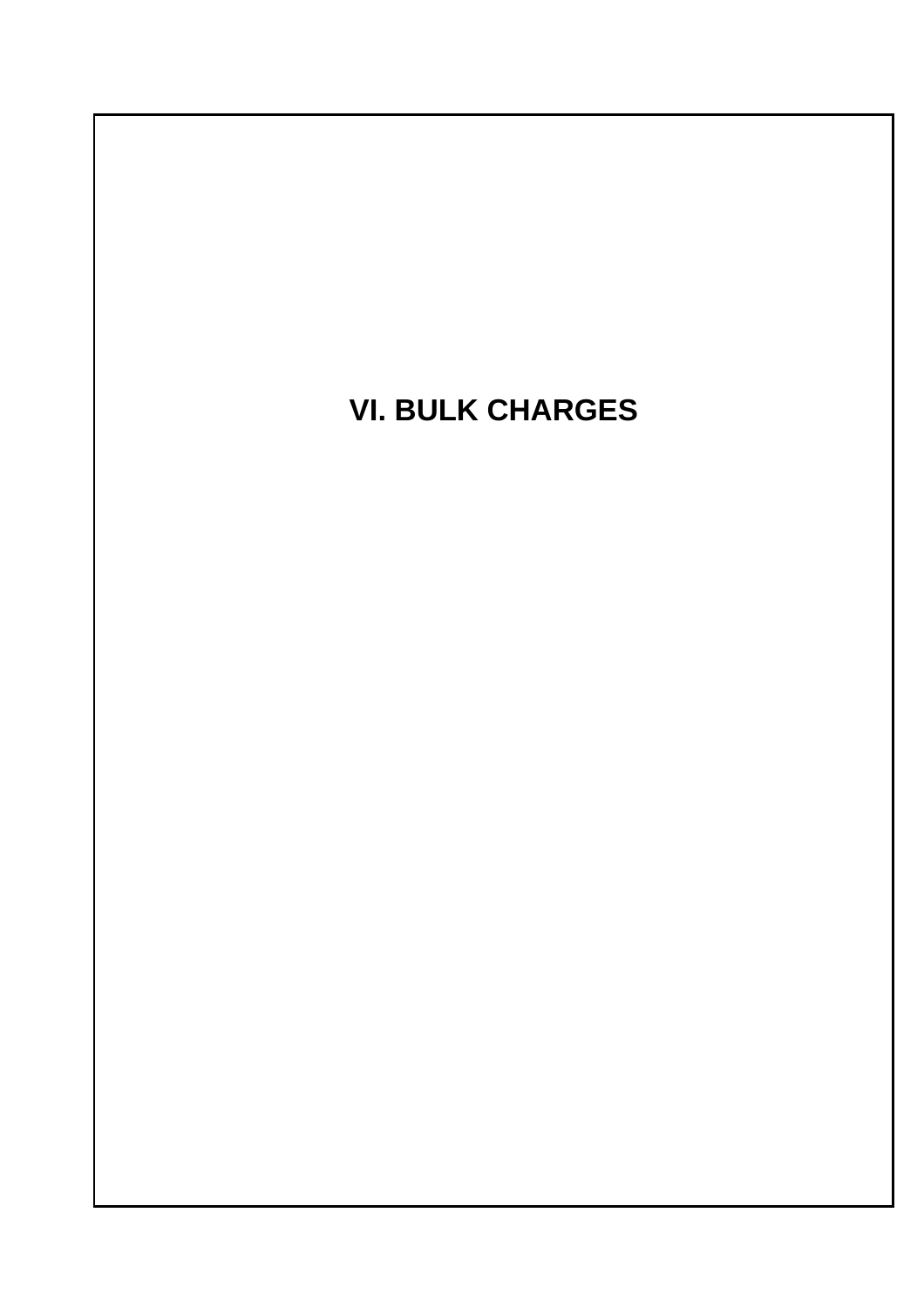TERMINAL TARIFF NO. 8 6th Amended Page 48

Cancels 5th Amended Page 48

## **BULK CHARGES RULE 34-385 ADVANCE ARRANGEMENTS REQUIRED - BULK CHARGES ISSUED: 15SEP1999 EFFECTIVE: 01OCT1999** All users of Authority facilities anticipating the handling, movement, discharge, loading, or transportation of bulk cargoes, must complete and return the Authority's Bulk Cargo Questionnaire and have such operations described in the Questionnaire approved by the Authority prior to booking such cargoes for transport through the Port of Charleston. Such users shall notify the South Carolina Department of Health and Environmental Control of the date and berth of the arrival of any vessel from which bulk cargoes are to be discharged, or upon which bulk cargoes are to be loaded, as soon as such date and berth have been confirmed. All users of the terminal facilities who are handling bulk cargoes of any nature, whether under air quality operating permits issued in their own name or under the air quality operating permit issued to the Authority, shall be responsible to deal directly with the applicable regulatory authorities in satisfying all requirements, notices, hearings and investigations and inspections of such authorities relating to their bulk handling operations, and in attending and responding to all hearings regarding their operations, and shall appear to defend and shall hold harmless and indemnify the Authority from and against any and all regulatory hearings and proceedings, suits, actions, claims, damages and demands whatsoever kind or nature, whether in law as in equity, and any civil or criminal fines, arising from handling of bulk cargoes. Copies of the Authority's air quality operating permits, including compliance requirements, are available upon request. **RULE 34-390 APPLICATION - BULK CHARGES ISSUED: 15SEP1993 EFFECTIVE: 01OCT1993** The charges, rules and regulations published in this section apply only on bulk cargo. In the absence of specific provisions published in this section, provisions published in the general cargo section will apply. **RULE 34-395 CHARGES - BULK CHARGES ISSUED: 05OCT2010 EFFECTIVE: 05NOV2010** Stevedore Usage: Bulk cargo, per net ton: \$0.35 Direct shipside bulk cargo, per net ton: \$0.70 Wharfage: Bulk, per net ton: \$1.75 **Call or email for rate information** for any other service. Issued By Tariff Manager South Carolina State Ports Authority P.O. Box 22287 Charleston, S.C. 29413-2287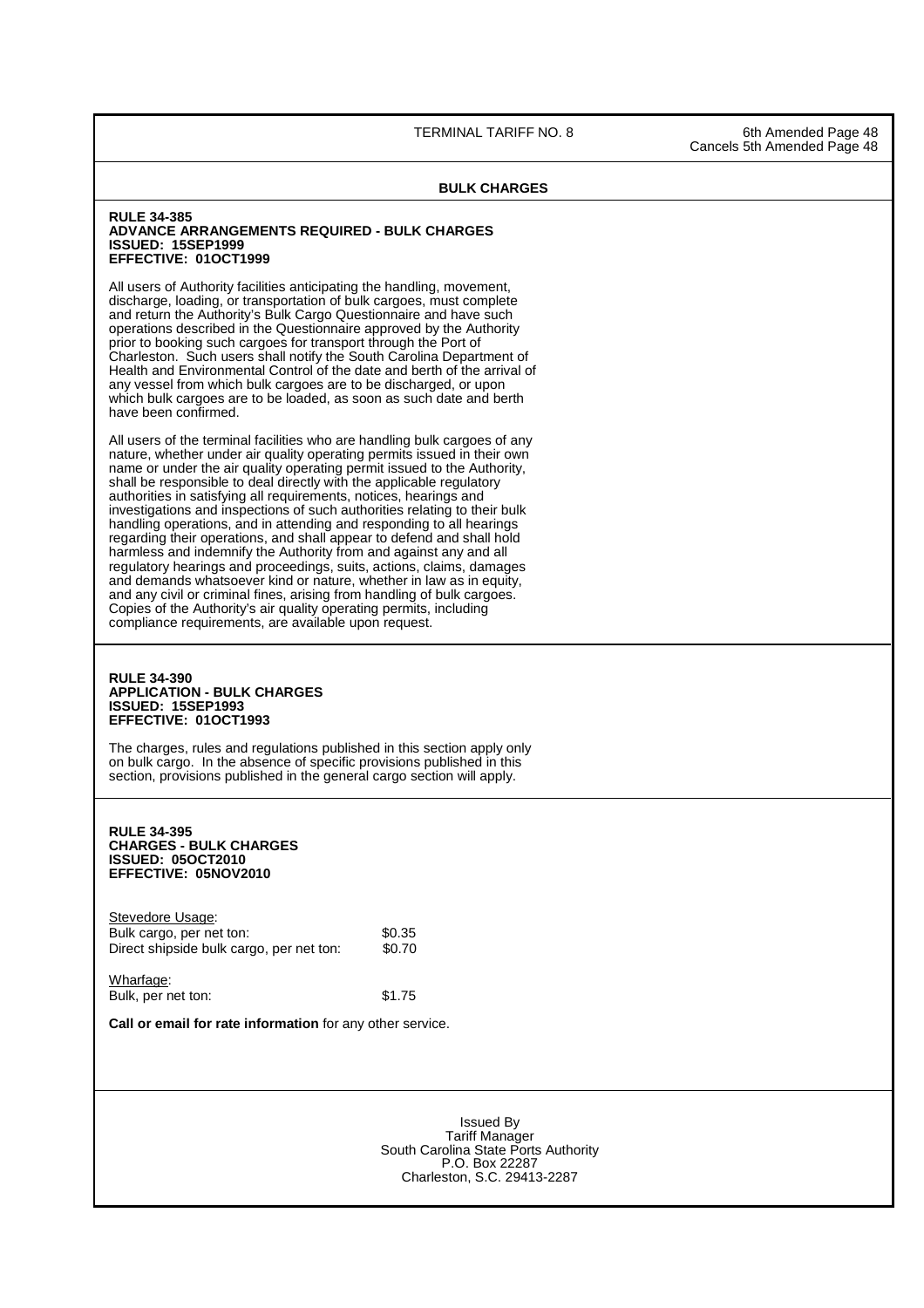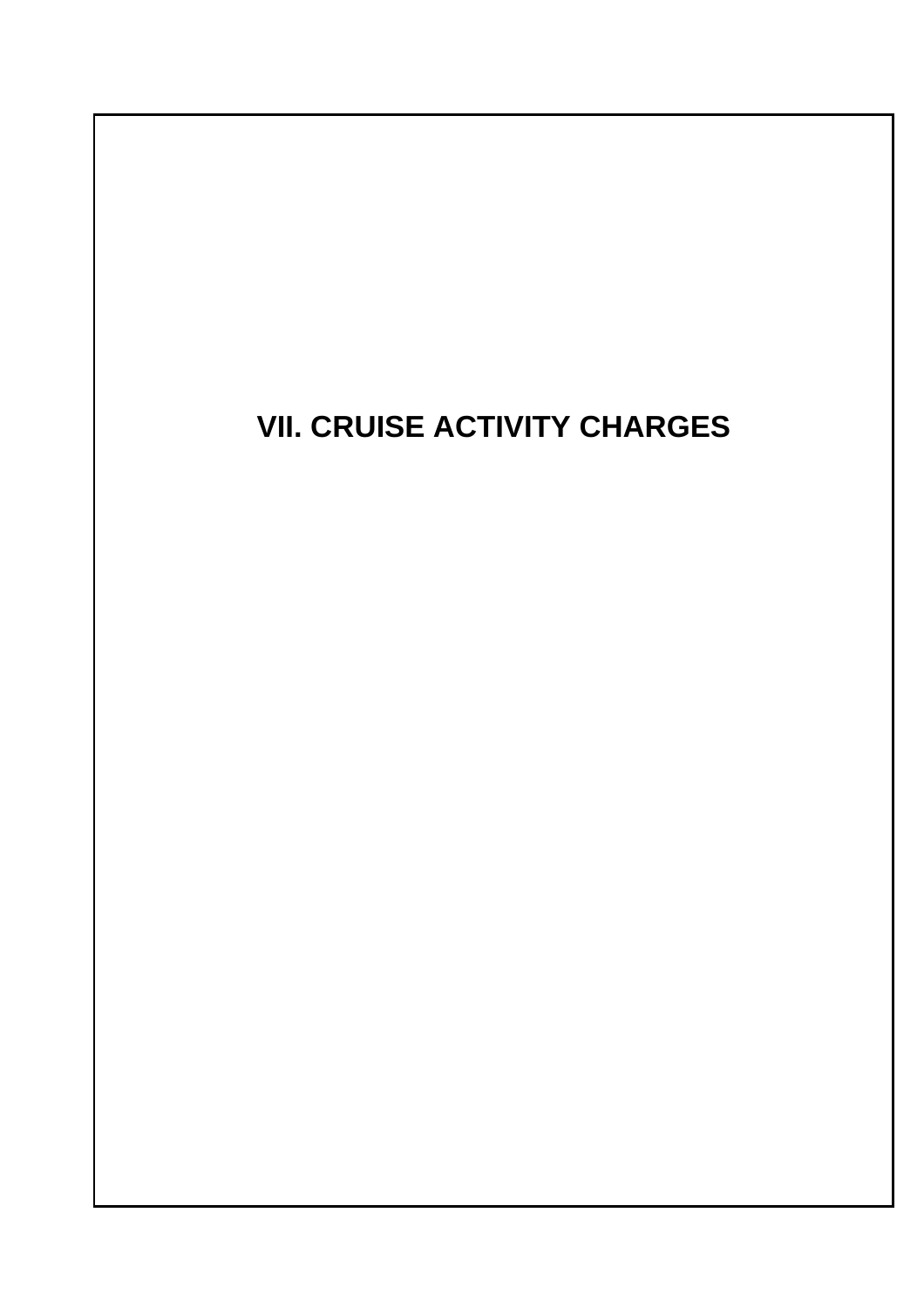TERMINAL TARIFF NO. 8 5th Amended Page 49

Cancels 4th Amended Page 49

### **CRUISE ACTIVITY CHARGES**

#### **RULE 34-405 CRUISE VESSELS - CRUISE ACTIVITY CHARGES ISSUED: 15SEP1993 EFFECTIVE: 01OCT1993**

Cruise vessels originating or terminating calls at Charleston are assessed one passenger charge for each passenger embarking and one passenger charge for each passenger disembarking.

Cruise vessels calling at Charleston as an intermediate port of call are assessed one passenger charge for each passenger on board and one passenger charge for each additional passenger embarking to join the cruise.

Intracoastal Waterway cruise vessels calling at Charleston on a coastwise visit are assessed one passenger charge for each passenger on board and one passenger charge for each additional passenger embarking to join the cruise.

Intracoastal Waterway cruise vessels originating or terminating calls at Charleston are assessed one passenger charge for each passenger embarking and one passenger charge for each passenger disembarking.

#### Issued By Tariff Manager South Carolina State Ports Authority P.O. Box 22287 Charleston, S.C. 29413-2287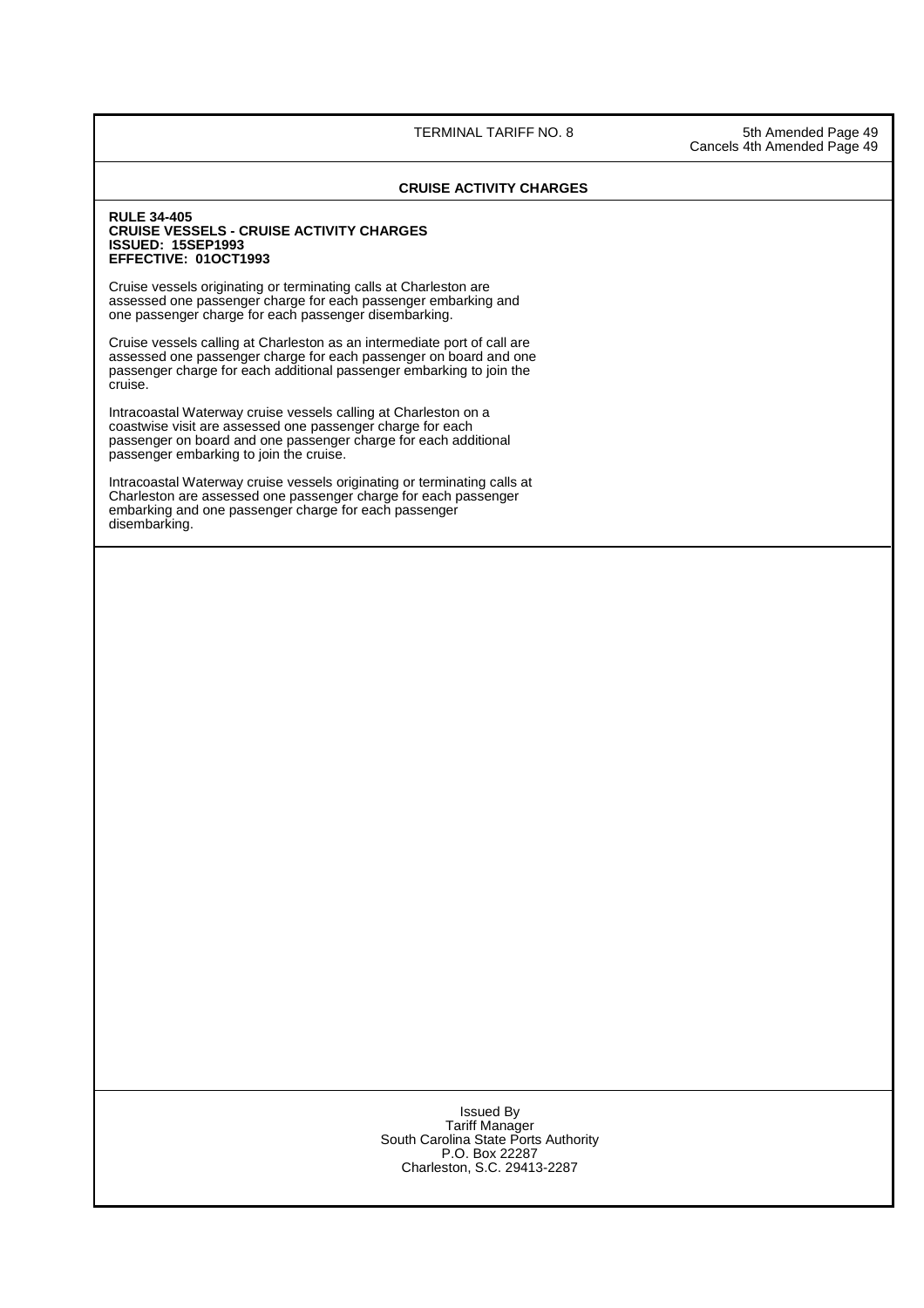TERMINAL TARIFF NO. 8 13th Amended Page 50

Cancels 12th Amended Page 50

# **CRUISE ACTIVITY CHARGES RULE 34-415 VEHICLE STORAGE - CRUISE ACTIVITY CHARGES ISSUED: 01JUN2012 EFFECTIVE: 01JUL2012** B.C. APPLICATION **Vehicle storage during cruise activity, space permitting, per vehicle, per day or fractional part:**  1540 Vehicles, up to twenty (20) feet in length .............. \$ 17.00 1541 Vehicles over 20 feet in length, buses, RV's. etc...\$ 40.00 1542 CANCEL **RULE 34-420 PASSENGER CHARGES - CRUISE ACTIVITY CHARGES ISSUED: 05APR2012 EFFECTIVE: 05MAY2012** B.C. APPLICATION 1550 Passengers embarking, disembarking, or on board vessel at arrival, per passenger for the first day ............................... \$ 20.00 Minimum charge if vessel does not load or discharge passengers ......................... \$ 1055.00 **Rule 34-425 SECURITY CHARGES - CRUISE ACTIVITY CHARGES ISSUED: 05APR2012 EFFECTIVE: 05MAY2012** Regular security is provided by the Authority at no charge to the vessel during straight time hours. Special security in overtime or gangway watch can be provided at published rates in Rule 34-200. When the Passenger Terminal is used by non-cruise and non-cargo vessels, all related security costs will be billed to the vessel's representative or agent. If security or other support service is requested or required on the holidays listed in Rule 34-045, the charges listed in Rule 34-200 covering labor and overtime will apply. A passenger security surcharge of \$5.00 per passenger, embarking, disembarking, or on board vessel at arrival will be assessed. A passenger security surcharge of \$2.50 per passenger embarking, disembarking, or on board vessel for each consecutive day in port will be assessed. A terminal security surcharge will be assessed to the vessel and/or its agent per Rule 34-213, Page 30A. For further information regarding these charges, please contact the Director of Cruises. Telephone (843) 577-8601 or (843) 577-8107 Issued By Tariff Manager South Carolina State Ports Authority

P.O. Box 22287 Charleston, S.C. 29413-2287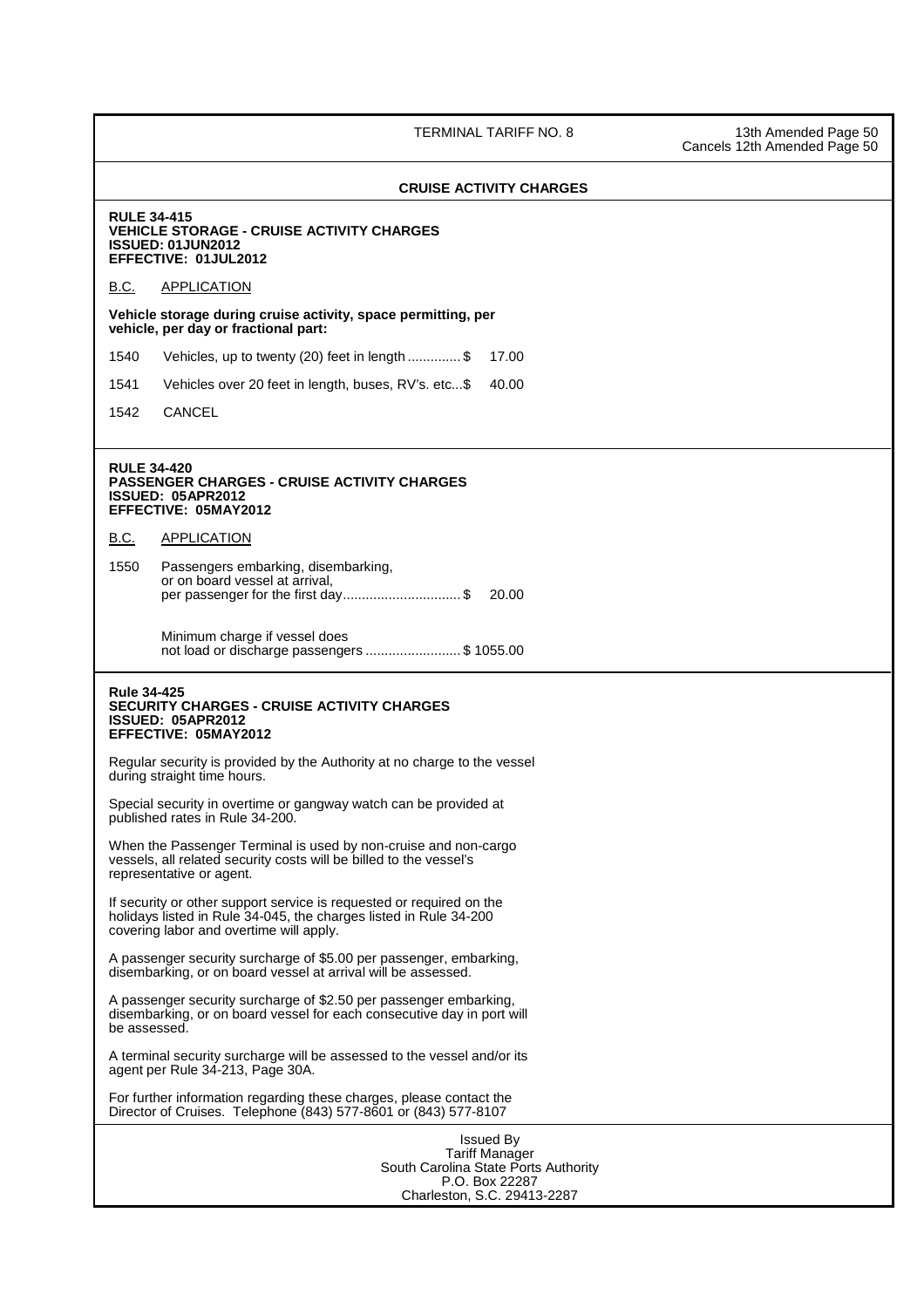